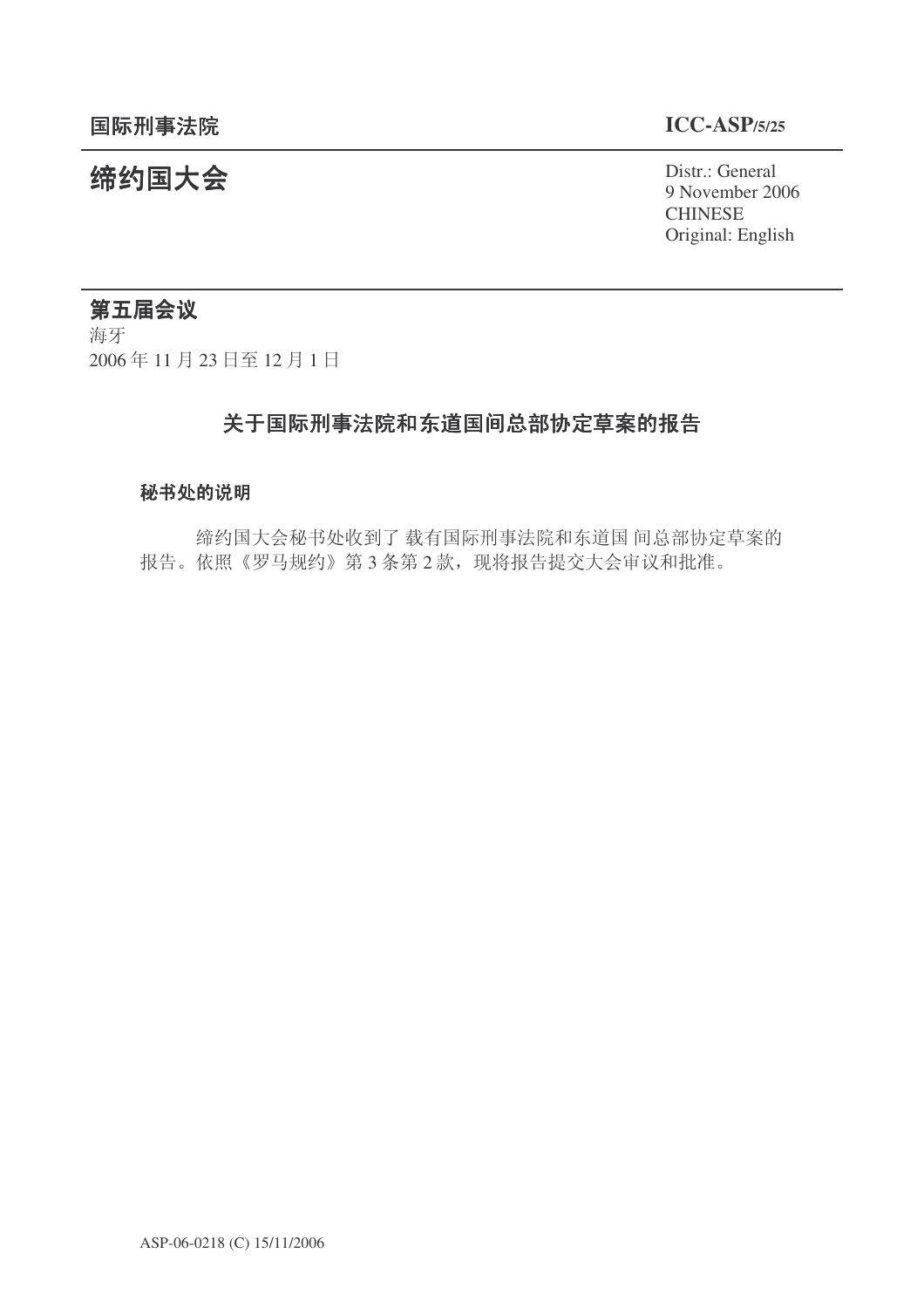### 关于国际刑事法院和东道国间总部协定草案的报告

### 导言

1. 《罗马规约》第 3 条第 2 款规定法院应当在缔约国大会(下称"大会") 批准后, 由法院院长代表法院 与东道国缔结总部协定。总部协定谈判草案附于 本报告之后, 供大会审议。

 $2.$  可忆及的是, 预备委员会在按照联合国全权代表外交会议最后文件 F 决议 的委托,为实际安排法院的建立和运作准备建议的过程中,起草了一套基本原 则, 以指导将在法院与东道国之间谈判的总部协定。这些基本原则随后由 2002 年9月3日至10日在纽约召开的大会第一届会议通过。<sup>2</sup> 由预备委员会起草、 随后由大会通过的另一份相关文件是 《国际刑事法院特权和豁免协定 》。在 2002年7月法院开始运作时,这两份文件均无法实施。

3. 东道国和法院在缺少 制约其关系的法律框架的情况下, 同意做出临时安 排, 以处理法院的地位、与东道国的关系以及特别是《国际刑事法院特权和豁 免协定》所设想的工作人员及其他职类人员的特权和豁免等问题。为此, 商定 暂时适用联合国与荷兰王国之间关于前南斯拉夫问题国际刑事法庭总部的协 定。法院和东道国达成 了谅解, 这些临时安排不影响 关于总部协定的谈判 。 2002 年 11 月 19 日交换了确认这些安排的照会<sup>3</sup>, 而且这些安排在总部协定生 效之前将一直适用。这些临时安排有利于法院迄今为止的业务活动。

### 谈判的历史和工作方法

4. 法院与东道国之间的谈判于 2003 年 1 月开始。法院的谈判小组由其各机关 的代表组成, 其中包括缔约国大会秘书处。一直定期召开机关间会议以协调法 院的立场并酝酿向东道国提交的建议。与东道国小组举行的每周或双周会议 对 这些建议讲行了讨论, 东道国小组由外交部和司法部的代表组成。

5. 由于某些问题的复杂性以及双方均需要讲行内部磋商, 谈判的讲展不如最 初预想的那样迅速。东道国小组必须征求将要实施协定的各个部 的指导意见。 而法院也需要时间进行内部磋商,协调在各种问题上的立场。

 $6.$  为了确保谈判取得更迅速的进展, 双方在 2004 年 5 月 12 日和 2005 年 7 月 28 日各举行了一整天的会议。会议的目的是完成对案文的通读, 找出需要讲一 步商讨的问题和不一致的地方,并对案文进行全面的编辑。

7. 总的来说, 讨论体现出了合作精神, 使许多复杂问题得到了解决。

8. 在谈判期间, 引导法院的是与《规约》、基本原则、《国际刑事法院特权 和豁免协定》及《程序和证据规则》相一致的必要性。主要目的是要确保总部

<sup>1</sup> 联合国设立国际刑事法院全权代表外交会议最后文件的附件 1。

<sup>&</sup>lt;sup>2</sup> 国际刑事法院罗马规约缔约国大会正式记录, 第一届会议, 2002 年 9 月 3 日至 10 日, 纽约 (联合国出版物, ICC-ASP/1/3), 第 II 部分 F。

<sup>3</sup> 书记官长代表法院签署了照会。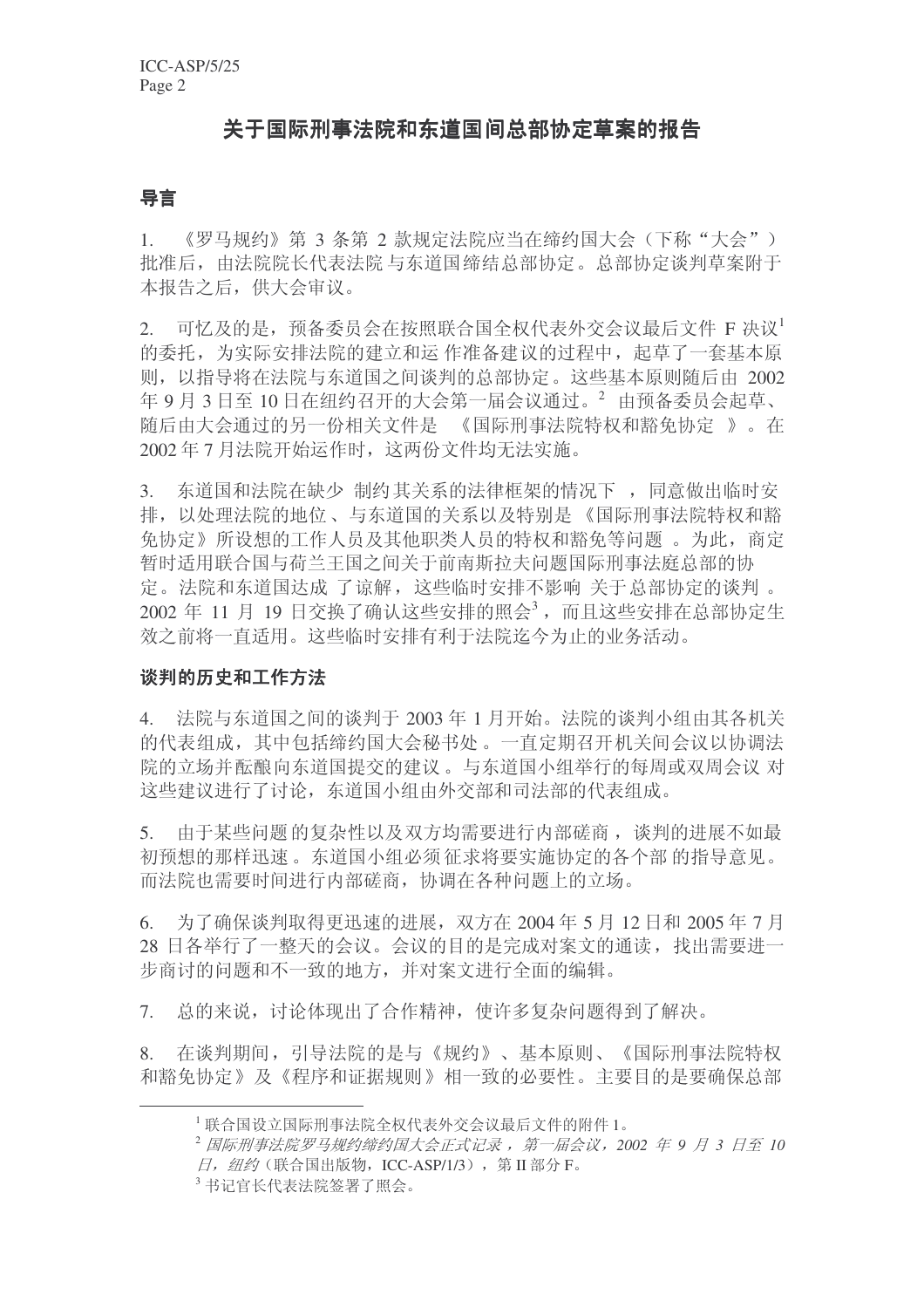协定草案的条款有助于法院在东道国的 顺利和有效运作, 确保需要在法院所在 地的所有人员的需要得到满足,并且确保讲出东道国的信息和证据得到保护。 谈判澄清了缔约国大会秘书处的地位以 及参加法院诉讼的国家代表和参加大 会, 包括其主席团和附属机构会议的国家代表的特权和豁免。

### 结构

9. 案文共 58 条, 分为六章:

- 第I章 总条款
- 第Ⅱ章 法院的地位
- 第III 章 在本协定下人员享有的特权、豁免和便利
- 第 IV 章 特权和豁免的放弃
- 第V章 法院与东道国之间的合作
	- 第1节: 总则
	- 第2节: 签证、许可证和其他证件
	- 第3节: 安全、业务协助
- $\bullet$  第 VI 章 最后条款

### 内容

10. 总部协定草案涉及到有关法院、其工作人员、需要在法院所在地的人员以 及参与法院活动的人员的各种问题。除了就税收和关税待遇、工作人员入境和 在东道国居住、身份证以及社会保险等问题提供大量的细节之外, 案文还涉及 到以下问题:

- 法院的司法人格和法律资格:
- 法院房地、档案和记录不得侵犯:
- 免予受到起诉和执行判决:
- 免除捐税、关税和物品税及服务税:
- 持有和转移资金的权利:
- 通讯自由:
- 官员、工作人员、国家代表、律师、证人、被害人、专家和需要到法 院所在地的其他人员的特权和豁免:
- 法院与东道国之间在安全、人员运送、羁押和执行判决方面的合作:
- 争端的解决。

### 关键条款

11. 以下关键条款应当予以强调: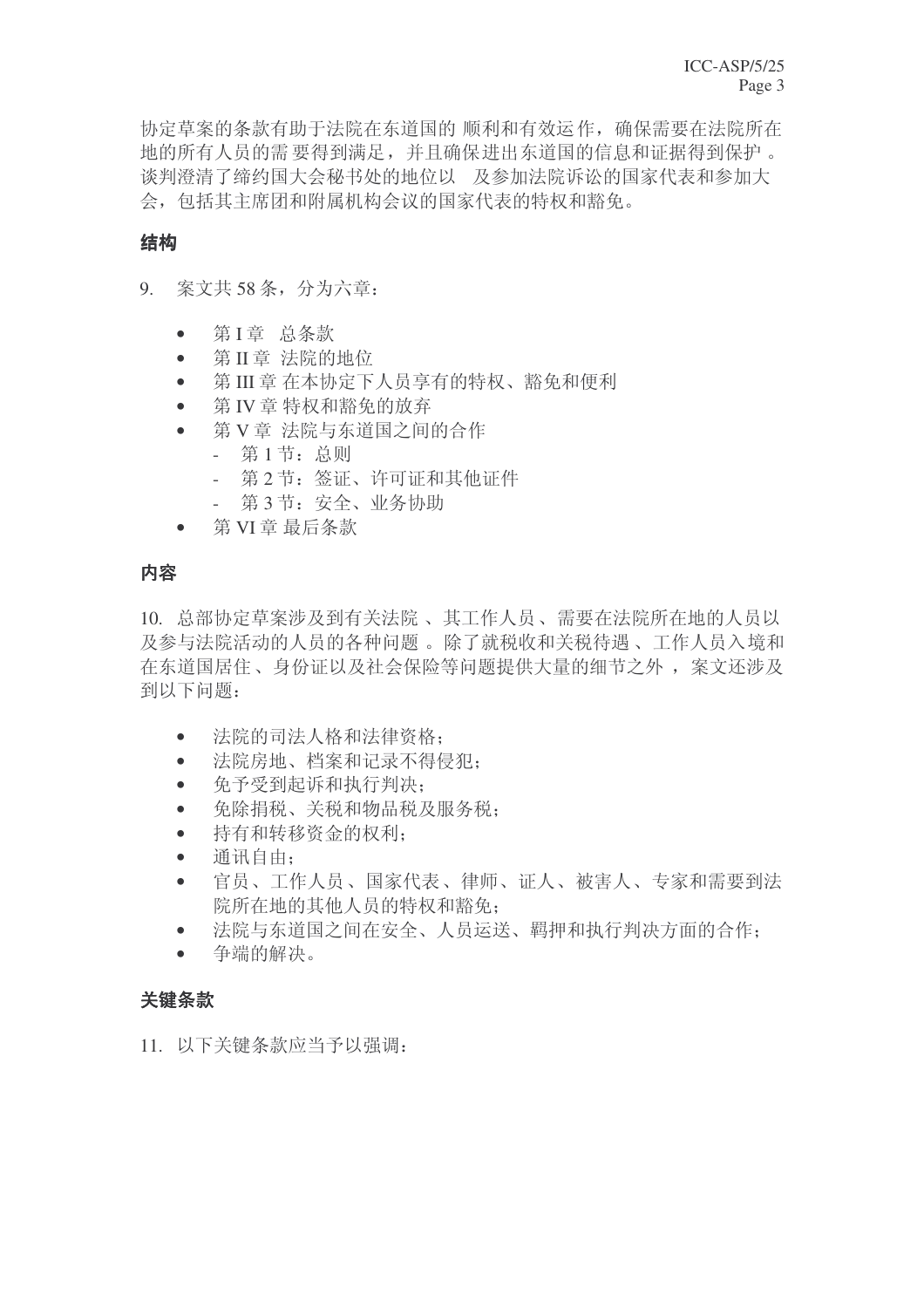### 第2条 本总部协定草案的目的和范围

12. 本条界定了总部协定草案的目的和范围并且完善了其用语,以期确保法院 在东道国有效、高效、独立地履行职能。适用范围扩大到了缔约国大会秘书 处,并且扩大为也适用与在海牙举行的大会、主席团及下属机构会议的有关事 项。这一重要补充将极大地有利于大会、包括其主席团和下属机构的工作。

### 第20条 雇用法院官员的家属

13. 配偶不能在东道国从事有收益的工作是一个可以影响到法院生产力和效率 的令人担忧的重大工作/生活问题。此外, 法院工作人员配偶的就业机会可以增 强法院为其工作吸引和留住最佳人选的能力。根据这条规定,工作人员的配偶 有权在东道国工作。只要符合一定的条件, 也允许年龄在 27 岁以下的子女工 作。然而, 这并不意味着工作人员的配偶和子女在东道国就业 是有保证的, 因 为起作用的是劳动力市场的现实情况。配偶和子女能够在东道国寻找有收益的 工作是对总部协定草案的有益补充。

### 第40条 独立的律师机构或法律协会、记者和非政府组织

14. 本条的目的是要协助它所涉及的机构进入 并留在东道国。双方均认识到这 些机构所发挥的重要作用并同意进行合作和协调, 以便通过磋商处理可能延迟 发放签证的问题来确保他们的签证申请得到顺利 的办理, 并确保他们在东道国 的逗留。磋商的方式在解释性说明中做了规定,解释性说明反映出双方对本条 款的话用和解释的共同理解。

### 解释性说明

15. 为了澄清本总部协定草案中某些条款的含意, 与本协定的案文同时谈判和 起草了解释性说明。这些说明反映了双方对所涉及条款的解释的共同理解 。这 些说明通过在第52 条提及补充安排而直接与总部协定草案相联系, 并将通过换 函的方式成为正式文件, 换函将与总部协定草案同时签署并将附于其后。

### 总部协定草案与基本原则的一致性

16. 如大会所指示的, 基本原则的所有内容除下列各条外均已纳入总部协定草 案:

(i) 最优惠待遇条款

17. 缔约国大会批准的起草总部协定的基本原则 1(j) 规定, 该协定"应确保法 院享受的特权、豁免和待遇不低于给予东道国境内的其他国际组织或法庭的特 权、豁免和待遇。"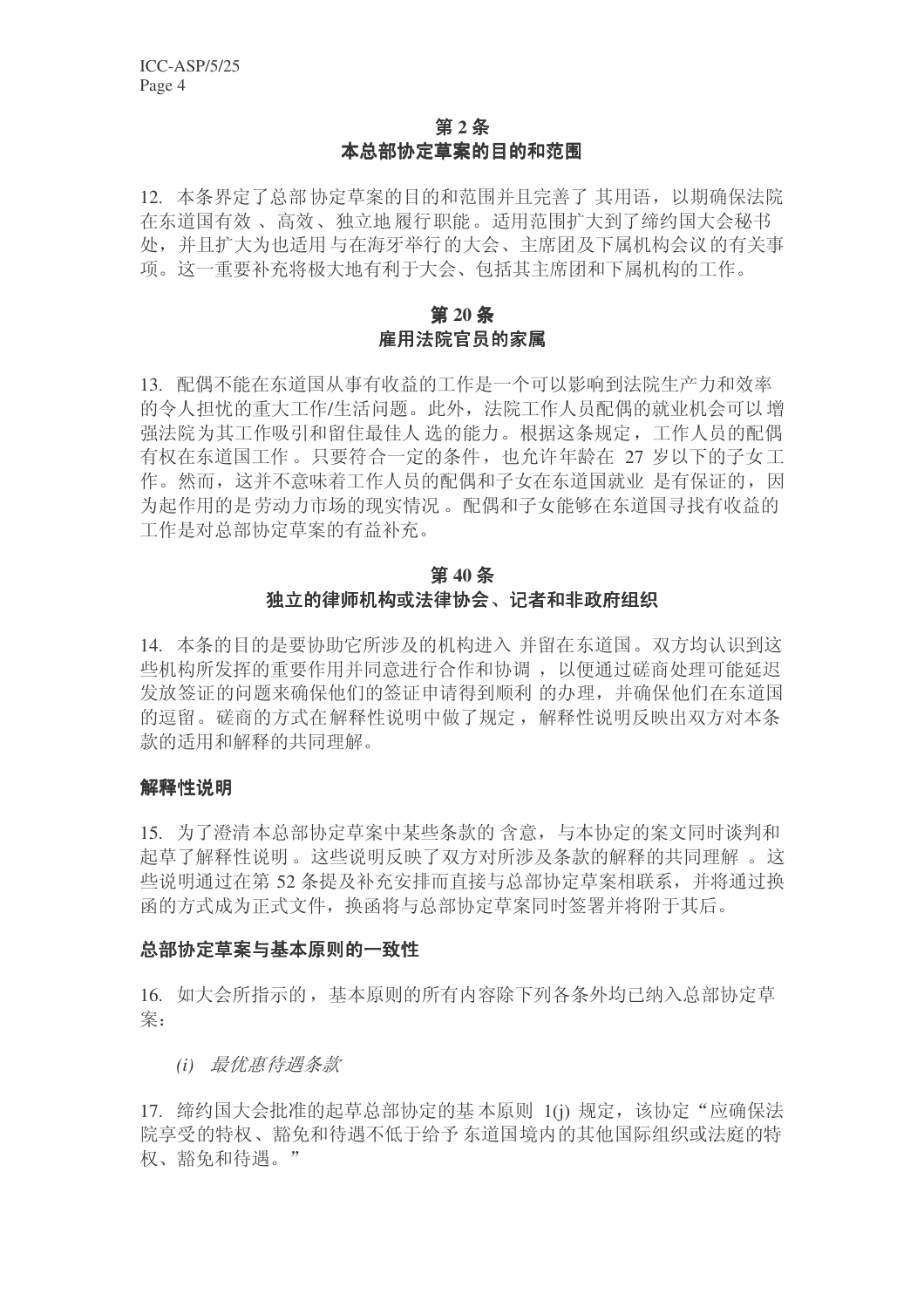18. 法院根据这一原则寻求享受不低于目前给予东道国境内的任何国际组织的 待遇。尊敬的东道国外交大臣伯纳德 · 鲍特先生阁下在其 2006年10月18日致 国际刑事法院院长的信函中, 向法院保证除很有限的一些情况使国际法院的技 术和行政人员享有更优惠的财务待遇(在汽车、燃油和某些进口消费品方面) 之外, 东道国认为这些已经过时, 总部协定草案将给予法院东道国提供给任何 国际组织的最优惠待遇。特别是,鲍特大臣确认,除了一个小卖部外,东道国 对待法院及其官员 象对待禁止化学武器组织一样 在所有方面 给予最优惠的待 遇。在东道国做出这一确认的基础上, 即给予法院的待遇是当前提供给任何国 际组织的最优惠待遇, 法院在大会批准之后, 接受了总部协定草案第 53 条, 这 一条确保法院在今后将享受在东道国境内的任何国际组织享受的最优惠待遇。

*(ii)* 协定的暂时适用

19. 原则 1(l) 规定在东道国完成其内部立法程序以前总部协定草案暂时适用。 在总部协定草案中未能就这一问题做出规定。根据东道国的说法,暂时适用将 是对议会批准程序的结果做出暗示。东道国已表示,如果有必要以及只要与现 有立法相一致, 愿意考虑提前全面适用总部协定草案的可能性, 即使对其暂时 适用尚没有明确的规定。

### 建议

20. 总部协定草案已在可能的范围内努力为法院顺利和有效的运作需要的所有 问题提供全面解决办法。特别是该草案充分认识到法院的独立性, 及使其能在 东道国有效地履行其职责和达到其目的。 随着近几年法院活动的增加和获得的 经验,总部协定草案可能需要以信函和/或其他适当安排予以补充,以解决可能 没有预见到的任何问题。

21. 依照《规约》第 3 条, 法院建议, 大会批准所附的总部协定草案, 这一协 定对方案和预算均没有影响。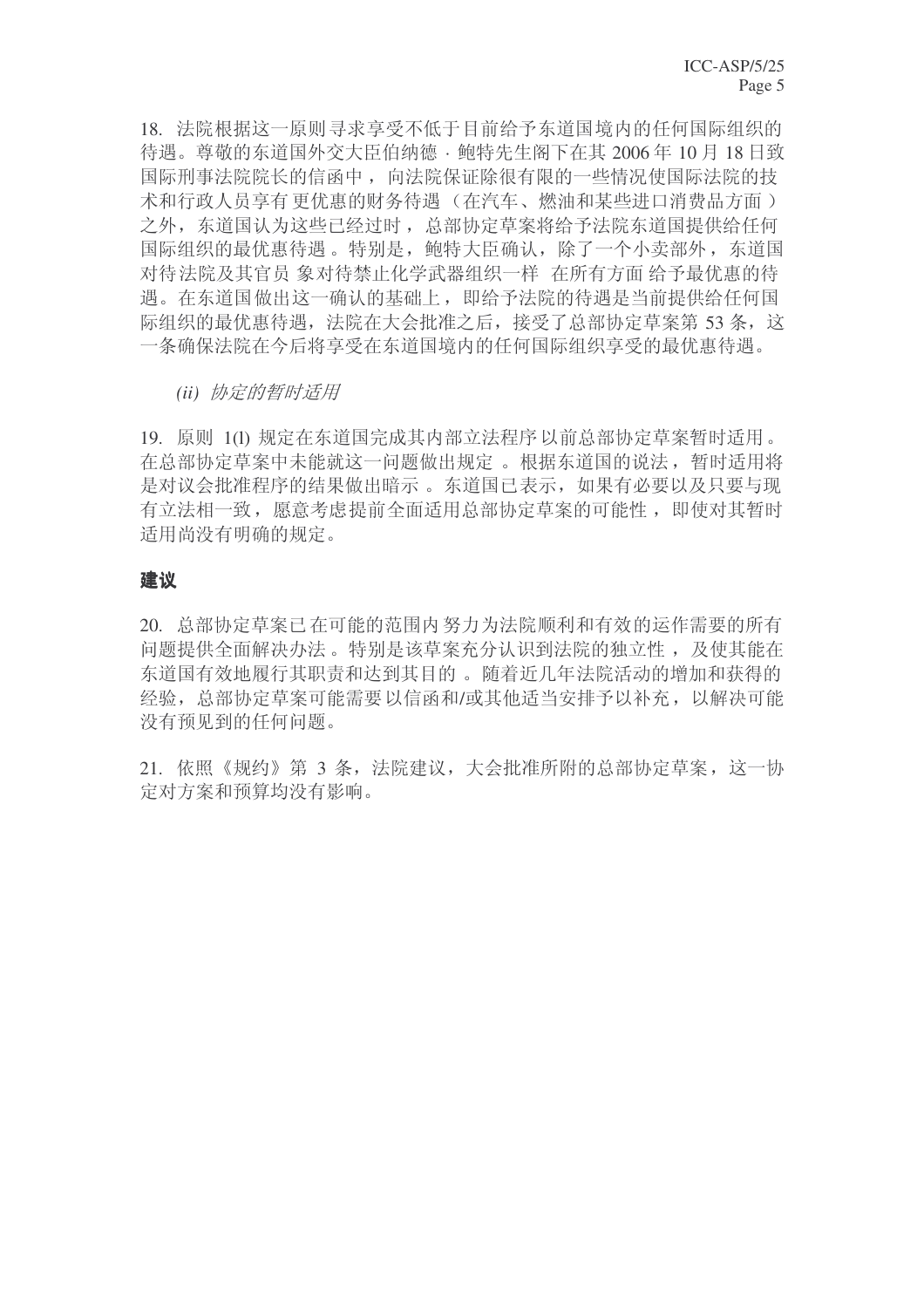# 附件 I

# 国际刑事法院总部协定

# 目录

| 第1章  | 总条款    |                               |    |
|------|--------|-------------------------------|----|
|      | 第1条    |                               | 10 |
|      | 第2条    |                               | 11 |
| 第II章 | 法院的地位  |                               |    |
|      | 第3条    |                               | 11 |
|      | 第4条    |                               | 12 |
|      | 第5条    |                               | 12 |
|      | 第6条    |                               | 12 |
|      | 第7条    |                               | 12 |
|      | 第8条    |                               | 13 |
|      | 第9条    |                               | 13 |
|      | 第10条   |                               | 14 |
|      | 第11条   |                               | 14 |
|      | 第12条   |                               | 14 |
|      | 第13条   |                               | 14 |
|      | 第14条   |                               | 15 |
|      | 第15条   | 法院及其财产捐税和关税的免除                | 15 |
|      | 第16条   |                               | 16 |
|      |        | 第 III 章  在本《协定》下人员享有的特权、豁免和便利 |    |
|      | 第17条   | 法官、检察官、副检察官和书记官长的特权、豁免        | 16 |
|      | 第18条   | 法院副书记官长及工作人员的特权、豁免和便利         | 17 |
|      | 第19条   | 本《协定》未另作规定的当地征聘人员             | 19 |
|      | 第20条   |                               | 19 |
|      | 第21条   |                               | 19 |
|      | 第22条   | 参加大会及其附属机构的国家代表和政府间组织         |    |
|      |        |                               | 20 |
|      | 第23条   |                               | 20 |
|      | 第 24 条 |                               | 20 |
|      | 第 25 条 |                               | 21 |
|      | 第26条   |                               | 22 |
|      | 第27条   |                               | 23 |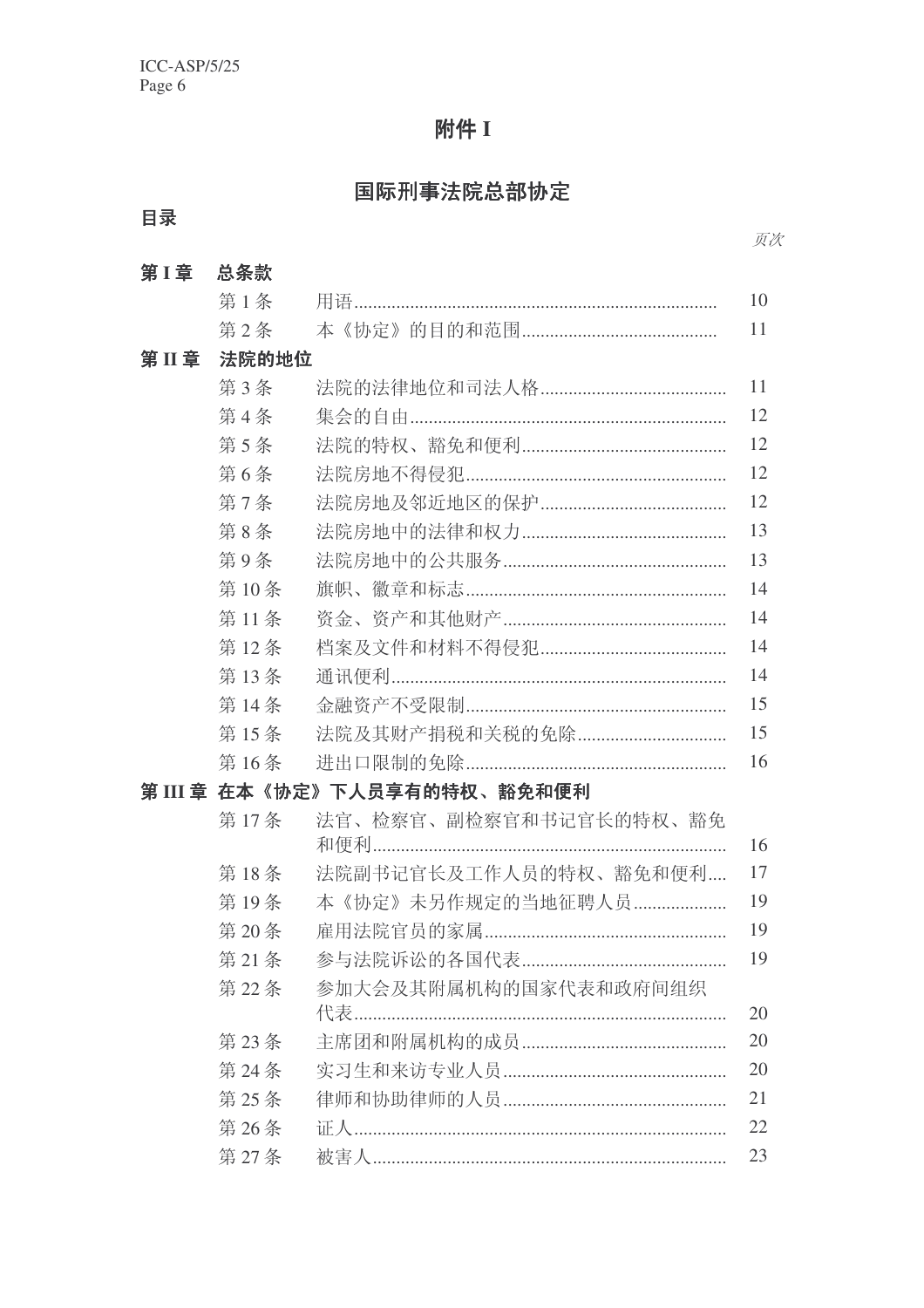| 第28条        |                                                   | 24 |
|-------------|---------------------------------------------------|----|
| 第29条        | 被要求到法院所在地的其他人员                                    | 25 |
|             | 第 IV 章 特权和豁免的放弃                                   |    |
| 第30条        | 第17、18、19、24、25、26、27、28和29条规定                    | 26 |
| 第31条        | 第21、22和23条规定的国家代表和主席团成员特                          | 26 |
| 第32条        | 第23条和第28条第6款规定的大会附属机构成员<br>和大会,包括其主席团及附属机构专家的特权、豁 | 27 |
|             | 第 V 章 法院与东道国之间的合作                                 |    |
| 第1节:        |                                                   | 27 |
| 第33条        |                                                   | 27 |
| 第 34条       |                                                   | 28 |
| 第35条        |                                                   | 28 |
| 第36条        |                                                   | 28 |
| 第2节:        |                                                   | 29 |
| 第37条        | 法院官员的签证、参加法院诉讼的国家代表的签证<br>以及律师和协助律师的人员的签证         | 29 |
| 第38条        | 证人、被害人、专家、实习生、来访专业人员及其<br>他被要求到法院所在地的人员的签证        | 29 |
| 第39条        | 被法院羁押人员的探访者的签证                                    | 29 |
| 第40条        | 独立的律师机构或法律协会、记者和非政府组织                             | 30 |
| 第41条        |                                                   | 30 |
| 第42条        |                                                   | 31 |
|             |                                                   | 31 |
| 第43条        | 本《协定》所指人员的安全和保护                                   | 31 |
| 第44条        |                                                   | 31 |
| 第45条        | 运送自愿或被传唤到法院出庭的人员                                  | 32 |
| 第46条        |                                                   | 32 |
| 第47条        |                                                   | 32 |
| 第48条        |                                                   | 33 |
| 第49条        |                                                   | 33 |
| 第50条        |                                                   | 33 |
| 第51条        |                                                   | 33 |
| 第 VI 章 最后条款 |                                                   |    |
| 第52条        |                                                   | 34 |
| 第53条        |                                                   | 34 |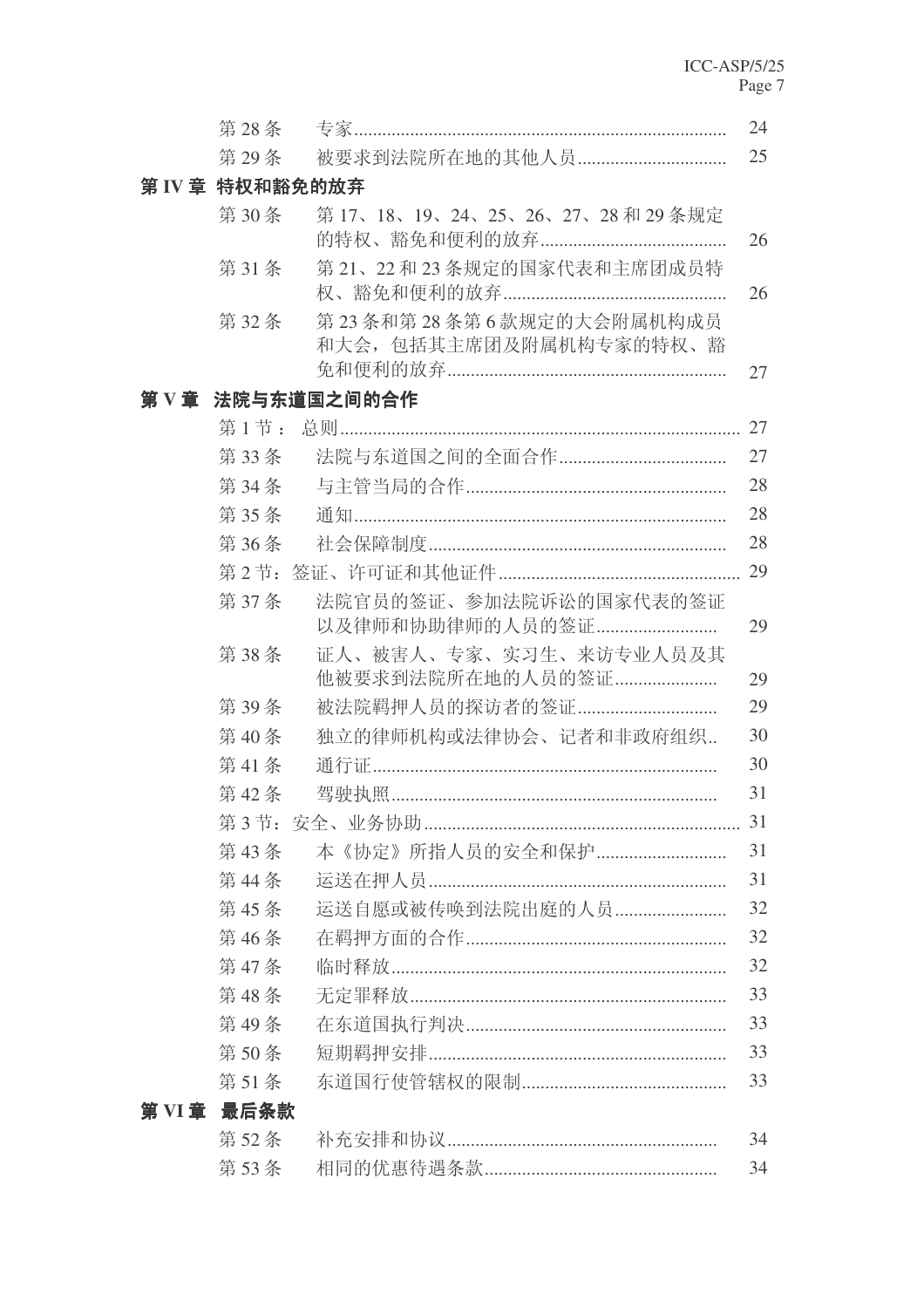|                                | 34 |
|--------------------------------|----|
| 第55条<br>解决对本《协定》或补充安排或协议的解释或适用 |    |
|                                | 34 |
|                                | 35 |
|                                | 35 |
|                                | 35 |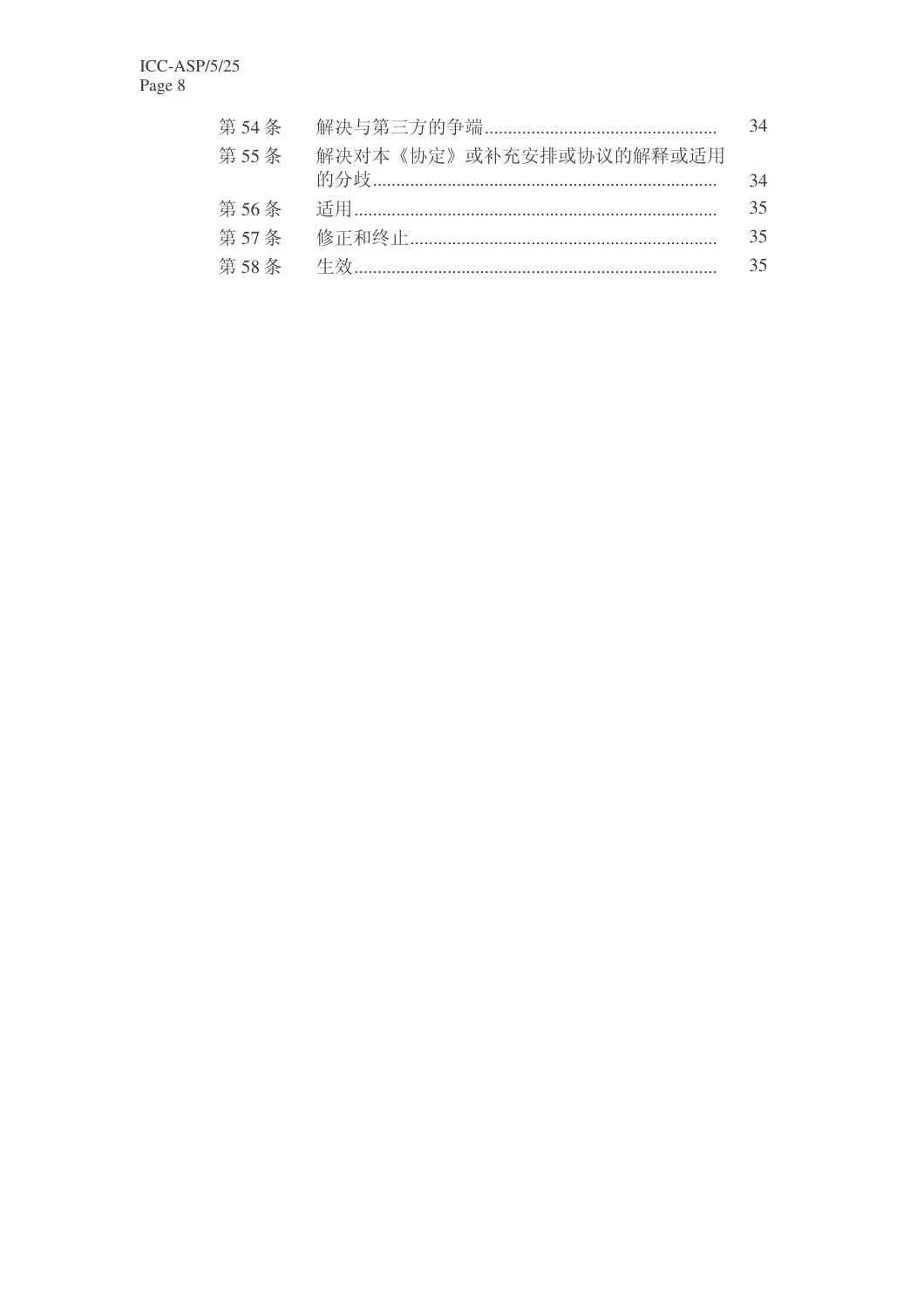国际刑事法院和荷兰王国。

鉴 于联合国设立国际刑事法院全权代表外交会议 1998 年 7 月 17 日通过的 《国际刑事法院罗马规约》建立了国际刑事法院, 法院有权对犯下整个国际社 会关注的最严重罪行的人行使管辖权:

鉴于《罗马规约》第 3 条第 1 款和第 2 款分别规定, 法院设在荷兰海牙而 且法院应当在缔约国大会批准后,由院长代表本法院与东道国缔结总部协定;

姿子《罗马规约》第 4 条规定, 法院具有国际法律人格, 并享有为行使其 职能和实现其宗旨所必需的法律行为能力;

姿子《罗马规约》第48 条规定, 法院在每一缔约国境内应享有为实现其宗 旨所需的特权和豁免:

 $\frac{1}{2}$ 字《罗马规约》第 103 条第 4 款规定, 如果没有根据第 1 款指定任何国 家, 应依照《总部协定》规定的条件, 在东道国提供的监狱设施执行徒刑;

 $\frac{1}{2}$ 字缔约国大会在其 2002 年 9 月 3 日至 10 日召开的第一届会议第三次会 议上通过了关于法院和东道国之间将要谈判的总部协定的基本原则, 并通过了 《国际刑事法院特权和豁免协定》:

**签于法院和东道国希望签署一项协定以有助于法院在东道国的顺利和有效** 运作:

兹协议如下: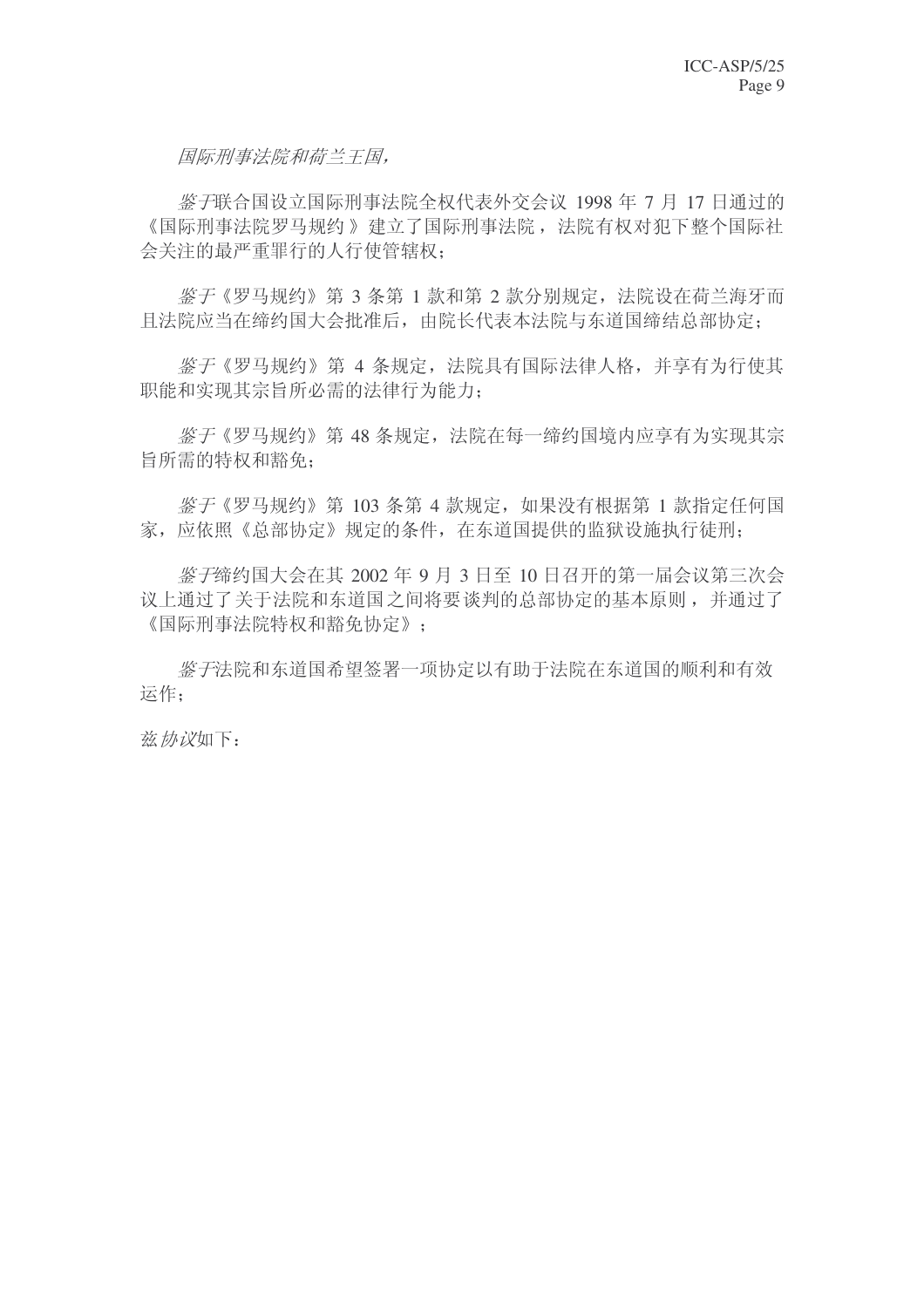ICC-ASP/5/25 Page 10

### 第1章 总条款

### 第 $1$ 条 用语

为本《协定》的目的:

a) 《规约》指联合国设立国际刑事法院全权代表外交会议于 1998 年 7 月 17 日通过的《国际刑事法院罗马规约》:

b) "法院"指《规约》设立的国际刑事法院; 为本《协定》的目的, 秘 书处应是法院的一个组成部分:

c) "东道国"指荷兰王国:

d) "双方"指法院和东道国:

e) "缔约国"指《规约》的缔约国:

f) "各国代表"指所有代表、副代表、顾问、技术专家、秘书、以及代 表团的任何其他正式成员:

g) "大会"指缔约国大会;

h) "主席团"指大会主席团:

i) "附属机构"指大会或主席团设立的机构:

j) "法院官员"指法院的法官、检察官、副检察官、书记官长、副书记 官长和工作人员:

k) "法官"指依照《规约》第36条第6款由大会选出的法院法官:

l) "院长会议"指依照《规约》第 38 条第 3 款由法院院长及第一和第二 副院长组成的机关:

m) "院长"指依照《规约》第38条第1款由法官选出的法院院长:

n) "检察官"指依照《规约》第42条第4款由大会选出的检察官:

o) "副检察官"指依照《规约》第42条第4款由大会选出的副检察官:

p) "书记官长"指依照《规约》第43条第4款由法官选出的书记官长:

q) "副书记官长"指依照《规约》第43条第4款由法官选出的副书记官  $\mathcal{L}_{\cdot}$ 

r) "法院工作人员"指《规约》第 44 条所指书记官处和检察官办公室的 工作人员。书记官处的工作人员包括院长会议和各分庭 的工作人员及秘书处的 工作人员:

s) "秘书处"指依照 2003 年 9 月 12 日 ICC-ASP/2/Res.3 号决议设立的大 会秘书处:

t) "实习生"指为完成法院某些任务的目的, 法院接受参加法院的实习 生计划的毕业生或研究生, 他们不是法院工作人员, 不领取法院薪酬;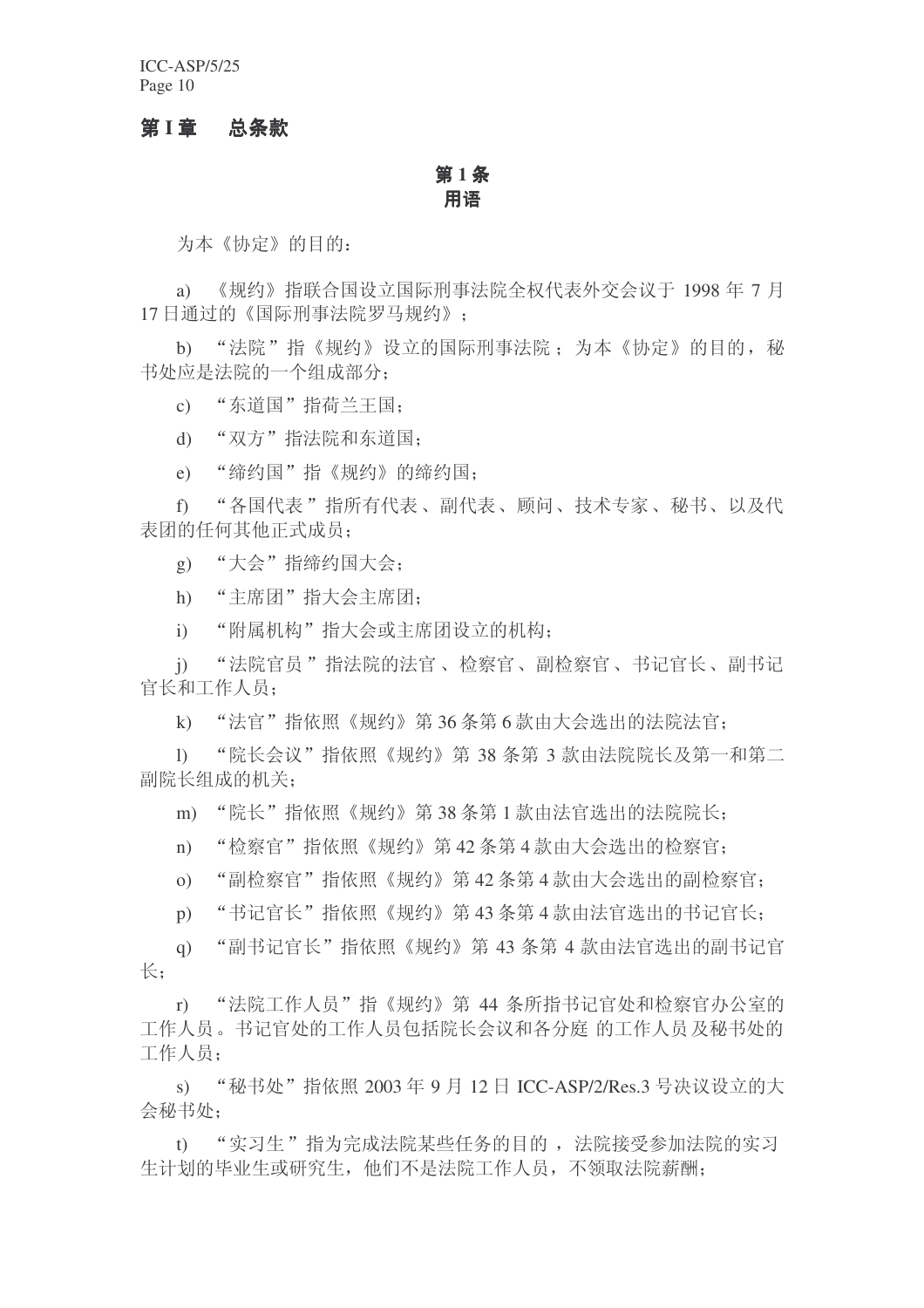u) "来访专业人员"指为向法院提供专业知识和完成某些任务的目的, 法院接受参加法院的来访专业人员计划 的非法院工作人员, 他们不领取法院薪 酬;

v) "律师"指辩护律师和被害人的法律代理人;

w) "证人"、"被害人"和"专家"指由法院指定的这类人:

x) "法院房地"指在东道国内为法院的职能和目的, 包括羁押一个人, 或为了大会,包括其主席团和附属机构的会议,提供给法院,由法院使用、占 用、管理的建筑物、建筑物的部分和地区,包括设备和设施;

v) "外交部"指东道国的外交部:

z) "主管当局"指东道国法律、规章和惯例规定的国家、省、市和其他 主管当局;

aa) 《法院特权和豁免协定》指《规约》第48条所指, 于2002年9月3日 至 10 日在纽约联合国总部召开的大会第一届会议第三次会议上通过的《国际刑 事法院特权和豁免协定》:

bb) 《维也纳公约》指1961年4月18日《维也纳外交关系公约》:

cc) 《程序和证据规则 》指依照《规约》第 51 条通过的 《程序和证据规 则》。

### 第2条 本《协定》的目的和范围

本《协定》将规范与在东道国 设立法院及其适当运作有 关的事务及 由此产 生的问题。《协定》主要是为了法院的长期稳定和独立, 并有助于其顺利和有 效的运作, 包括特别是与法院要求来总部的所有人员有关的 法院需要, 以及与 向东道国传入或从东道国传 出的信息、潜在证据和证据有关的 法院需要。本 《协定》还规范与秘书处在东道国的设立和适当运作及由此产生的问题,并且 其规定经适当变通后将适用于秘书处。本《协定》将适当规范与大会, 包括其 主席团和附属机构有关的事项。

### 第Ⅱ章 法院的地位

### 第3条 法院的法律地位和司法人格

依照《规约》第 4 条第 1 款, 法院应具有国际司法人格, 并享有行使其职 能和实现其宗旨所必需的法律行为能力。法院应特别具有下列行为能力: 订立 契约、取得和处理不动产和动产及参加诉讼。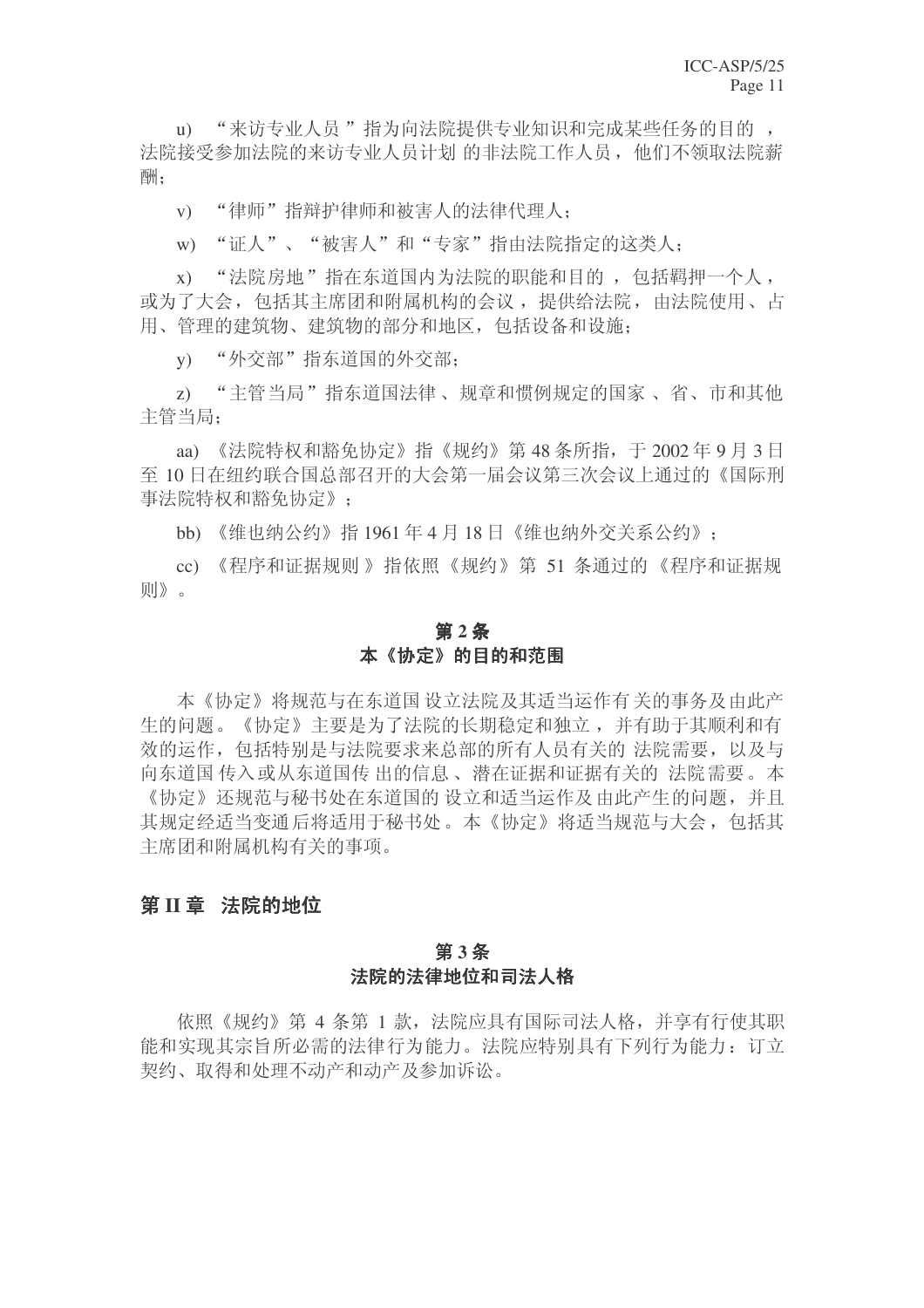### 第4条 集会的自由

1. 东道国保证大会, 包括其主席团和附属机构 有充分的集会自由, 包括讨 论、决定和出版的自由。

2. 东道国应采取一切必要措施,确保不为大会,包括其主席团和附属机构进 行会议的方式设置任何障碍。

### 第5条 法院的特权、豁免和便利

法院在东道国的领土上,应享有为实现其宗旨所需的特权、豁免和便利。

### 第6条 法院房地不得侵犯

1. 法院房地应是不可侵犯的。主管当局应确保在法院未明确表示同意的情况 下, 法院的全部或任何部分的房地不被霸占和/或剥夺。

2. 除经书记官长或书记官长所指定的法院工作人员的明确同意或经他们要 求, 主管当局不得进入法院房地执行任何公务 。 除经书记官长同意并按照书记 官长核可的条件外,不得在法院房地内强制执行司法行动、送达法律程序的通 知或执行法律程序, 包括扣押私人财产。

3. 遇有火灾或其他需要迅速采取保护行动的紧急情况, 或在主管当局有合理 的原因相信已在或即将在法院房地发生这种紧急情况时, 如未能及时与书记官 长或他/她指定的工作人员取得联系, 则应推定他们会同意有进入法院房地的必 要。

4. 在遵守本条第1、2和3款的情况下,主管当局应采取必要行动保护法院房 地免于火灾或其他紧急情况。

5. 法院应防止其房地被用作为逃避逮捕或依照东道国的任何法律正当执法的 人的避难处所。

### 第7条 法院房地及其邻近地区的保护

1. 主管当局应采取一切有效和充分措施确保法院 获得安全与保护,确保法院 的安宁不受法院房地以外的人或人群擅入或紧邻地区骚扰事件的干扰,并对法 院房地提供必要的活当保护。

2. 如经书记官长要求, 主管当局应提供必要的充足警力以维护法院房地内或 其紧邻地区的法律与秩序,并将该等人逐出。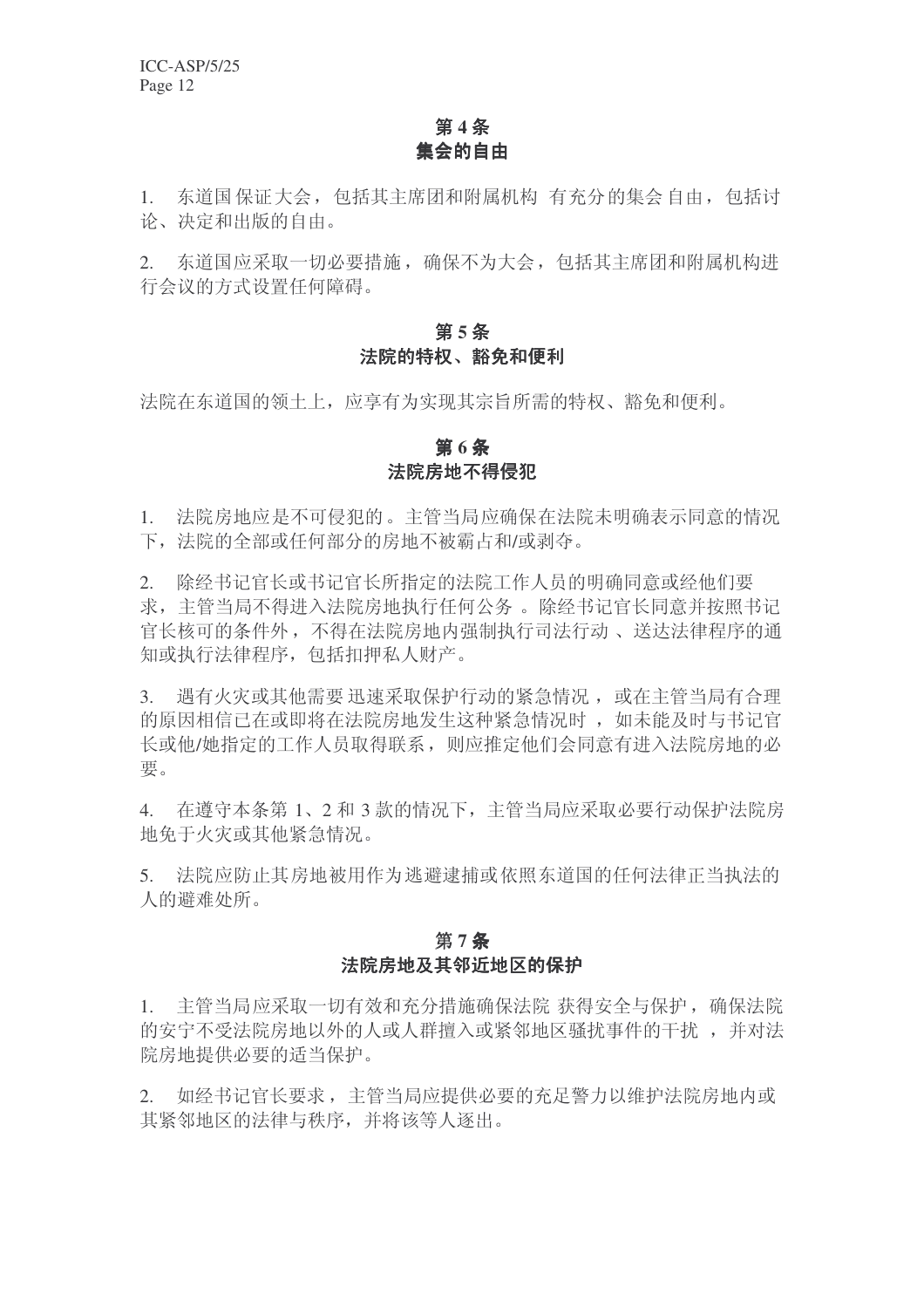3. 主管当局应采取一切合理措施, 确保法院房地的适宜及使用的目的不受到 对房地紧邻土地和建筑物的任何使用的干扰。 法院应采取一切合理措施, 确保 房地紧邻土地的适宜不受到对房地内土地或建筑物的任何使用的影响。

### 第8条 法院房地中的法律和权力

1. 按照本《协定》的规定, 法院房地应在法院的控制和权力之下。

2. 除本《协定》另有规定外,东道国的法律和条例在法院房地中适用。

3. 为了在法院房地内建立为完全执行 其职能所必要的一切方面的条件, 法院 应有权将各种规章制度 在法院房地内施行。法院应迅速将按照本款 颁订的规章 制度通知主管当局。东道国的任何法律或条例, 如果同本款规定的法院的规章 制度相矛盾, 则矛盾部分不得在法院房地内适用。

4. 法院可将违反其规章制度的人从法院房地驱除或赶出, 但应事先向主管当 局通报这样的措施。

5. 在符合本条第 3 款所指的规章制度的情况下,根据东道国的法律和条例, 只允许法院工作人员在法院房地内携带武器。

6. 书记官长应向东道国告知法院每个有权在法院 房地内携带武器的人员的姓 名和身份, 以及他/她所用武器的名称、型号、口径和序号。

7. 法院与东道国之间的任何分歧, 如法院的规章制度是否为本条所授权, 或 东道国的法律或条例是否同本条所授权的法院规章制度相矛盾, 均应迅速按照 本《协定》第55条规定的程序予以解决。在解决前,应适用法院的规章制度, 东道国的法律和/或条例中关于法院声称与其规章制度矛盾的部分应不得在法院 房地中适用。

### 第9条 法院房地的公共服务

1. 主管当局应根据书记官长或他/她指定的法院工作人员的请求, 按照公平条 件安排向法院提供其需要的公共事业服务,如--但不限于--邮政、电话、 电报服务、任何通讯手段、电、水、煤气、污水、垃圾收集、防火和清扫公共 衔道句括铲雪。

2. 如果法院所需由主管当局提供本条第 1 款所指的服务, 或提供服务的价格 受主管当局管制, 服务的收费不应超过东道国重要政府机构和机关所享有的最 低可比费率。

3. 如果发生上述服务完全或部分中断, 法院为履行其职能应得到东道国重要 政府机构和机关享有的优先考虑,并且东道国应就此采取措施确保法院的工作 不受影响。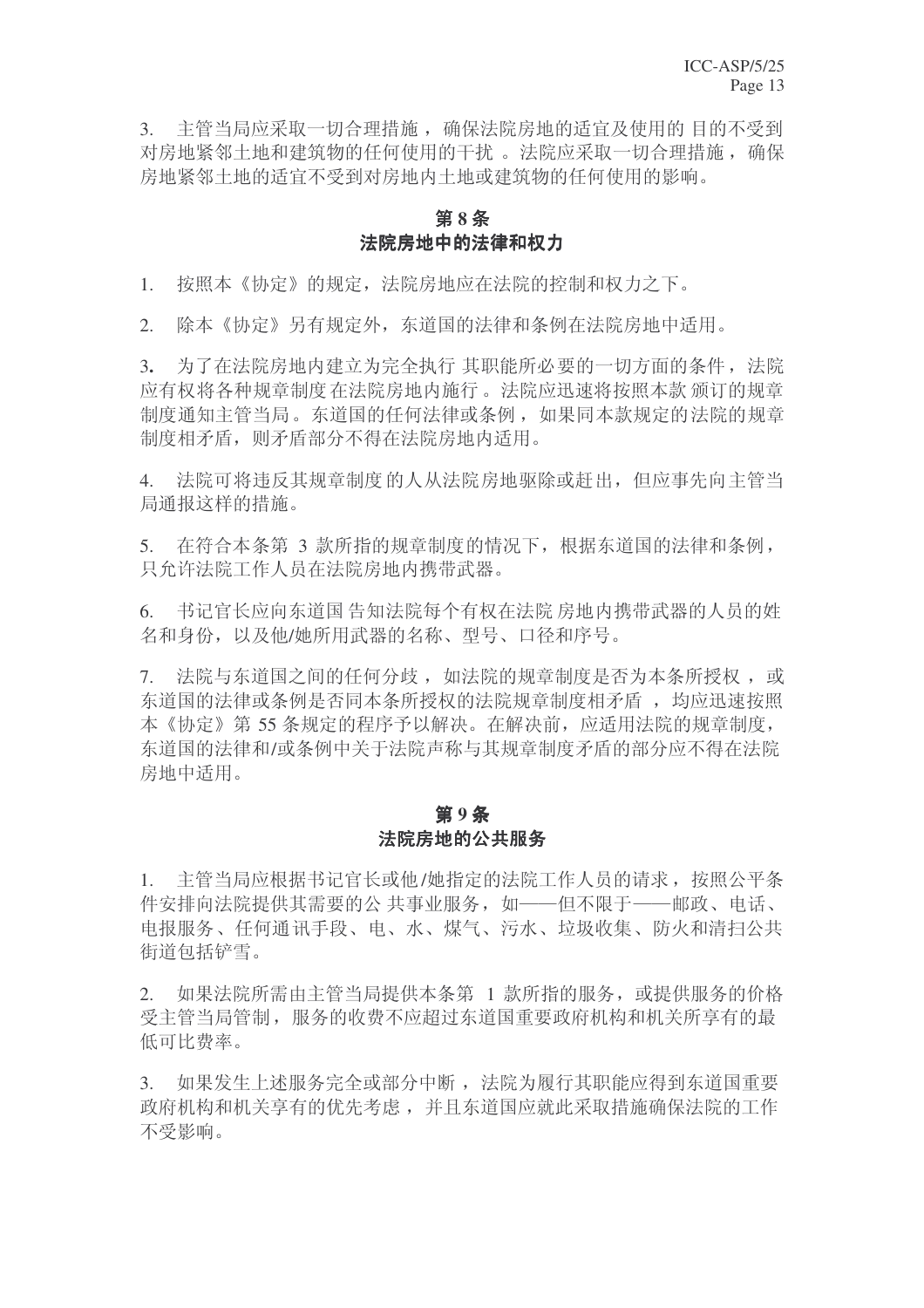ICC-ASP/5/25 Page 14

4. 在主管当局提出要求时, 书记官长或书记官长所指定的法院工作人员应做 出话当安排, 使有关公用事业服务的正式代表可以检查、修理、维修、改建和 迁移法院房地内的水电设施、管道、线路和下水道, 进行上述工作时不应不合 理地干扰法院的运作。

5. 只有在与书记官长,或书记官长所指定的法院工作人员磋商之后,主管当 局方可在不扰乱法院正常行使功能的条件下在法院房地内进行地下工程。

### 第10条 旗帜、徽章和标志

法院有权在其房地及在用于公务的车辆和其他交通工具上展示其旗帜 、徽 章和标志。

### 第11条 资金、资产和其他财产

1. 法院及其资金、资产和其他财产,不论位于何处,也不论由何人持有,对 各种法律程序享有豁免, 但法院明示放弃其豁免的特定情况, 不在此限。但放 弃豁免应被理解为不适用于任何执行措施。

2. 法院的资金、资产和其他财产,不论位于何处,也不论由何人持有,均免 受以执行、行政、司法或立法行为所进行的搜查、扣押、征用、没收、征收和 任何其他形式的干扰。

3. 为履行法院职能时之必要, 法院的资金、资产和其他财产, 不论位于何 处, 也不论由何人持有, 均免受任何性质的限制、管制、控制或延期措施。

### 第12条 档案及文件和材料不得侵犯

法院的档案、及法院收发、持有或拥有的任何形式的文书和文件及材料, 不论位于何处,也不论由何人持有,均不得侵犯。这种不得侵犯的终止或缺 乏,不影响法院根据《规约》及《程序和证据规则》可能对法院所获得或使用 的文件和材料下令采取的措施。

### 第13条 通讯便利

1. 法院的公务通讯和来往公文, 在东道国境内, 应享有与东道国在适用于邮 件及各种通讯和书信的优先权、费率和捐税方面给予任何政府间组织或外交使 团相同的优惠待遇。

2. 不得对法院公务通讯或来往公文施行检查。

3. 法院可使用一切适当通讯手段, 包括电子通讯手段, 并有权为其公务通讯 和来往公文使用明码或密码。法院的公务通讯和来往公文不得侵犯。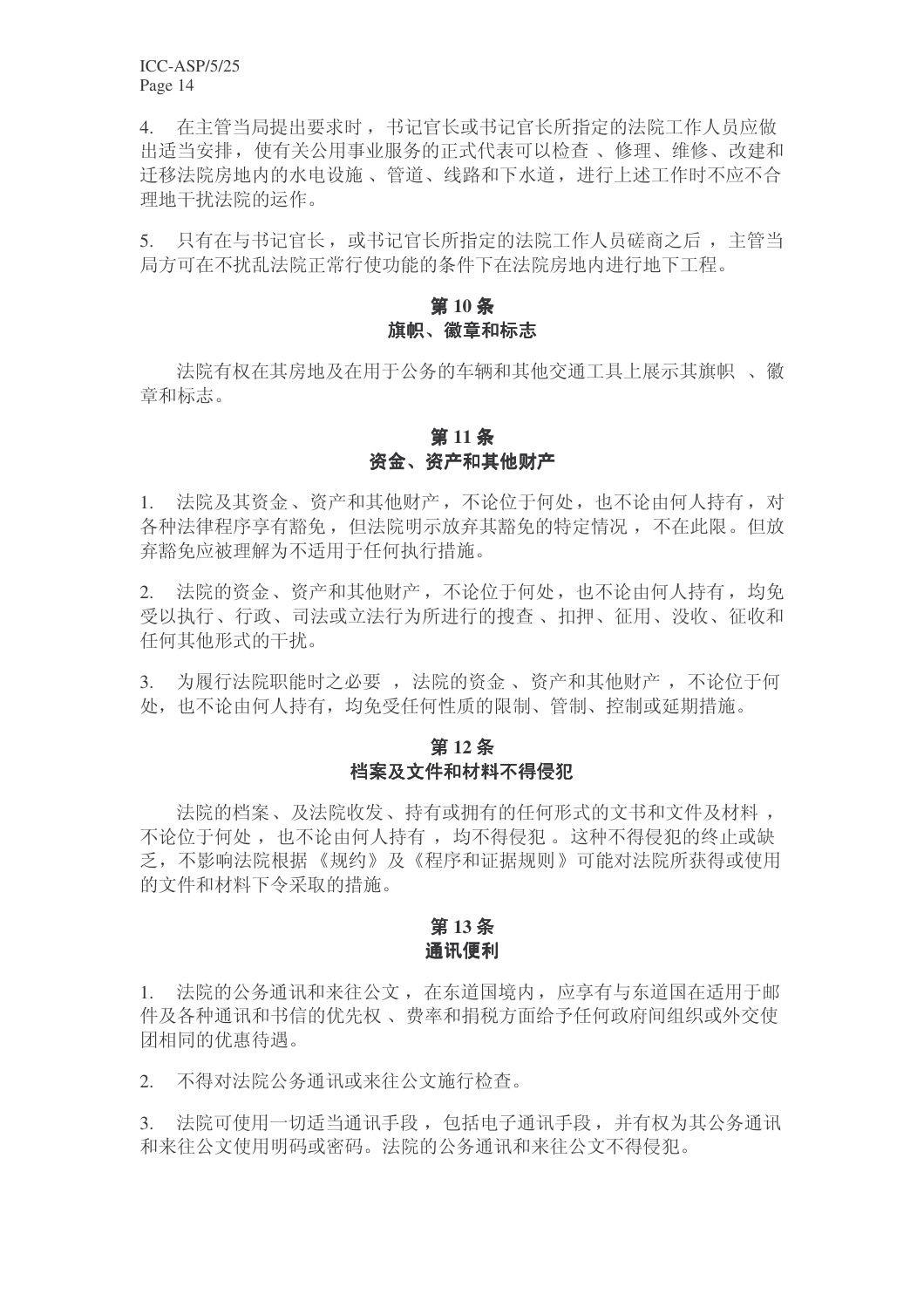4. 法院有权经由信使或以密封邮袋收发书信和其他材料或通讯: 这些信使和 邮袋应享有与外交信使和邮袋相同的特权、豁免和便利。

5. 法院有权在东道国按本国程序分配给法院的频率上操作无线电和其他通讯 设备。东道国应努力尽可能将法院申请的频率分配给法院。

6. 为实现其宗旨和有效地履行其职责, 按照本《协定》法院在东道国享有不 受任何限制自由出版的权利。

### 第14条 金融资产不受限制

1. 法院在财务交易或 延期偿付方面不受任何财务管制、规章制度和事先通知 的要求限制,可以自由地:

a) 通过有授权的渠道购买任何货币并持有和处理这些货币:

b) 以仟何货币开启帐户:

c) 通过有授权的渠道购买、持有和处理资金、债券和黄金;

d) 向东道国和从东道国到任何其他国家、向任何其他国家或从任何其他 国家、或在东道国内转移其资金、债券、黄金和货币, 并将其持有的任何货币 兑换成任何其他货币:

e) 以任何形式筹集其认为必要的资金, 但法院在东道国内筹集资金 应得 到主管当局的认可:

2. 法院应在其财务交易汇率方面享有东道国给予任何政府间组 织或外交使团 相同的待遇。

### 第15条 法院及其财产捐税和关税的免除

1. 在其官方活动范围内, 法院、其资产、收入和其他财产应免除所有不论是 国家、省或地方当局直接征收的捐税。

2. 在其官方活动范围内, 应免征法院的:

a) 进出口捐税和关税 (belastingen bij invoer en uitvoer);

b) 汽车税 (motorrijtuigenbelasting, MRB);

c) 䕑Ҏ≑䔺ᨽᠬ䔺 *(belasting van personenauto's en motorrijwielen,*  $BPM$ ):

d) 为反复提供的或 涉及相当 大支出的物品或服务 支付 的增值税  $(omzetbelasting, BTW)$ :

e) 酒精饮料及汽油和燃油等碳氢化合物价格中的消费税 (accijnzen) :

f) 房地产过户税 (overdrachtsbelasting) :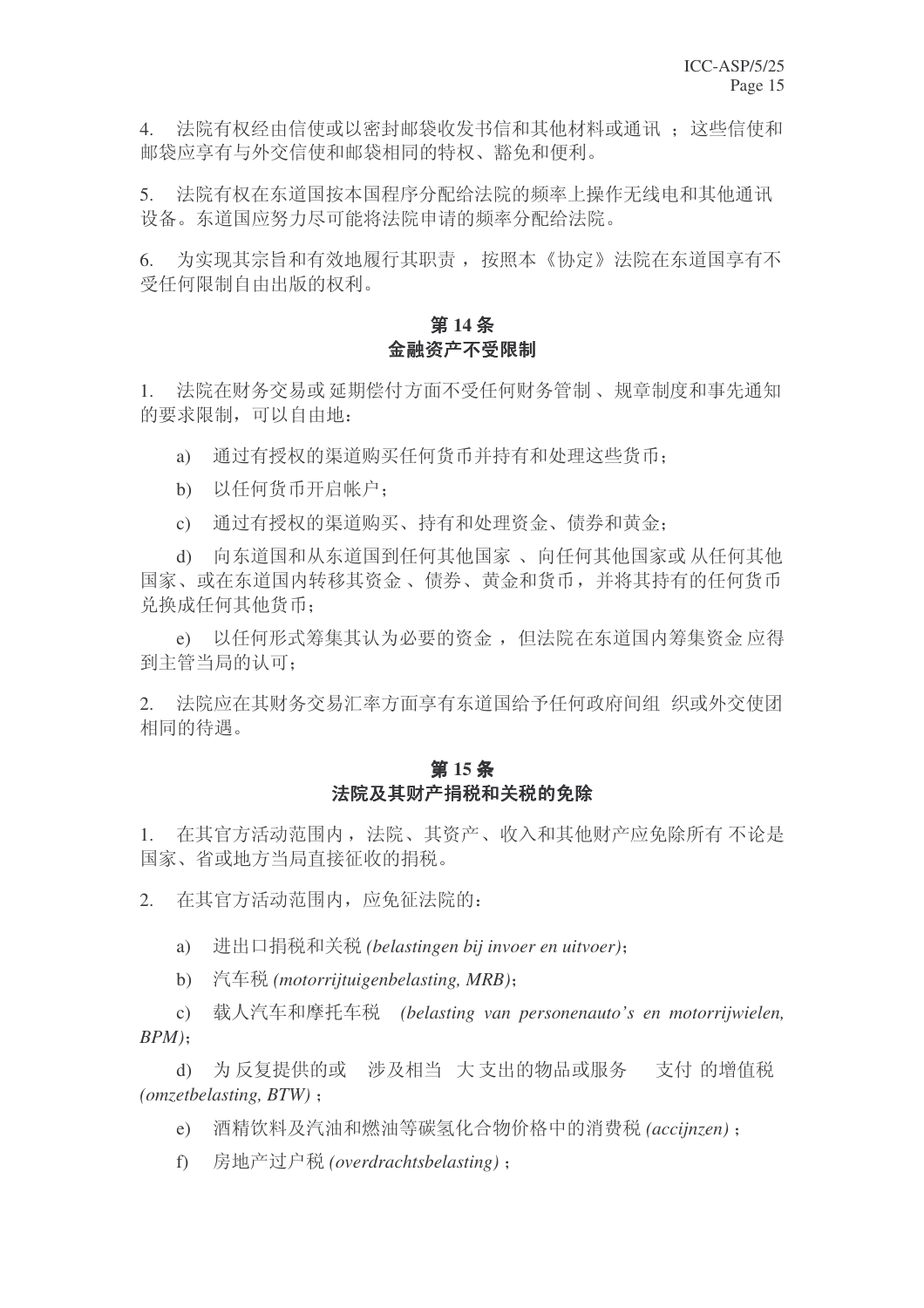- g) 保险税 (assurantiebelasting);
- h) 能源税 (regulerende energiebelasting, REB);
- i) 管道水税 (belasting op leidingwater, BOL);

j) 在本《协定》签署之日之后, 东道国征收的与本款规定的捐税具有相 当类似性质的任何其他捐税和关税。

3. 可以退款的方式实施对本条第 2 款中(d)、(e)、(f)、(g)、(h)、(i) 和(j) 项的 免除。

4. 以本条第 2 款列出的条件采购或进口的物品, 除非依照与东道国商定的条 件,否则将不得出售、租赁、送人或以其他方式处理。

5. 法院不得要求免除那些事实上不超过根据提供的服务数量以固定费率提供 的公共事业服务所收取的费用的、而且可以具体确定、说明和分项列出的税 收。

### 第16条 进出口限制的免除

应免除对法院为其官方用途进出口的物品及其出版物的所有进出口限制。

### 第III 章 在本《协定》下人员享有的特权、豁免和便利

#### 第17条

### 法官、检察官、副检察官和书记官长的特权、豁免和便利

1. 法官、检察官、副检察官和书记官长在执行法院公务时, 或在涉及法院的 公务方面, 应在东道国享有特权、豁免和便利。除其他外, 他们享有以下特 权、豁免和便利:

a) 人身不受侵犯, 包括人身不受逮捕或羁押或对其自由的任何其他限 制:

- b) 刑事、民事和行政管辖权的免除:
- c) 任何形式的所有文书、文件和材料不得侵犯:
- d) 免除国民服役义务;
- e) 本人连同与其构成同一户口之家属免除移民限制或外侨登记:
- f) 法院为其在法院的工作支付的薪金、薪酬和津贴均免纳捐税;
- g) 在货币和汇兑便利方面享有给予外交人员相同的便利;

h) 本人连同与其构成同一户口之家属在个人行李方面均享有 与外交人员 相同的豁免和便利: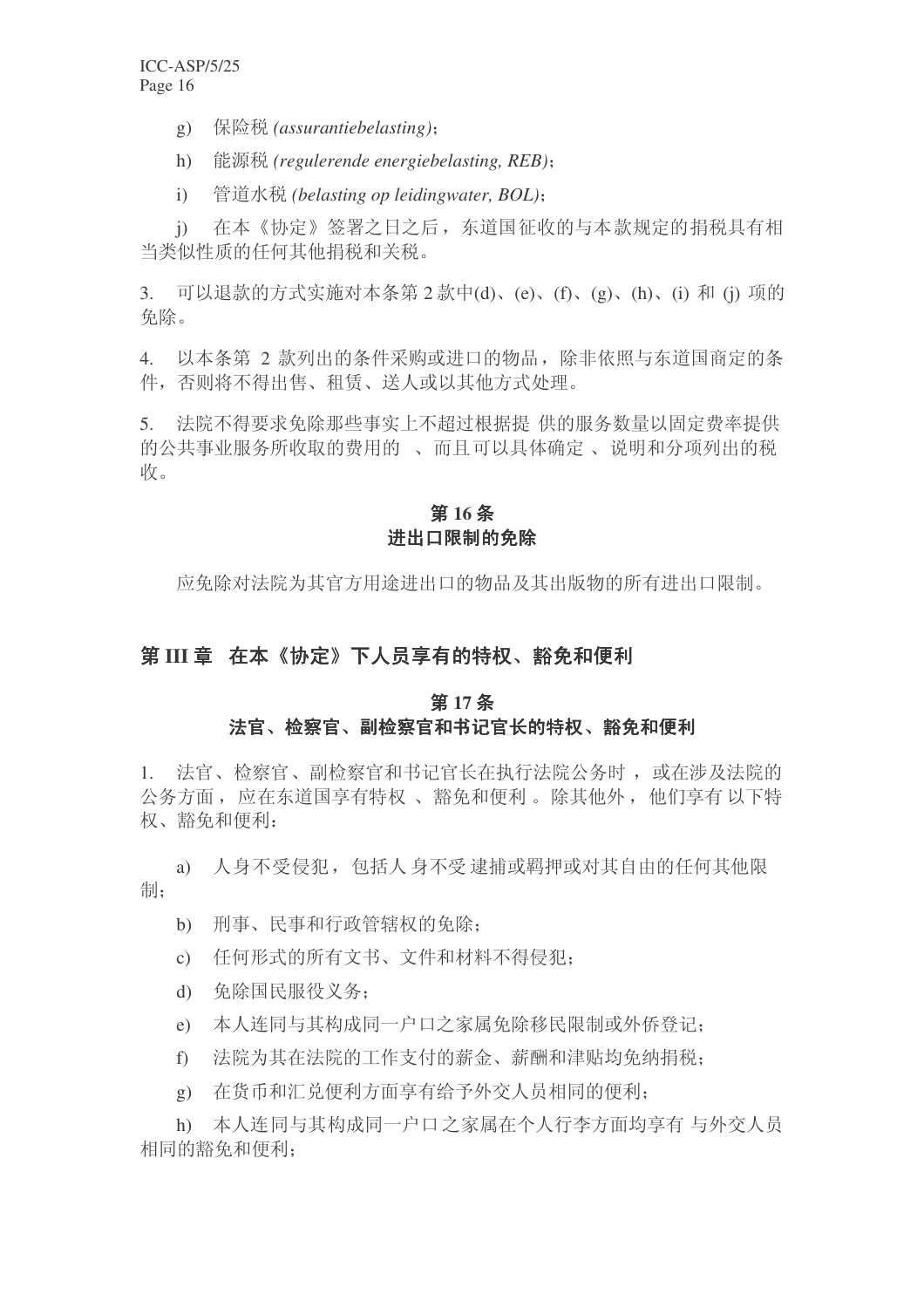i) 存国际危机时, 本人连同与其构成同一户口之家属 均享有根据《维也 纳公约》给予外交人员相同的遣送返国便利:

j) 适当时为了法院的目的,本人连同与其构成同一户口之家属均享有出 入境或在东道国之内的活动不受限制的权利。

2. 除本条第1款所列特权、豁免和便利及依照《规约》第48条第2款活用的 特权和豁免之外, 法官、检察官、副检察官和书记官长及与其构成同一户口之 家属, 如果没有荷兰国籍或在东道国的永久居留身份, 应享有东道国根据《维 也纳公约》给予外交使团团长相同的特权、豁免和便利。

3. 对于税务负担取决于居留的情况, 法官、检察官、副检察官和书记官长因 履行职责而留在东道国期间,不应视为居留期间。

4. 本条第 1、2 和 3 款也应适用依照《规约》第 36 条第 10 款继续任职的法院 法官。

5. 法官、检察官、副检察官和书记官长以官方身份发表的口头或书面言论及 实施的行为, 在其离职后仍应继续享有各种法律程序的豁免。

6. 对于前法官、检察官、副检察官和书记官长及其受抚养人领取的养恤金或 年金, 东道国没有义务给予免征所得税的待遇。

7. 在不影响本条第1款 (f) 项和第3款的情况下, 本条所指人员如为东道国公 民或永久居民, 只应享有下列独立履行其职责所必需的特权、豁免和便利:

a) 人身不受逮捕或羁押或对其自由的任何其他限制;

b) 为法院履行职责时发表的口头或书面言论及实施的一切行为, 豁免各 种法律程序, 即使不再为法院履行职责, 仍应继续享有这种豁免;

c) 与为法院履行职责有关的任何形式的文书和文件及材料均不得侵犯:

- d) 与法院进行通讯联系时,有权接收和发出任何形式的文件;
- e) 初次到东道国就任时, 有权免税进口家具和用品, 服务收费除外。

本款所指人员应不受东道国采取的可能影响其在法院自由 和独立履行职责 的任何措施的限制。

#### 第18条

### 法院副书记官长及工作人员的特权、豁免和便利

1. 法院副书记官长及工作人员应享有独立履行基职责所必需的特权、豁免和 便利。这些特权、豁免和便利为:

a) 人身不受逮捕或羁押 或对其自由的任何其他限制, 私人行李不受扣 押;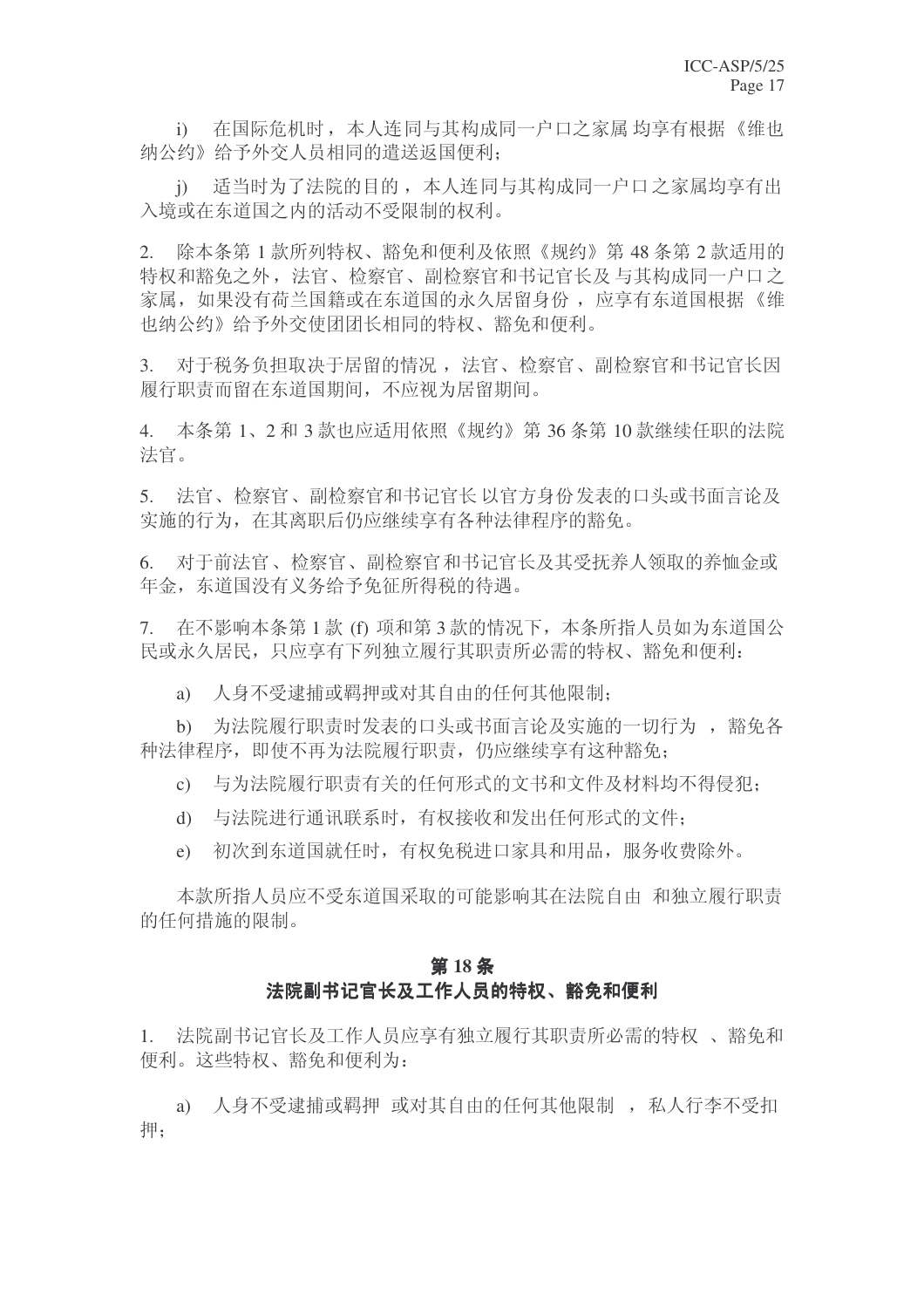b) 以官方身份发表的口头或书面言论及实施的一切行为, 豁免各种法律 程序, 即使不再受雇干法院, 仍应继续享有这种豁免:

c) 任何形式的公务文书和文件及材料均不得侵犯:

d) 法院为其在法院工作支付的薪金、薪酬和津贴均免纳捐税:

e) 免除国民服役义务:

f) 本人连同与其构成同一户口之家属免除移民限制或外侨登记:

g) 私人行李免受杳验, 除非有重大理由相信行李装有东道国法律禁止讲 出口或有检疫条例加以管制的物品: 遇此情形, 杳验应在有关官员在场的情况 下讲行:

h) 在货币和汇兑便利方面, 享有给予驻在东道国的外交使团同等级别官 员相同的特权:

i) 在发生国际危机时, 本人连同与其构成同一户口 之家属享有根据《维 也纳公约》给予外交人员相同的遣送返国便利;

i) 初次到东道国就任时, 有权免税进口家具和用品, 服务收费除外, 并 有权将家具和用品免税再出口运回永久居留国。

2. 法院 P-5 级别及以上人员, 以及与东道国商定由书记官长与院长和检察 官 磋商后指定的另外类别的人员及 与其构成同一户口之家属如没有荷兰国籍或在 东道国的永久居留身份, 应享有东道国根据《维也纳公约》给予东道国内同等 级别外交使团人员相同的特权、豁免和便利。

3. 決院 P-4 级别及以下人员应享有东道国根据《维也纳公约》给予东道国内 外交使团中行政和技术人员相同的特权、豁免和便利,但在在执行公务之外发生 的行为不得免除刑事管辖, 不享受人身不受侵犯。

4. 对税务负担取决于居留期的情况, 法院副书记官长及工作人员因履行职责 而留在东道国期间, 不应视为居留期间。

5. 对于法院前副书记官长、工作人员及其受抚养人领取的养 恤金或年金, 东 道国没有义务给予免征所得税的待遇。

 $6.$  在不影响本条第 1 款第 4 项和第 4 款的情况下, 本条所指人员如为东道国 公民或永久居民, 只应享有下列独立履行其职责所必需的特权、豁免和便利:

a) 人身不受逮捕或羁押或仟何其他对其自由的限制:

b) 为法院履行职责时发表的口头或书面言论及实施的一切行为, 豁免各 种法律程序, 即使不再为法院履行职务, 仍应继续享有这种豁免:

c) 与为法院履行职责有关的任何形式的文书和文件及材料均不得侵犯:

d) 与法院进行通讯联系时,有权接收和发出任何形式的文件;

e) 初次到东道国就任时, 有权免税进口家具和用品, 服务收费除外。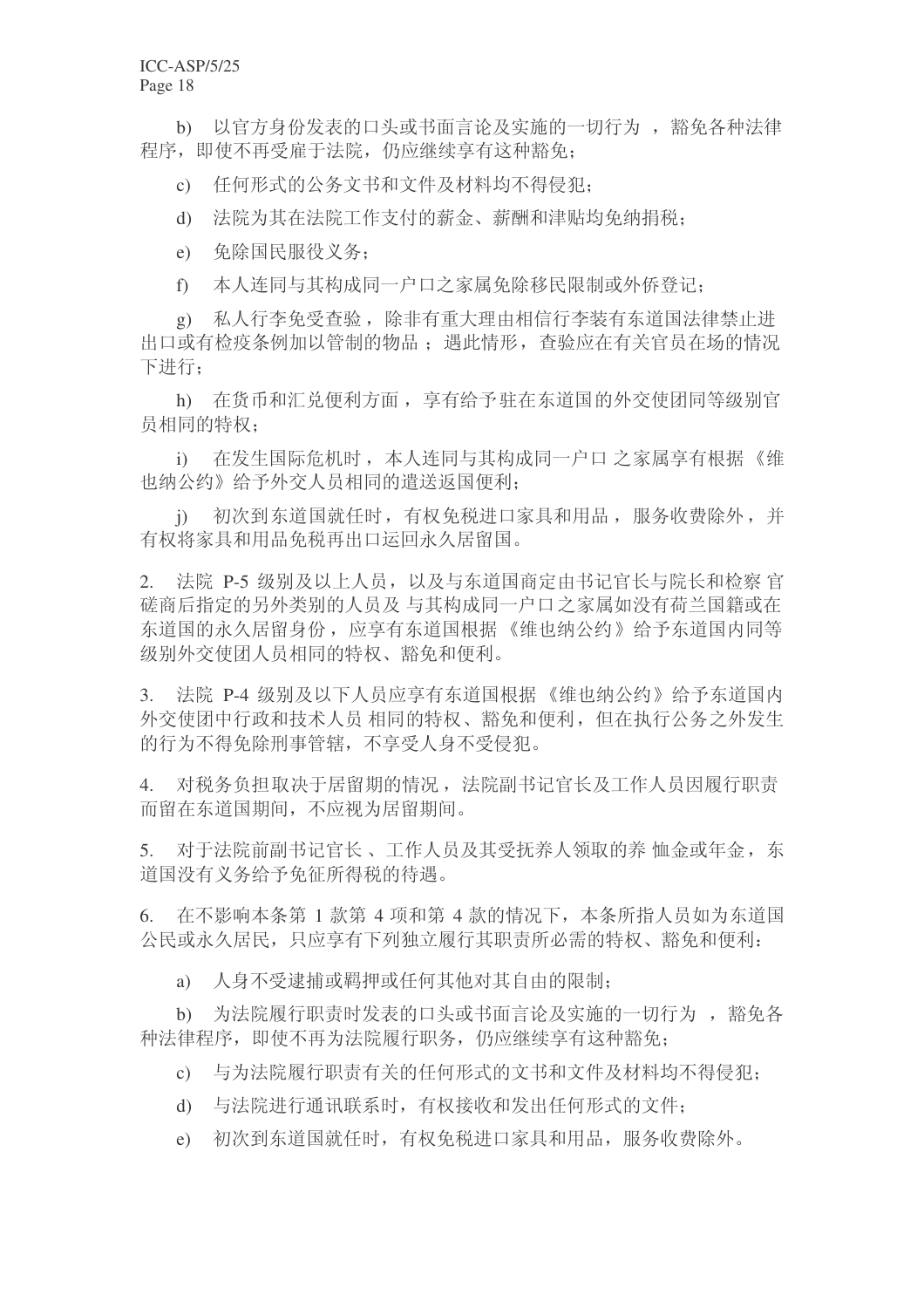本款所指人员应不受东道国采取的可能影响其在法院自由和独立履行职 壸的措施的限制。

### 第19条 本《协定》未另作规定的当地征聘人员

本《协定》未另作规定的法院当地征聘人员, 以法院官方身份发表的口头 或书面言论及实施的一切行为, 应享有法律程序的豁免。在此类人员不再受雇 干法院后, 仍应继续享有这种豁免。他们在受雇期间, 还应享有独立地为法院 履行职责所必要的其他便利。

### 第20条 雇用法院官员的家属

1. 在法院有关官员任职期间,可授权与其构成同一户口之家属在东道国从事 有偿工作。

2. 下列人员应得到在东道国从事有偿工作的授权:

- a) 法院官员的配偶或登记伴侣:
- b) 未满 18 周岁的法院官员的子女:

c) 法院官员 18 岁以上但未满 27 岁的子女, 只要在其首次进入东道国之 前与其构成同一户口而且仍在同一户口,未婚,在财务上依靠有关法院官员并 在东道国的一教育机构就学:

d) 在特殊情况下或基于人道主义理由, 法院和东道国同意 按照构成同一 户口之家属对待的任何其他人员:

3. 对于其工作中出现的或与其工作有关的事务,本条第 2 款所提及的从事有 偿工作的人员不得享有刑事、民事或行政管辖的豁免。然而, 采取的任何措施 应不违反其人身或住宅的不可侵犯性,如果他们有权不受到这种侵犯。

4. 如出现 18 岁以下的个人无力偿还其从事的有偿工作引发的债务, 为解决这 一债务, 按照本《协定》第30条的规定, 该人为其家属的法院官员的豁免应予 以放弃。

5. 本条第1款所指工作应符合东道国的法规, 包括财政和社会保障法规。

### 第21条 参与法院讼的各国代表

1. 参与法院诉讼的各国代表, 在东道国履行职责期间, 应享有以下特权、豁 免和便利:

a) 人身不受逮捕或羁押, 或对其自由的任何其他限制;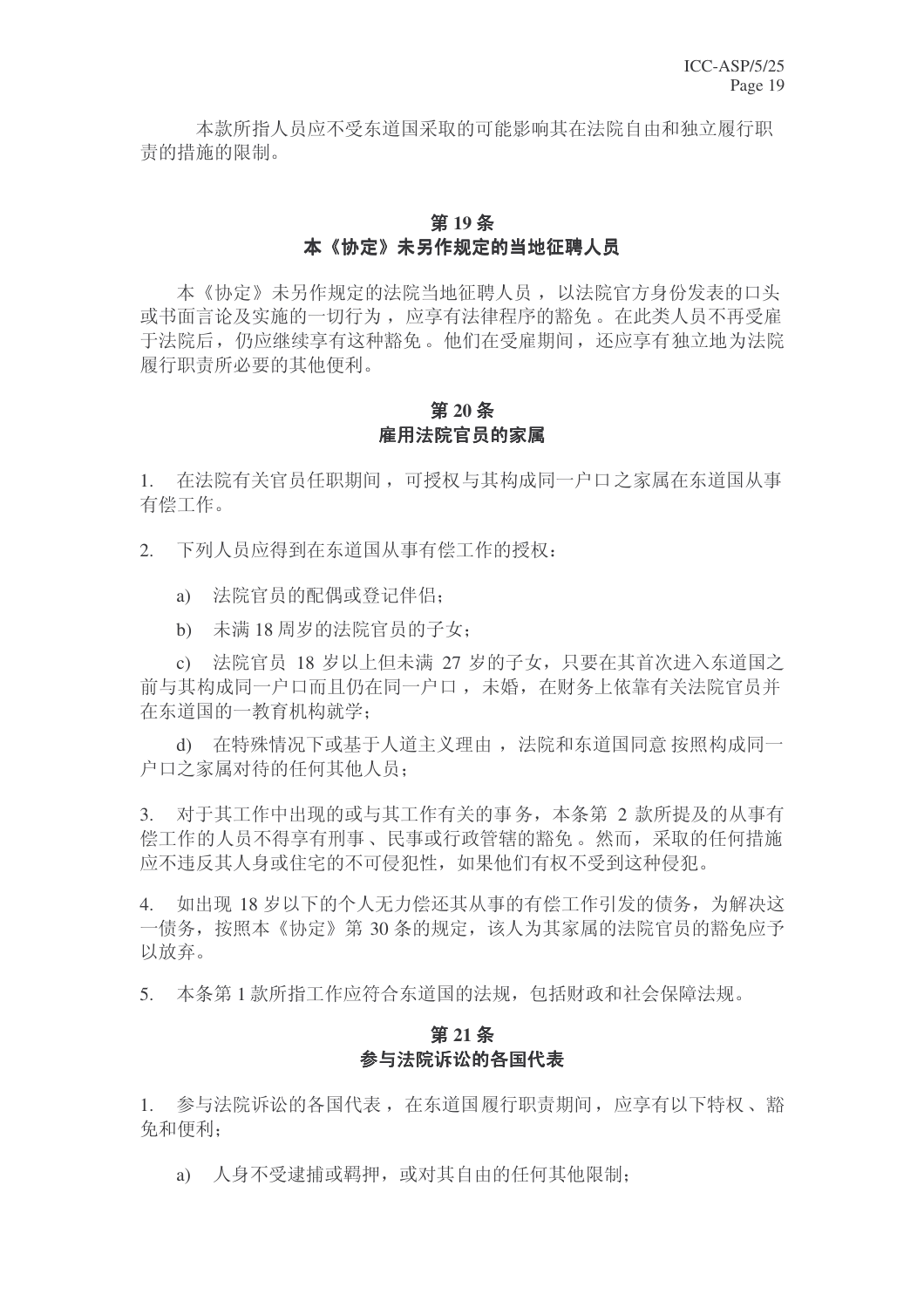b) 他们以官方身份发表的口头或书面言论以及实施的一切行为, 豁免所 右法律程序, 即使他们不再以代表身份履行职责时, 仍应继续享有这种豁免:

c) 任何形式的公务文书和文件及材料均不得侵犯:

d) 有权使用明码或密码, 用信使或密封邮袋的方式接 收文件或发送信函 和其他材料并接收和发送电子信函;

e) 免除移民限制、外侨登记要求和国民服役义务:

f) 存货币和汇兑便利方面, 享有给予执行临时公务的外国政府代表 相同 的便利:

g) 本人连同与其构成同一户口之家属在个人行李方面均享有 根据《维也 纳公约》给予外交人员相同的豁免和便利;

h) 在国际危机时, 本人连同与其构成同一户口之家属享有根据 《维也纳 公约》给予外交人员相同的遣送返国便利;

i) 与外交人员享受的上述特权、豁免和便利相同的其他特权,但他们无 权要求免除进口物品(不是作为其个人行李的一部分)的关税或免除消费捐税 或销售捐税。

2. 对于税务负担取决于居留期的情况,本条第 1 款所指代表因履行职责而留 在东道国期间,不应视为居留期间。

3. 本条第 1 和第 2 款的规定不适用于代表与东道国当局之间, 如果他/她为东 道国的公民或永久居民, 或如果他/她是东道国的代表。

4. 本条第 1 款所指各国代表应不受东道国采取的可能影响其在法院自由和独 立履行职责的任何措施的限制。

### 第22条 参加大会及其附属机构的国家代表和政府间组织代表

出席大会、主席团及附属机 构会议的《规约》缔约国代表、可依照《规 约》第112 条第 1 款以观察员身份出席上述会议的其他国家代表, 及应邀出席 上述会议的国家和政府间组织代表,在执行公务期间和往返开会地点的旅程 中, 应享有本《协定》第21条所指特权、豁免和便利。

### **23** ᴵ 主席团和附属机构的成员

本《协定》第21条的规定比照适用于因大会,包括其主席团和附属机构的 工作而需要在东道国的大会主席团和附属机构的成员。

### 第24条 实习生和来访专业人员

1. 在实习生或来访专业人员首次到达东道国后八天内, 法院应请求外交部 按 照本条第2款对他们讲行登记。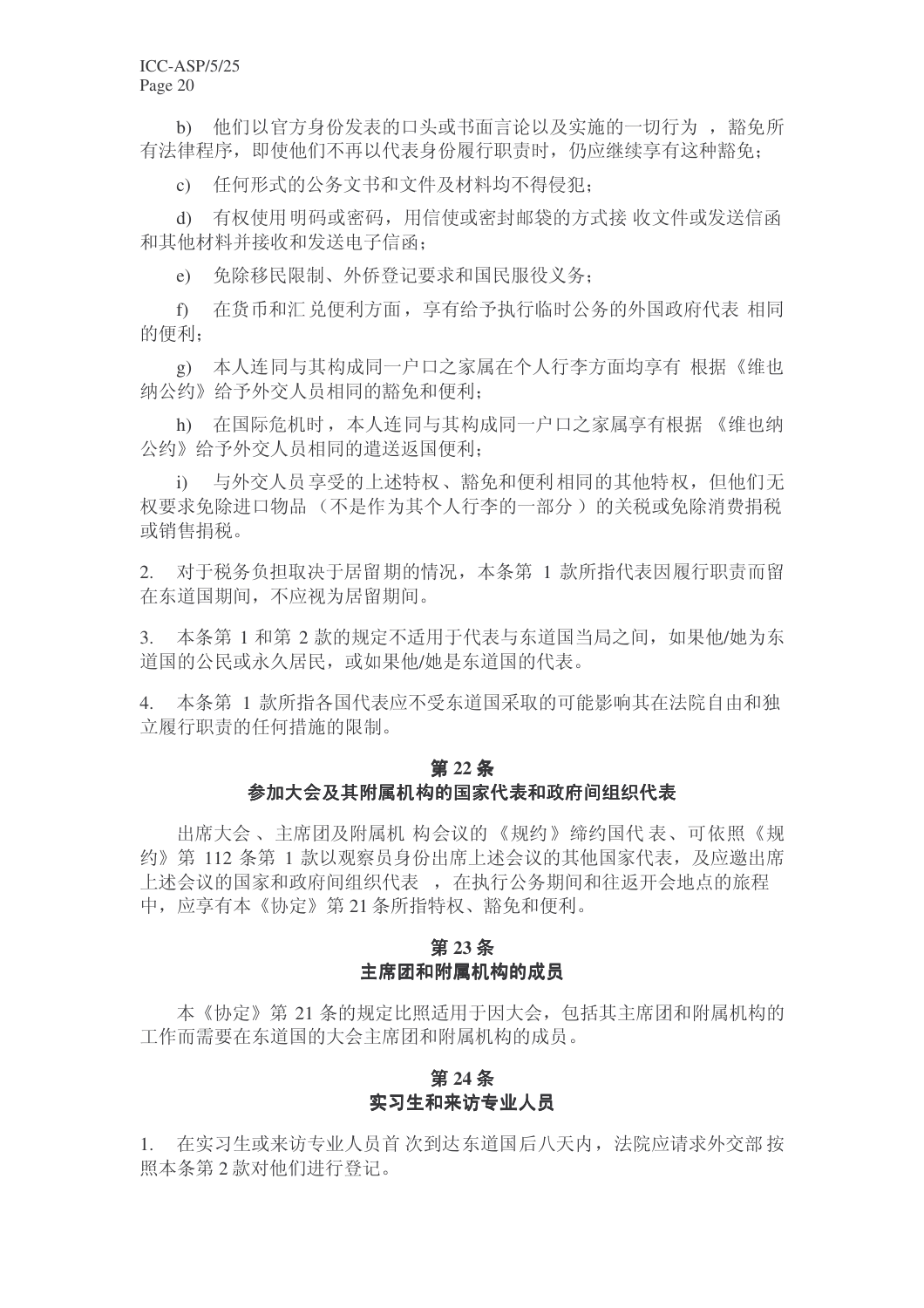2. 外交部应对 实习生或来访专业人员 进行登记, 登记在案的 最长期限为一 年,如果法院向外交部提供了由他们签署的声明,并有足够的证据证明:

a) 实习生或来访专业人员已根据适用的移民程序进入东道国:

b) 实习生或来访专业人员 具有足够的财务手段支付生活费用和回国, 有 足够的医疗保险(包括至少涵盖实习生或来访专业人员计划期间再加一个月的 住院费用)以及第三方责任险,并将不会由东道国出资供养;

c) 实习生或来访专业人员在他/她实习或执行实习生或来访专业人员计划 期间将不以非法院实习生或来访专业人员的身份在东道国工作:

d) 除根据适用的移民程序外, 实习生或来访专业人员 将不携带任何家属 与他/她在东道国居住:

e) 实习生或来访专业人员将在实习生或来访专业人员计划结束后 15 天内 离开东道国。

3. 在按照本条第 2 款对实习生或来访专业人员进行登记后, 外交部应向实习 生或来访专业人员发放身份证。

4. 法院将不对由于按照本条第 2 款已登记的实习生或来访专业人员未能满足 该款所指声明的条件而造成的损害承担赔偿责任。

5. 实习生或来访专业人员将不享受特权、豁免和便利, 但下列情况除外:

a) 他们以其在法院的正式身份发表的口头或书面言论及实施的一切行 为, 豁免法律程序, 即使在法院的实习生或来访专业人员计划结束后, 代表法 院讲行的活动仍应继续享有这种豁免:

b) 与为法院履行其职 责有关的 任何形式的 文书和文件及材料均不得侵 犯。

6. 法院应在实习生或来访专业人员最后离开东道国后八天内将这一情况通知 外交部, 同时将实习生或来访专业人员的身份证退回。

在特殊情况下, 本条第 2 款所指一年的最长期限可以延长一次, 最长期限为一 年。

### 第25条 律师和协助律师的人员

1. 律师在独立履行其职 责的必要范围内, 应享有下列特权、豁免和便利, 但 须出示本条第2款所提及的证明:

a) 人身不受逮捕或羁押, 或其行动自由不受 任何其他限制, 或不因其在 讲入东道国领十之前所受判决而受到限制:

b) 私人行李不受扣押: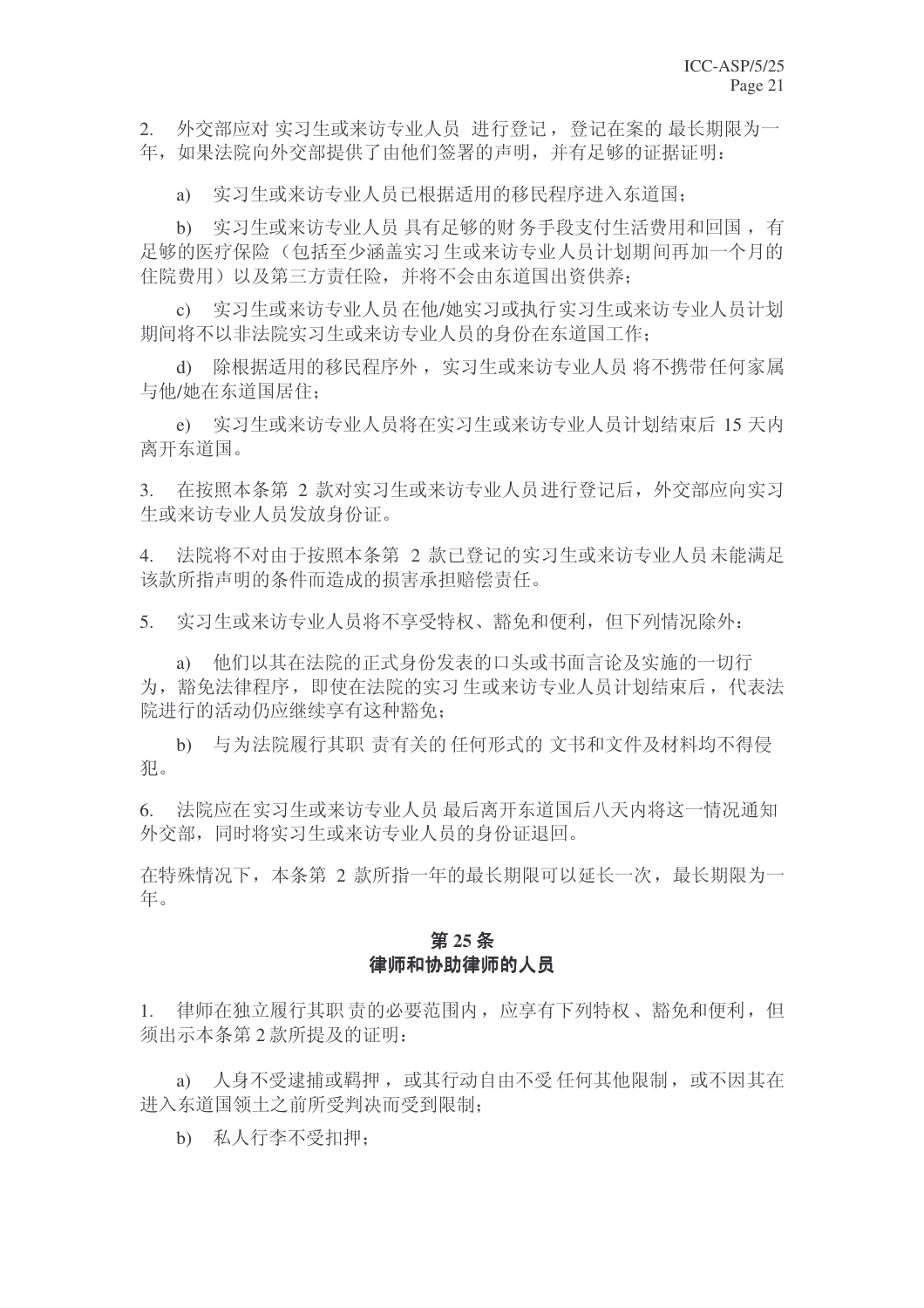c) 以公务身份发表的口头或书面言论及实施的一切行为, 豁免各种法律 程序, 即使在停止履行职责后, 仍应继续享有这种豁免:

d) 与履行职责有关的任何形式的文书和文件及材料均不得侵犯:

e) 为履行律师职责进行通讯联系时, 有权收发任何形式的文书和文件:

f) 同与其构成同一户口之家属一起, 免除移民限制和外侨登记:

g) 私人行李免受杳验, 除非有重大理由相信行李装有东道国法律禁止讲 出口或有检疫条例加以管制的物品: 遇此情形, 杳验应在有关律师在场的情况 下讲行:

h) 在货币和汇兑便利方面, 享有给予执行临时公务的外国政府代表 相同 的特权:

i) 在发生国际危机时, 享有根据《维也纳公约》给予外交人员相同的遣 送返国便利。

2. 依照《规约》、《程序和证据规则》及《法院条例》指定律师后, 应向律 师提供书记官长签发的、有关基履行职责所需时间的 证明。如果授权或任务在 上述证明到期前终止, 上述证明应予撤销。

3. 对于税务负担取决于居留期的情况, 律师因履行其职 责而留在东道国期 间,不应视为居留期间。

4. 律师如果为东道国的公民或永久居民,则只享有独立履行其职 责所必需的 下列特权、豁免和便利:

a) 人身不受逮捕或羁押, 或对其自由的任何其他限制:

b) 在履行其职责过程中发表的口头或书面言论及实施的一切行为, 豁免 各种法律程序, 即使在停止履行职责后, 仍应继续享有这种豁免:

c) 与履行其职责有关的任何形式的文书和文件及材料均不得侵犯:

d) 与法院进行通讯联系时, 有权收发任何形式的文书。

5. 东道国不得对律师采取可能影响其在法院自由、独立履行职责的措施。

6. 本条规定应比照适用于依照《程序和证据规则》规则 22 协助律师的人。

### 第26条 证人

1. 证人在其到法院出庭作证的必要范围内,应享有下列特权、豁免和便利, 但须出示本条第2款所指证件:

a) 人身不受逮捕或羁押, 或其自由不受任何其他限制, 或不因其在讲入 东道国领土之前所受判决而受到限制;

b) 私人行李免受扣押, 除非有重大理由相信行李装有东道国法律禁止讲 出口或有检疫条例加以管制的物品: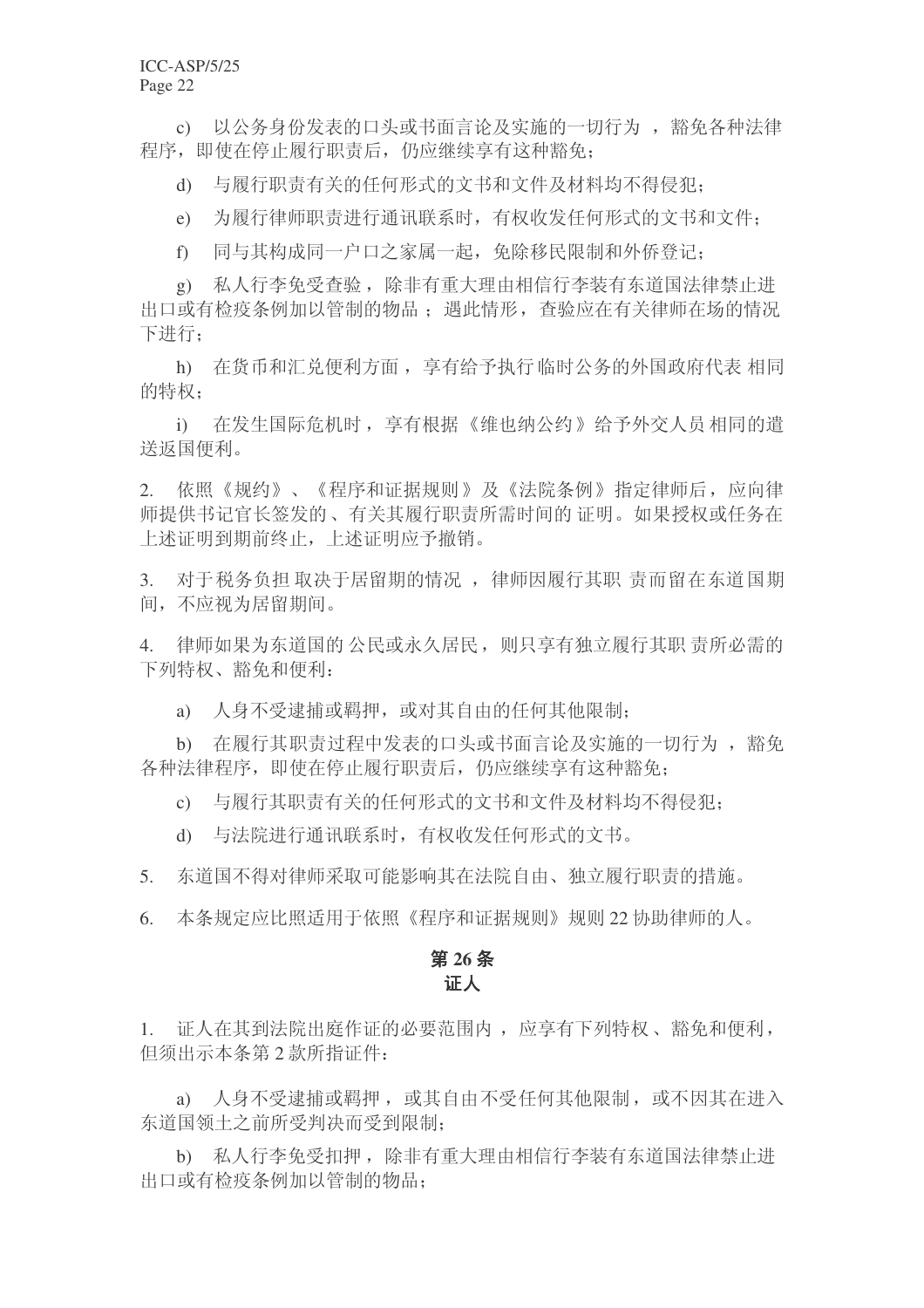c) 存作证过程中发表的口头或书面言论及实施的一切行为, 豁免各种法 律程序, 即使在到法院出庭作证后, 仍应继续享有这种豁免:

d) 与其作证有关的任何形式的文书和文件及材料均不得侵犯:

e) 为了作证而与法院和律师进行通讯时, 有权收发任何形式的文书和文 件:

f) 在为了作证而旅行时, 免除移民限制或外侨登记;

g) 在发生国际危机时, 享有根据《维也纳公约》给予外交人员相同的遣 送返国便利。

2. 法院应向证人提供证件, 证明法院需要他们出庭, 并注明需要他们出庭的 期间。如不再需要证人出庭或留在法院所在地,则上述证件在到期之前应予撤 销。

3. 从法院不再需要有关证人留下之日起连续 15 天后, 如果该证人在这一段时 间内有机会离开东道国, 则本条提到的特权、豁免和便利应停止适用。

4. 证人如果为东道国的国民或永久居民, 则只享有到法院出庭或作证所必需 的下列特权、豁免和便利:

a) 人身不受逮捕或羁押, 或对其自由的任何其他限制:

b) 在出庭或作证过程中发表的口头或书面言论及实施的一切行为, 豁免 各种法律程序, 即使在出庭或作证后, 仍应继续享有这种豁免:

c) 与其出庭或作证有关的任何形式的文书和文件及材料均不得侵犯:

d) 为了出庭或作证而 与其律师和法院进行 通讯联系时, 有权收发任何形 式的文书。

5. 东道国不得对证人采取任何可能影响其到法院出庭或作证的措施。

### 第27条 被害人

1. 依照《程序和证据规则》规则 89 至 91 参加诉讼的被害人, 在他们到法院 出庭的必要范围内, 应享有下列特权、豁免和便利, 但须出示本条第 2 款所提 到的证件:

a) 人身不受逮捕或羁押, 或其行动自由不受 任何其他限制, 或不因其在 进入东道国领土之前所受判决而受到限制;

b) 私人行李不受扣押,除非有重大理由相信行李装有东道国法 律禁止讲 出口或有检疫条例加以管制的物品:

c) 在法院出庭期间所发表的口头或书面言论及实施的一切行为, 豁免各 种法律程序, 即使在法院出庭后, 仍应继续享有这种豁免;

d) 与到法院参加诉讼有关的任何形式的文书和文件及材料均不得侵犯: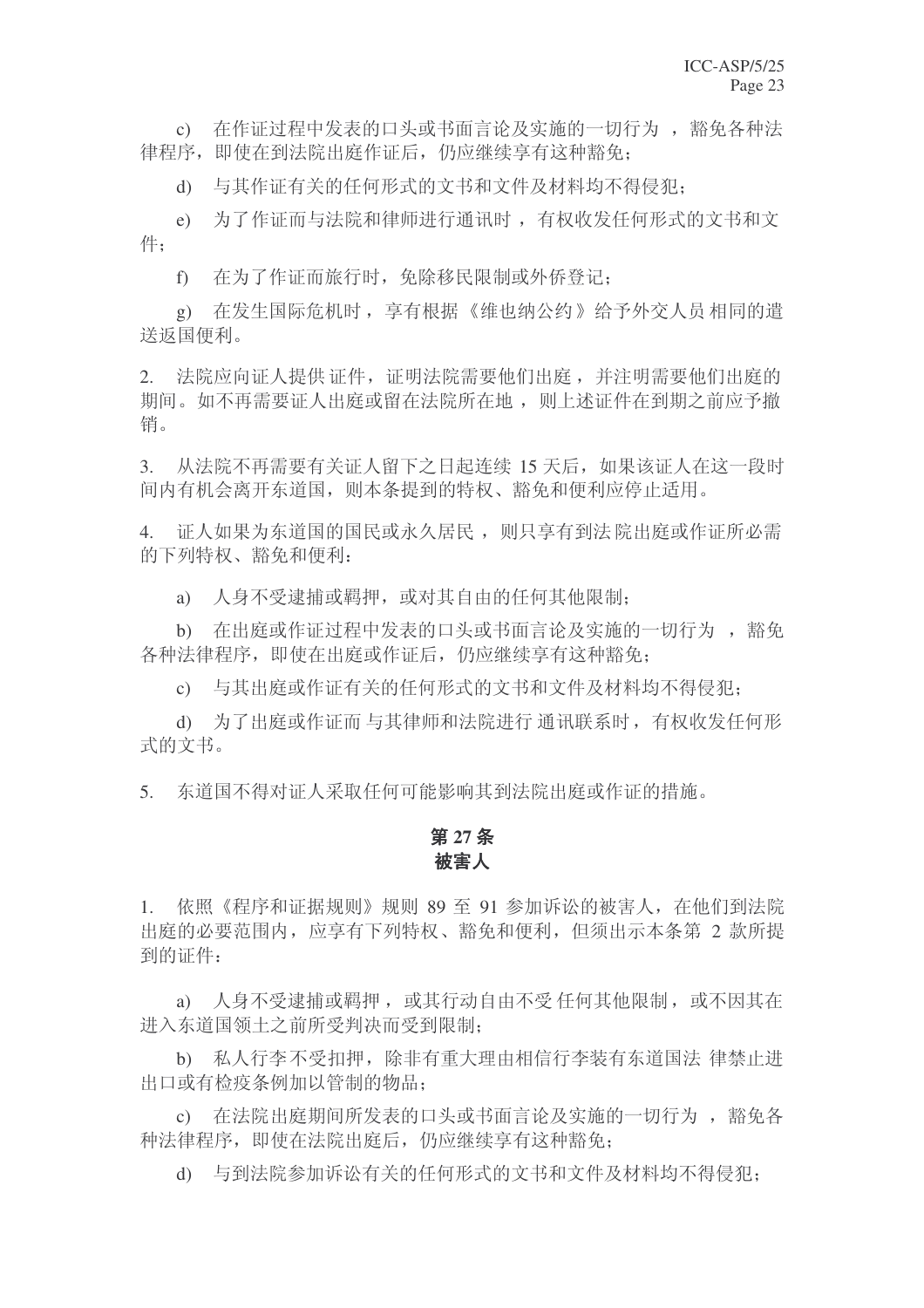e) 为了出庭而前往或离开法庭时, 免除移民限制或外侨登记。

2. 法院应向被害人提供证件, 证明他们参加法院诉讼, 并注明参加诉讼的期 间。如不再需要被害人参加法院的诉讼或不再需要被害人留在法院所在地, 则 上述证件在到期之前应予撤销。

3. 从法院不再需要有关被害人留下之日起连续 15 天后, 如果该被害人在这一 段时间内有机 会离开东道国, 则本条第 1 款所指特权、豁免和便利应停止适 用。

4. 被害人如果为东道国的公民或永久居民, 则不享有特权, 豁免和便利, 但 以下除外: 需要他们到法院出庭 时, 出庭过程中发表的口头或书面言论及实施 的一切行为, 豁免法律程序, 即使在法院出庭后, 仍应继续享有这种豁免。

5. 东道国不得对被害人采取任何可能影响其到法院出庭的措施。

### 第28条 も家

1. 为法院履行职 责的专家, 包括无偿人员, 在独立履行其职 责的必要范围 内, 应享有下列特权、豁免和便利, 但须出示本条第2款所指证件:

a) 人身不受逮捕或羁押, 或其行动自由不受任何其他限制, 或不因其在 进入东道国领土之前所受判决而受到限制:

b) 私人行李不受扣押:

c) 为法院履行职责过程中发表的口头或书面言论及实施的一切行为, 豁 免各种法律程序, 即使在停止履行其职责后, 仍应继续享有这种豁免;

d) 与为法院履行 其职责有关的任何形式的文书和文件及材料均不得侵 犯:

e) 与法院进行通讯联系时, 有权经由信使或以密封邮袋收发与为法院 履 行其职责有关的任何形式的文书和文件及材料:

f) 私人行李免受查验,除非有重大理由相信行李装有东道国法律禁止进 出口或有检疫条例加以管制的物品: 遇此情形, 杳验应在有关专家在场的情况 下进行:

g) 在货币和汇兑便利方面, 享有给予执行临时公务的外国政府代表 相同 的特权:

h) 在发生国际危机时, 享有根据《维也纳公约》给予外交人员相同的遣 送返国便利:

i) 为了履行本条第 2 款所指证件中所注明的职责, 免除移民限制或外侨 登记。

2. 法院应向专家提供证件, 证明他们在为法院履行职 责, 并注明所需时间。 如专家不再为法院履行职责, 则上述证件在到期之前应予撤销。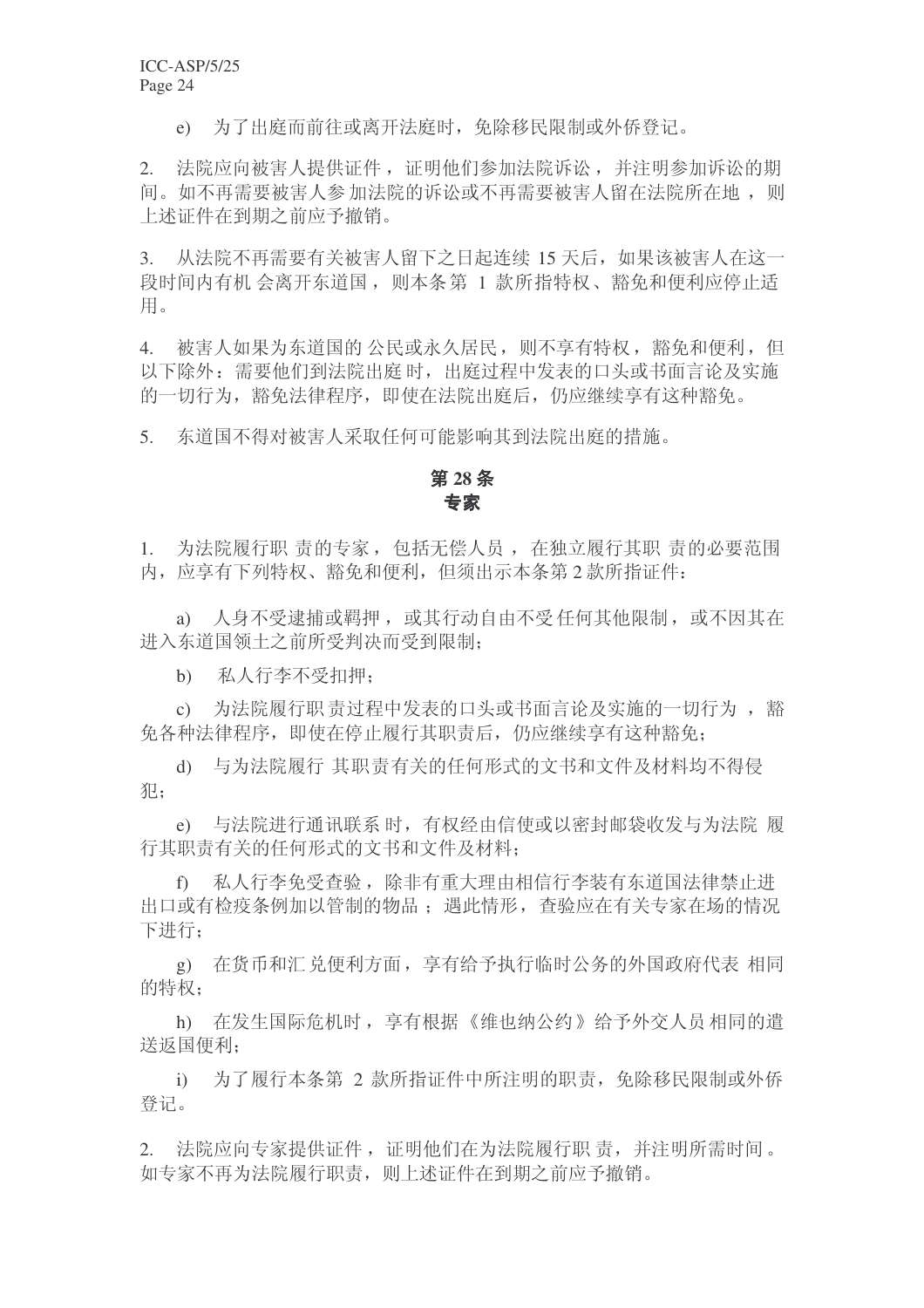3. 从法院不再需要有关专家留下之日起连续 15 天后, 如果该专家在这一段时 间内有机会离开东道国, 则本条第1款所指特权、豁免和便利应停止适用。

4. 专家如果为东道国的公民或永久居民,则只享有为法院独立履行其职责或 出庭或作证所必需的下列特权、豁免和便利:

a) 人身不受逮捕或羁押, 或对其自由的任何其他限制;

b) 在履行基职责或出庭或作证过程中发表的口头或书面言论及实施的一 切行为, 豁免各种法律程序, 即使在其停止履行其职责或出庭或作证之后, 仍 应继续享有这种豁免:

c) 与履行其职责或出庭或作证有关的任何形式的文书和文件及材料均不 得侵犯:

d) 与法院进行通讯联系时, 有权收发任何形式的文书。

5. 东道国不得对专家采取任何可能影响其独立为法院履行职责的措施。

6. 本条应比照适用于为了大会,包括其主席团和附属机构的工作而需要留在 东道国的大会, 包括其主席团和附属机构的专家。

### 第29条 被要求到法院所在地的其他人员

1. 被要求到法院所在地的基他人员, 在他们到法院所在地的必要范围内, 应 享有本《协定》第27 条所规定的特权、豁免和便利, 但须出示本条第 2 款所指 的证件。

2. 法院应向本条所指的人员提供证件, 证明需要他们到法院所在地, 并注明 需要他们在法院所在地的时间。如不再需要他们留在法院所在地,上述证明在 到期之前应予撤销。

3. 从法院不再需要这些其他人员留下之日起连续 15 天后, 如果他们在这一段 时间内有机会离开东道国,则本条所指特权、豁免和便利应停止适用。

4. 本条所指的人员如为东道国的公民或永久居民, 则不享有特权、豁免和便 利, 但以下情况除外: 需要他们到法院所在地时, 他们在法院所在地期间发表 的口头或书面言论及实施的一切行为, 豁免法律程序。即使不再需要他们留在 法院所在地之后, 他们仍应继续享有这种豁免。

5. 东道国不得对本条所指的人员采取任何可能影响其到法院出庭的措施。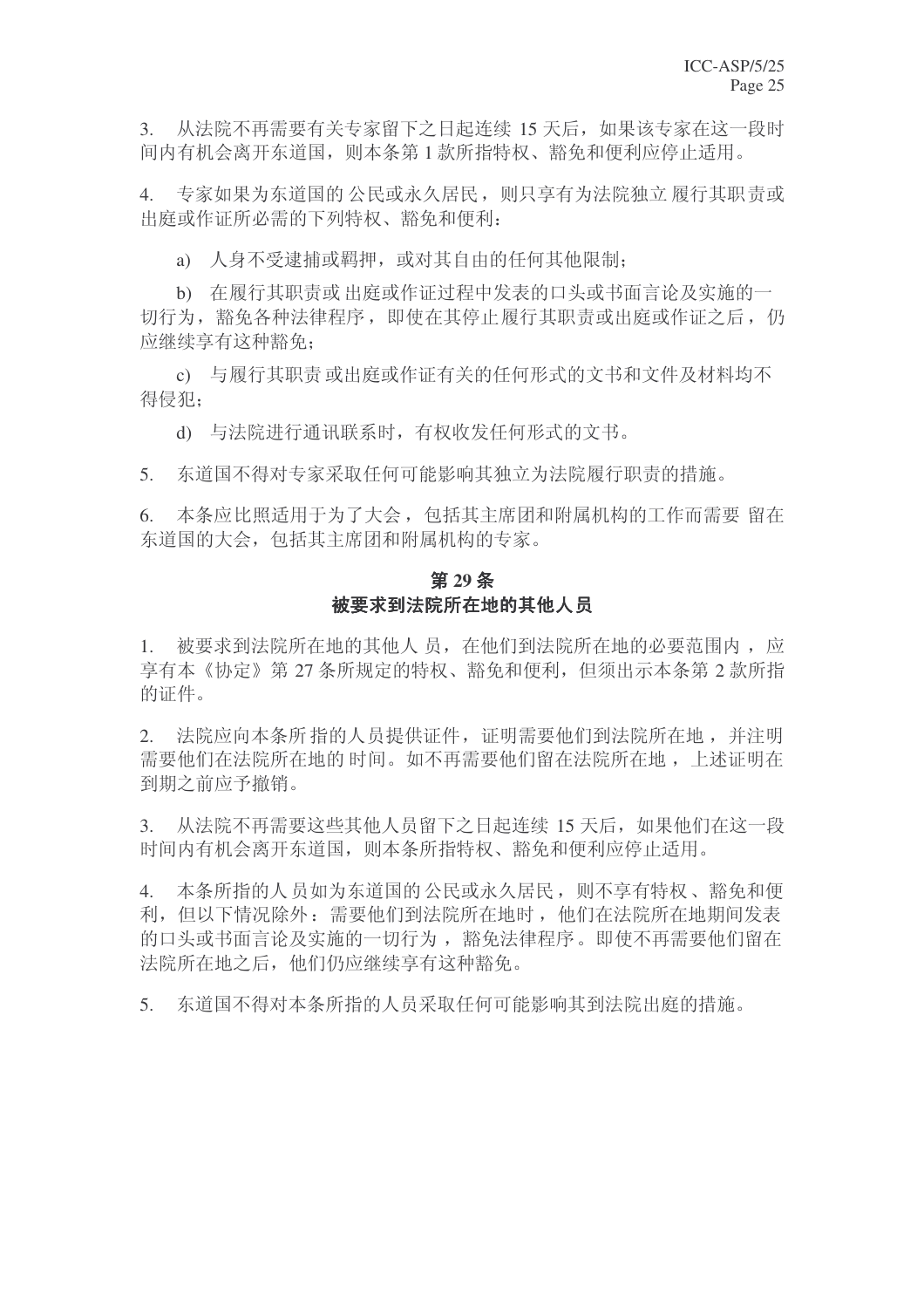### 第 IV 章 特权和豁免的放弃

#### 第 30 条

### **第17、18、19、24、25、26、27、28 和 29 条规定的特权、豁免和便利的放弃**

1. 给予本《协定》17、18、19、24、25、26、27、28 和 29 条所规定的特权、 豁免和便利是为司法事务的妥善进行,并非为个人私利。可以依照《规约》第 48 条第 5 款和本条规定放弃这些特权和豁免, 在其有碍司法的讲行, 而放弃并 不妨碍给予特权、豁免和便利的本旨的特定情况下, 有义务放弃这些特权、豁 免和便利。

- 2. 特权、豁免和便利的放弃方式如下:
	- a) 可以由法官绝对多数放弃:
		- (i) 法官或检察官的特权、豁免和便利:
	- b) 可以由院长会议放弃:
		- (i) 书记官长的特权、豁免和便利:
		- (ii) 律师和协助律师的人的特权、豁免和便利:
		- (iii) 证人和被害人的特权、豁免和便利: 或
		- (iv) 被要求到法院所在地的其他人的特权、豁免和便利:
	- c) 可以由检察官放弃:
		- (i) 副检察官和检察官办公室工作人员的特权、豁免和便利; 或
		- (ii) 检察官办公室实习生和来访专业人员的特权、豁免和便利;
	- d) 可以由书记官长放弃:
		- (i) 副书记官长和书记官处工作人员的特权、豁免和便利;
		- (ii) 本条第 2 款 (c) 项 (ii) 目和 (g) 项未包括的实习生和来访专业人员 的特权、豁免和便利:

e) 可以由聘用本《协定》第 19 条所指人员的法院机关的首长放弃此类人 员的特权、豁免和便利;

f) 可以由大会主席放弃秘书处主任的特权、豁免和便利:

g) 可以由秘书处主任放弃秘书处工作人员、专家、实习生和来访专业人 员的特权、豁免和便利:

h) 可以由任用专家的法院机关首长放弃专家的特权、豁免和便利。

### **31** ᴵ

### 第 21、22 和 23 条规定的国家代表和主席团成员特权、豁免和便利的放弃

给予国家代表、主席团成员和政府间组织代表本《协定》第 21、22 和 23 条规定的特权、豁免和便利,不是为了他们的个人私利,而是为了保障他们能 独立履行与大会, 包括其主席团和附属机构以及法院工作有关的职责。因此, 遇有《法院特权和豁免协定》签署国认为这些特权、豁免和便利有碍司法的进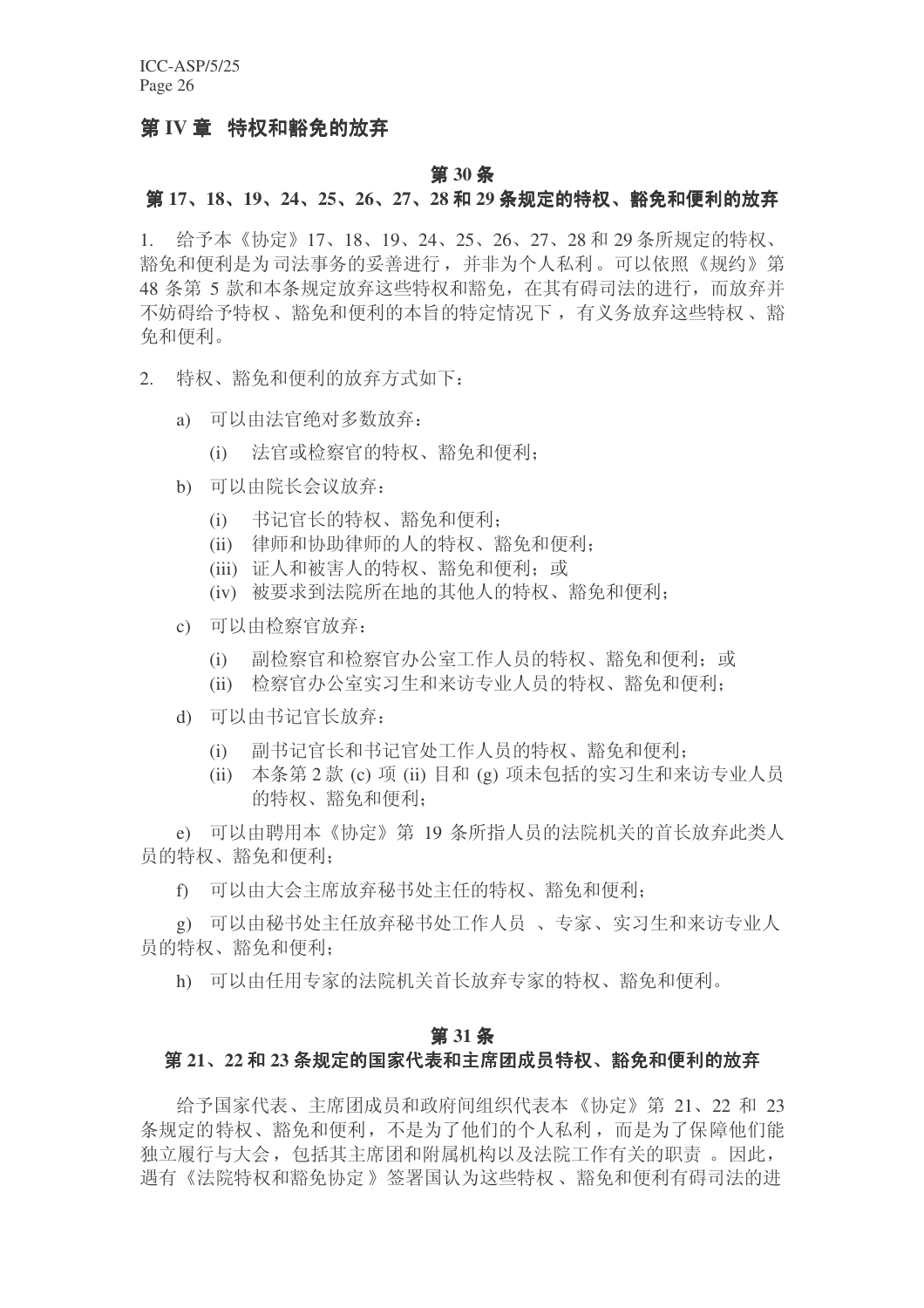行,而将其放弃并不妨碍给予特权、豁免和便利的本旨的情形,这些国家不但 有权利而且有义务放弃其代表的特权、豁免和便利。向《法院特权和豁免协 定》非签署方的国家和政府间组织提供本《协定》第 21、22 和 23 条规定的特 权、豁免和便利是基于同样的理解, 即它们在放弃特权、豁免和便利方面承担 同样的义务。

#### 第32条

### 第 23 条和第 28 条第 6 款规定的大会附属机构成员和大会, 包括其主席团 及附属机构专家的特权、豁免和便利的放弃

分别给予附属机构成员和专家本《协定》第23 条和第28 条第6款规定的 特权、豁免和便利,不是为了他们的个人私利,而是为了保障他们能独立履行 与大会, 包括其主席团和附属机构以及法院工作有关的职 责。因此, 遇有大会 主席认为这些特权、豁免和便利有碍司法的进行,而将其放弃并不妨碍给予特 权、豁免和便利的本旨的情形,大会主席不但有权利而且有义务放弃附属机构 成员或专家的特权、豁免和便利。

### 第V章 法院与东道国之间的合作

### 第1节: 总则

### **33** ᴵ 法院与东道国之间的全面合作

1. 无论何时本《协定》使主管当局承担义务,履行这种义务的最终责任在于 东道国政府。

2. 东道国应将指定的、将作为正式联系单位并将主要负责所有与本《协定》 有关的事项的部门,以及后来与此有关的任何变化,及时告知法院。

3. 在不妨碍检察官依照《规约》第42条第2款所具有的权力的情况下,应由 书记官长或由他/她指定的法院工作人员担任东道国与之联系的正式联系人,并 主要负责与本《协定》有关的所有事务。这一情况以及后来与此有关的任何变 化应及时告知东道国。

4. 法院将在不妨碍大会, 包括其主席团和附属机构的职能和权 力的情况下, 尽最大努力促进遵守本《协定》第 21、22、23、31 和 32 条。

5. 与大会和东道国有关的、涉及到放弃本《协定》第32条所指的特权、豁免 和便利的信函, 应通过秘书处转交。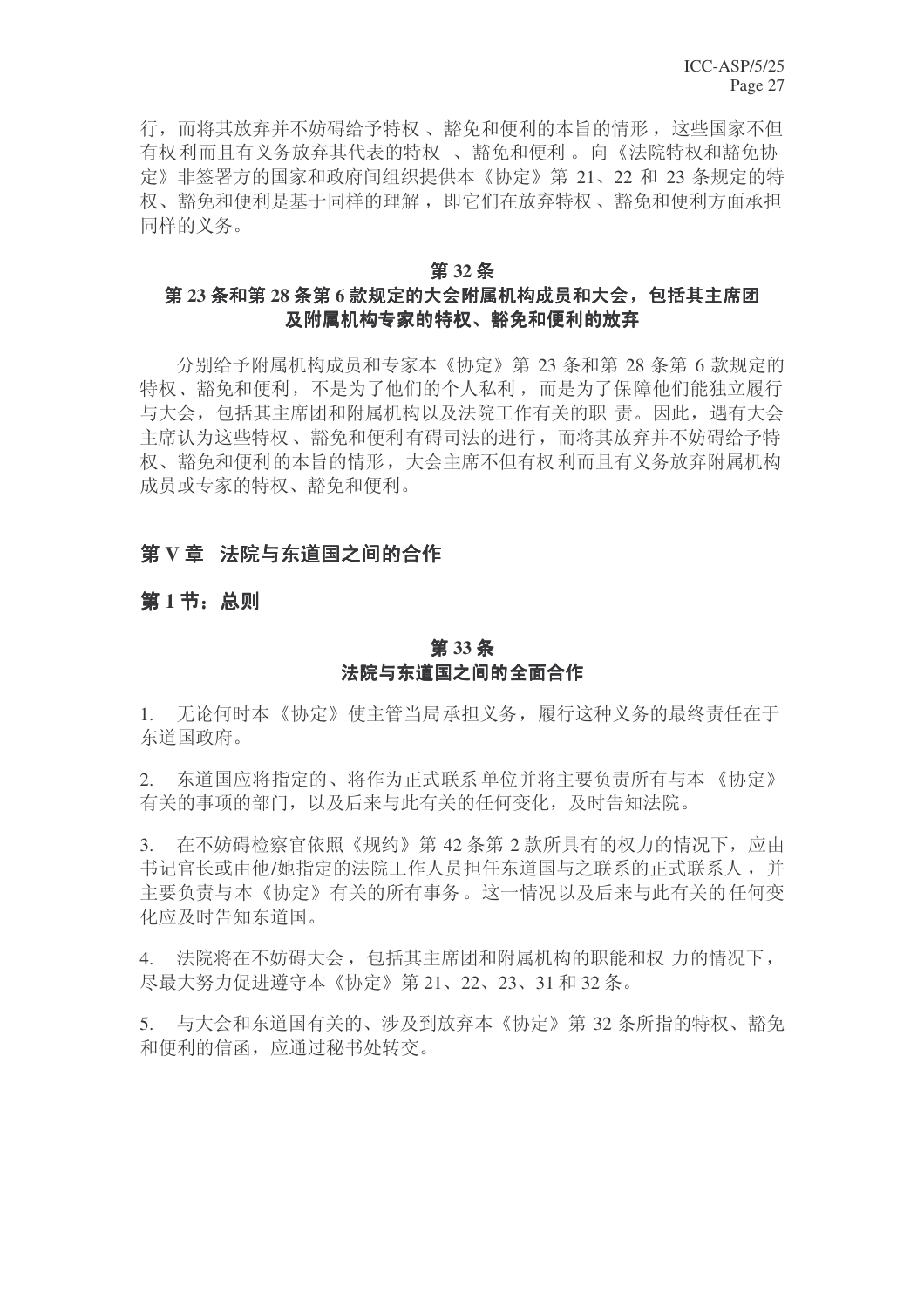### **第34条** 与主管当局的合作

1. 法院应与东道国主管当局合作,以便有助于执行东道国的法律,确保遵守 警方规章,防止滥用按照本《协定》给予的特权、豁免和便利。

2. 決院和东道国应在安全事务上合作,考虑东道国的公共秩序和国家安全。

3. 在不妨碍其特权、豁免和便利的情况下, 所有享受这种特权、豁免和便利 的人员均有义务尊重东道国的法律和条例。他们也有不干涉东道国内部事务的 义务。

4. 法院将与负责卫生、工作安全、电子通信和防火的主管当局合作。

5. 法院应遵守与东道国商定的所有治安指令,以及负责防火规章的主管当局 的所有指令。

6. 东道国应尽力将拟议或已颁布的、直接影响到法院及其官员特权、豁免、 便利、权利和义务的国家法律和条例通知法院。法院有权对拟议的国家法律和 条例提出意见。

### **35** ᴵ 诵知

1. 法院应及时将下列事项通知东道国:

a) 官员的任命、到达和最终离开或在法院职责的终止;

b) 与本条第1款 (a) 项所指人员构成同一户口之家属的到达和最终离开, 必要时还包括某人不再构成同一户口的情况:

c) 本条第1款第(a) 项所指人员的私人或家庭用人的到达和最终离开, 必 要时还包括他们不再受雇于上述人员的情况。

2. 东道国应向法院官员和与其构成同一户口之家属以及私人或家庭用人发放 带有持有人照片的身份证。这一证件应用于向主管当局证明持有者的身份。

3. 在本条第 2 款所指人员最后离开时或当这些人停止履行其职责时, 本条第 2 款所提及的身份证应由法院及时交回外交部。

### 第36条 社会保障制度

1. 法院的社会保障制度提供了与东道国法 规规定相同的保障。因此, 法院和 话用上述制度的官员应豁免东道国的社会保障规定。所以,针对东道国社会保 障规定所描述的风险的保障, 不应将这些官员包含在内。这一豁免适用于这些 官员, 除非他们在东道国讲行有收益的活动。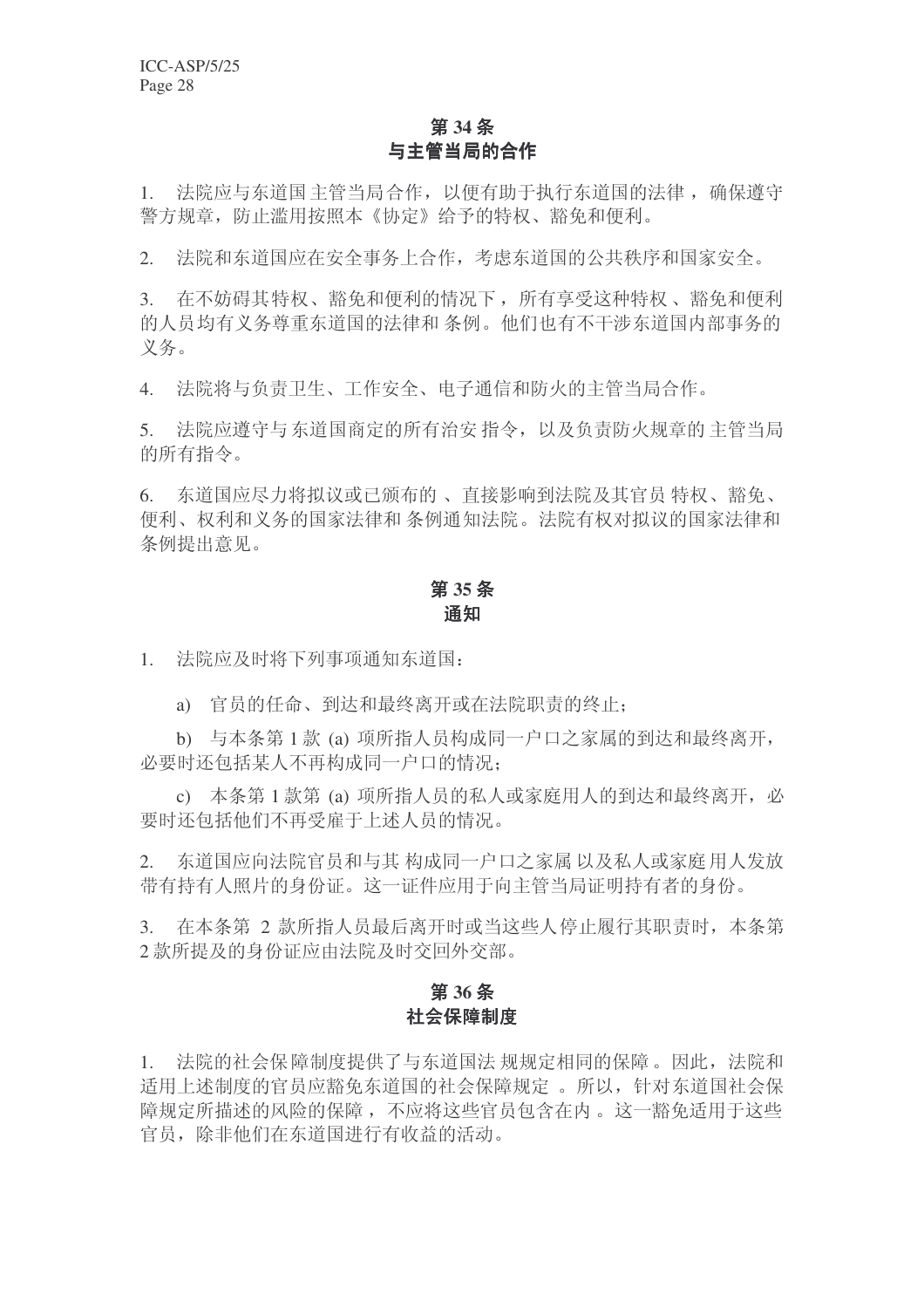2. 本条第 1 款应比照话用于与第 1 款所指人员构成同一户口之家属, 除非他 们在东道国从事有收益的工作, 或自谋职业, 或从东道国接受社会保障福利。

### 第2节: 签证、许可证和其他证件

### 第37条

### 法院官员的签证、参加法院诉讼的国家代表的签证 以及律师和协助律师的人员的签证

1. 书记官长已向东道国通 知过的法院官员、参加法院诉讼的国家代表以及律 师和协助律师的人员, 有权不受阻碍地进出东道国, 在东道国内活动, 包括不 受阻碍地讲入法院的房地。

2. 需要签证时,应尽快免费获得签证。

3. 需要签证时, 东道国应从速处理与本条第 1 款所述人员构成同一户口之家 属提交的签证申请, 签证申请表应免费提供。

### 第38条 证人、被害人、专家、实习生、来访专业人员 及其他被要求到法院所在地的人员的签证

1. 书记官长已向东道国通知过的所有本《协定》第 24、26、27、28 和 29 条 所指人员, 必要时为了法院的目的有权不受阳碍地进出东道国, 并在遵守本条 第3款规定的情况下在东道国内活动。

2. 在需要签证时, 应尽快免费获得签证。对书记官长已向东道国通知过的证 人和被害人陪同人员, 应给予同样的便利。

3. 东道国可对签证附加为防止扰乱其公共秩序或保护有关人员安全 所需要的 条件或限制。

4. 在运用本条第3款之前, 东道国将征求法院的意见。

### 第39条 被法院羁押人员的探访者的签证

1. 东道国应做出适当安排,及时处理被法院羁押人员的探访者的签证。如探 访者为被法院羁押人员的家属,其签证应及时处理并酌情减免费用。

2. 可对给予本条第 1 款所述探访者的签证附加地区限制。遇有下列情况, 可 拒发签证:

a) 本条第 1 款所述探访者不能出示 证件证明其准备逗留的目的和条件为 正当并表明他们在准备逗留的期间有足够的 手段维持其生计、返回原籍国或转 往肯定允许其进入的第三国, 或表明他们能合法地获得此种手段:

b) 已发出拒绝他们入境的通知;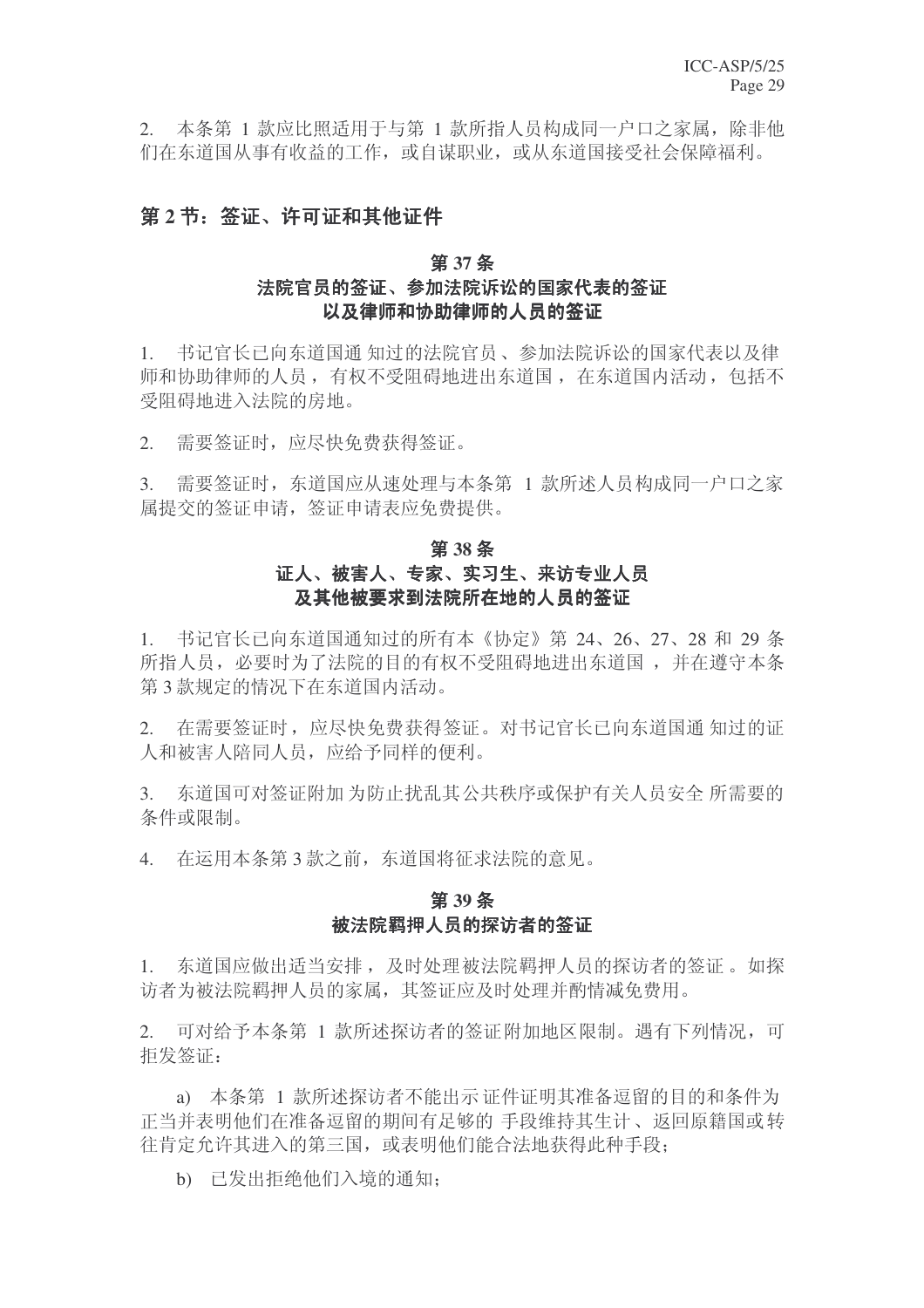c) 他们必须被认为是 对《申根协定》(比荷卢经济联盟国家 、德意志联 邦共和国和法国政府于 1985 年 6 月 14 日签署的关于逐步取消共同边界检查的 协定)执行公约任一缔约方的公共秩序、国家安全或国际关系构成威胁。

3. 东道国可以对签证附加为防止扰乱其公共秩序或保护有关人员安全所需要 的条件或限制。

4. 在运用本条第2和第3款之前, 东道国将征求法院的意见。

### 第40条 独立的律师机构或法律协会、记者和非政府组织

1. 双方承认下述各方的作用:

a) 独立的律师代表机构或法律协会, 包括任何可由缔约国大会根据 《程 序和证据规则》规则 20 分则 3 协助成立的机构:

- b) 对法院进行报道的报纸、广播、电影、电视或其他信息媒体:
- c) 支持完成法院使命的非政府组织。

2. 东道国应采取一切必要措施, 协助为了与法院有关的活动而 驻在或访问东 道国的本条第 1 款所述机构或 组织的代表讲入、留在东道国,并在东道国工 作。东道国还应采取一切必要措施, 协助与上述驻在东道国的代表构成同一户 口之家属讲入并居留在东道国。

3. 为了有助于本条第 1 款所述机构或组织的代表进入东道国并在东道国居留 和工作的程序, 东道国和法院必要时应相互磋商并与任何独立的律师代表机构 或法律协会、媒体、或非政府组织磋商。本条第 1 款所指的每一类团体均应将 其为这种磋商而指定的正式联系部门,以及后来与此有关的任何变化及时通知 东道国和法院。

4. 在经过本条第 3 款所述磋商之后, 法院应在所掌握的可核查信息基础之上 说明有关的代表是否可以被认为是代表着本条第1款所述的机构或组织。

5. 东道国可以对签证附加为防止扰乱其公共秩序或保护有关人员安全所需要 的条件或限制。

6. 考虑到本条第 2 款所述东道国的义务, 应根据东道国相关的法律和条例, 向本条所述人员提供签证和居留证。

7. 根据本条给予的签证和居留证应尽快发放。

### 第41条 诵行证

东道国应承认并接受联合国通行证或法院发给其官员的旅行 证件为有效旅 行证件。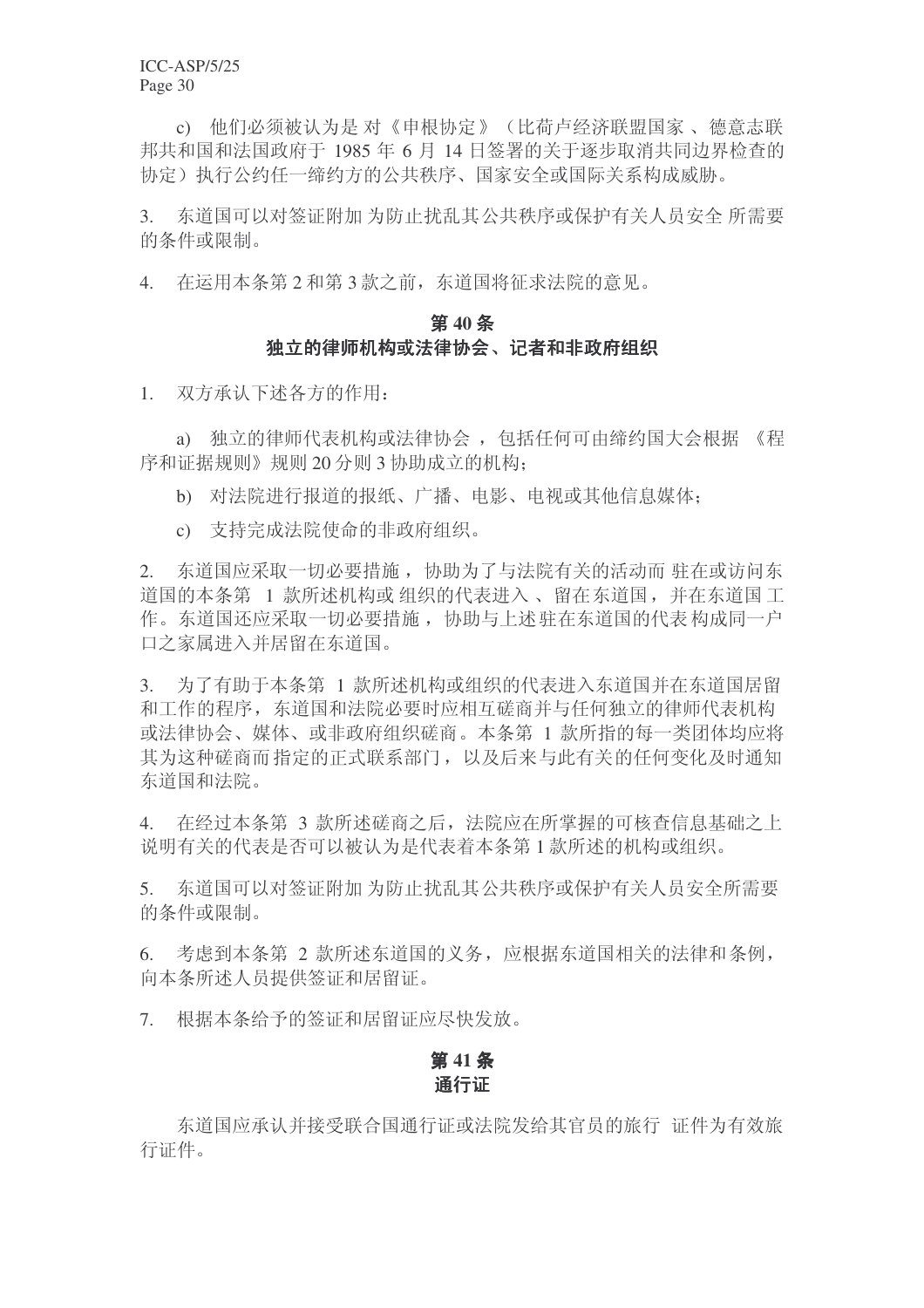### **第42条** 驾驶执照

在法院官员受聘期间, 应允许他们和与其构成同一户口之家属 及其私人或 家庭用人在出示有效的外国驾驶执照之后, 从东道国获得驾驶执照或继续使用 自己的有效外国驾驶执照驾驶车辆, 如果持有者有东道国按照本《协定》第35 条发放的身份证。

### 第3节: 安全、业务协助

### **第43条** 本《协定》所指人员的安全和保护

1. 主管当局应采取为了确保本《协定》所指人员的安全和保护而可能需要的 充分和有效的行动, 这些对于法院正常行使职能是不可或缺的, 不应受到任何 干扰。

2. 法院应与主管当局合作,确保本《协定》所提及的所有人员遵守主管当局 向他们发出的、保障其安全所必须的指令。

3. 在不妨碍其特权、豁免和便利的情况下, 本《协定》所提及的所有人员均 有义务遵守主管当局向他们发出的、保障其安全所必须的指令。

### **第44条** 运送在押人员

1. 依照《规约》及《程序和证据规则》,将在押人员从到达东道国的地点运 送到法院的设施, 应由主管当局按照法院的请求, 经与法院磋商后进行。

2. 依照《规约》及《程序和证据规则》, 将在押人员从法院运送到离开东道 国的地点, 应由主管当局按照法院的请求, 经与法院磋商后讲行。

3. 在东道国内, 在法院设施以外对在押人员的任何一次运送均应由主管当局 根据法院的请求, 经与法院磋商后讲行。

4. 法院将在合理的时间内通知主管 当局本条所述人员的到达情况。如有可 能, 将提前 72 小时发出通知。

5. 在东道国收到本条规定的请求,并确定执行这一请求有问题时,东道国应 及时与法院磋商,以解决问题。除其他外,这些问题可能包括:

a) 执行请求的时间和/或信息不够充分:

b) 尽管做了最大努力, 但仍不可能为 运送有关人员 做出适当的警卫安 排:

c) 存在着对东道国的公共秩序和安全的威胁。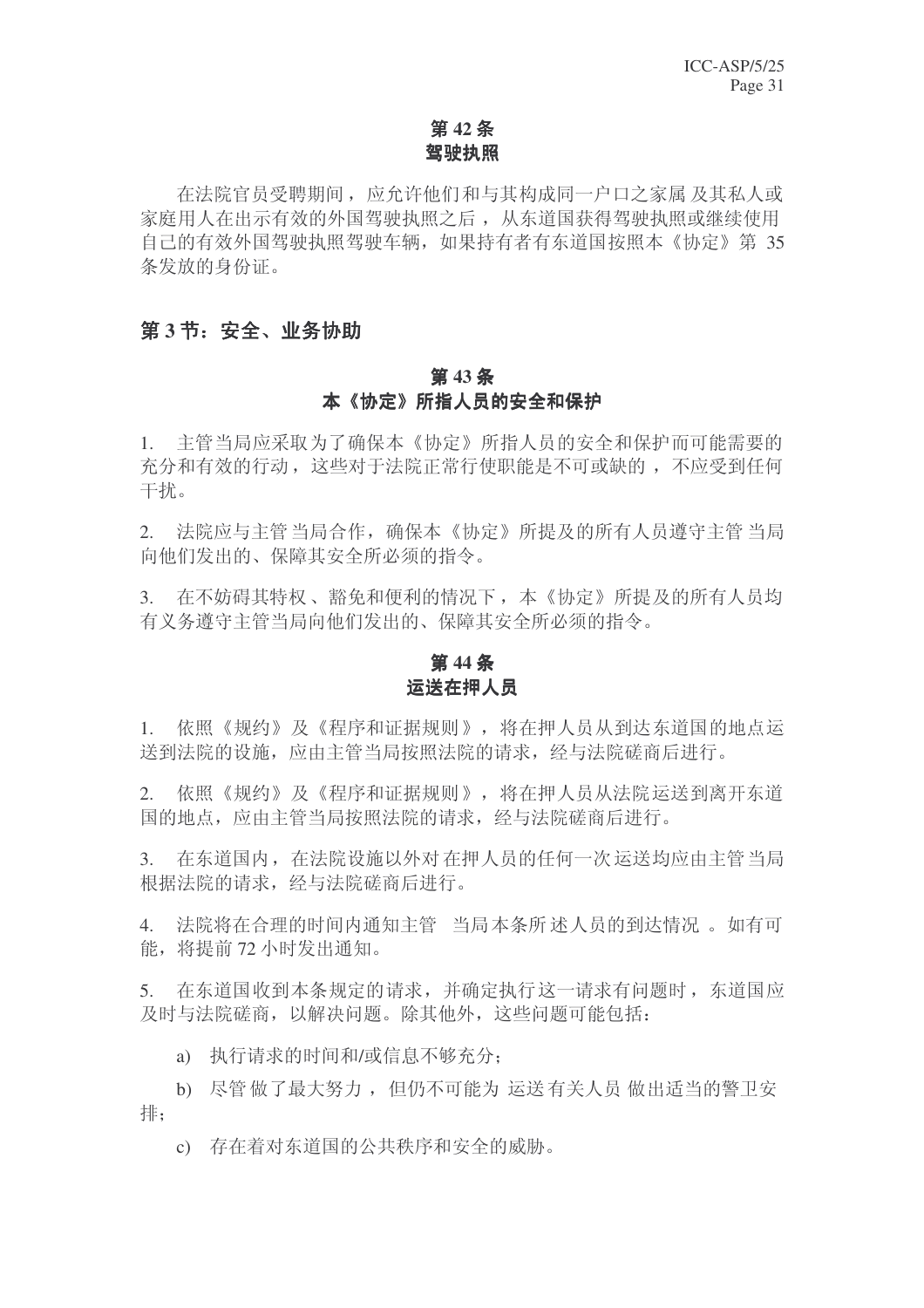6. 应将在押人员直接不受阻碍地运送到本条第 1 款和第 2 款确定的目的地或 法院按照本条第3款所要求的任何其他目的地。

7. 法院和东道国应按照本条酌情为运送在押人员做出实际的安排。

### 第45条

### 运送自愿或被传唤到法院出庭的人员

本《协定》第44 条的规定应比照适用于运送自愿或被传唤到法院出庭的人 品。

### 第46条 在羁押方面的合作

1. 东道国应与法院合作, 协助羁押, 并允许法院在其羁押中心内 履行其职 责。

2. 在需要在押人作证或为法院提供其他帮助时,而且出于安全的原因,该人 不能关押在法院的羁押中心时, 法院和东道国应进行磋商并在必要时做出将该 人运送到东道国提供的监狱设施或其他地方的安排。

### 第47条 临时释放

1. 东道国应协助将获得临时释放的人员移送到东道国以外的其他国家。

2. 东道国应协助获得临时释放的人员为了与法院诉讼有关的目的重新进入东 道国,并在东道国做短期逗留。

3. 法院和东道国应为执行本条的规定做出实际的安排。

### **48** ᴵ 无定罪释放

1. 在符合本条第 2 款的情况下, 如移交给法院的人员由于法院没有管辖权, 依照《规约》第17 条第1款第2、3或4项该案不可受理,依照《规约》第61 条指控未得到确认, 在审判或上诉阶段 该人被宣告无罪, 或由于任何其他原因 而被解除法院羁押, 则法院应在考虑该人意见的基础上尽快做出 它认为合适的 安排, 将该人移送到有义务接收他/她的国家, 或同意接收他/她的另外一个国 家, 或在征得原移交国同意后移送到要求引渡他/她的国家。

2. 如法院依照《规约》第17条第1款第1项确定案件为不可受理,法院应酌 情做出安排, 以便将有关人员移送到其调查或起诉构成了成功反对可受理性的 基础的国家, 除非原移交国要求将他/她送回。

3. 本《协定》第44条的规定应比照适用于在东道国内运送本条所述人员。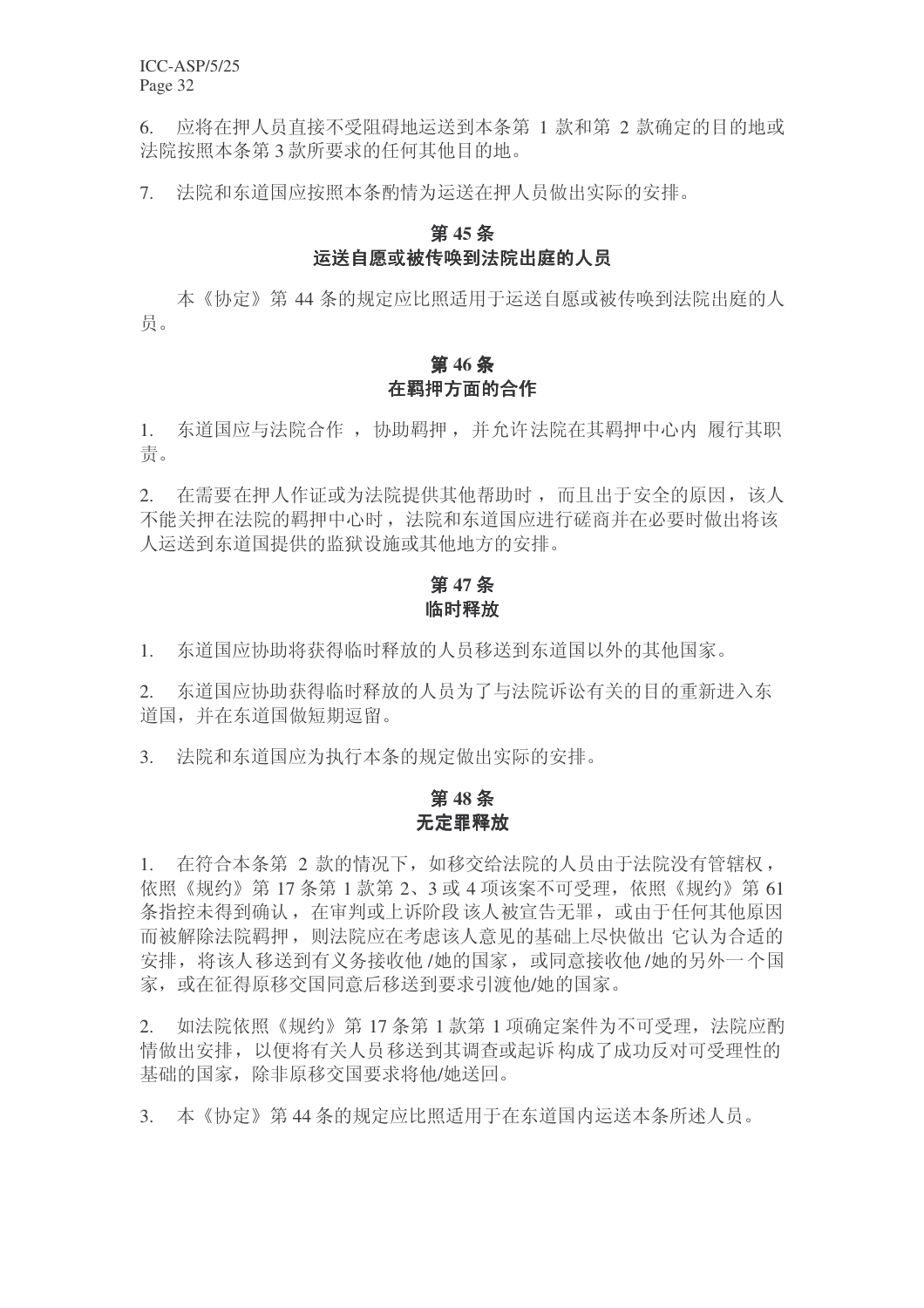### 第49条 在东道国执行判决

1. 法院应尽力依照《规约》第103条第1款指定执行的国家。

2. 如果没有依照《规约》第 103 条第 1 款指定任何国家, 法院应告知东道国 有必要根据《规约》第103 条第 4 款在东道国提供的监狱设施内执行判决。

3. 在依照《规约》第 103 条第 4 款开始执行判决后, 法院应依照《规约》第 103 条第 1 款继续努力指定一个执行国 。法院将向东道国通告 它认为是相关 的,而且与《规约》第103 条第 1 款所述名单有关的情况。法院应在某一执行 国接受法院依照《规约》第103 条第1款做出的指定后,立即通知东道国。

4. 判决应依照《规约》,特别是第 10 编的规定以及《程序和证据规则》,特 别是第12 章的相关规定执行。依照《规约》第106 条第 2 款, 监禁的条件由东 道国的法律予以规定。

5. 为了监督判决的执行和监禁条件的目的, 东道国可向法院通告人道主义的 关切或与执行条件和方式有关的其他关切,供其考虑。

6. 执行的其他条件以及其他安排, 应在法院与东道国之间的另外一份协定中 做出规定。如出现本条第 2 款所指的情况, 法院和东道国应为每一次判决的执 行做出实际的安排。

### 第50条 短期羁押安排

1. 如果在有罪判决和最终判决或依照《规约》第 110 条减刑之后, 根据法院 判决余下的服刑时间少于六个月, 则法院应考虑是否可在法院羁押中心服刑。

2. 如需要改变指定的执行国家,而且移送到另一个执行国之前的时间不超过 六个月, 则法院和东道国应协商是否可以依照《规约》第 103 条第 4 款将被判 刑人移送到东道国提供的监狱设施。如移送前的时间超过六个月, 应依照《规 约》第103 条第 4 款在法院提出请求后将被判刑人从法院的羁押中心移送到东 道国提供的监狱设施。

### 第51条 东道国行使管辖权的限制

1. 对于依照《规约》第九编移交给法院的人、获得临时释放的人或自愿或被 传唤到法院出庭的人, 东道国不得根据另外一国要求协助或引渡的请求, 针对 这些人在移交、移送或到法院出庭之前的任何行为、不作为或有罪判决行使其 管辖权或进行起诉, 《规约》及《程序和证据规则》做出规定的情况除外。

2. 如果由于任何原因没有定罪而解除了法院对本条第 1 款所指人员的羁押, 从解除那天起该款应连续 15 天继续活用。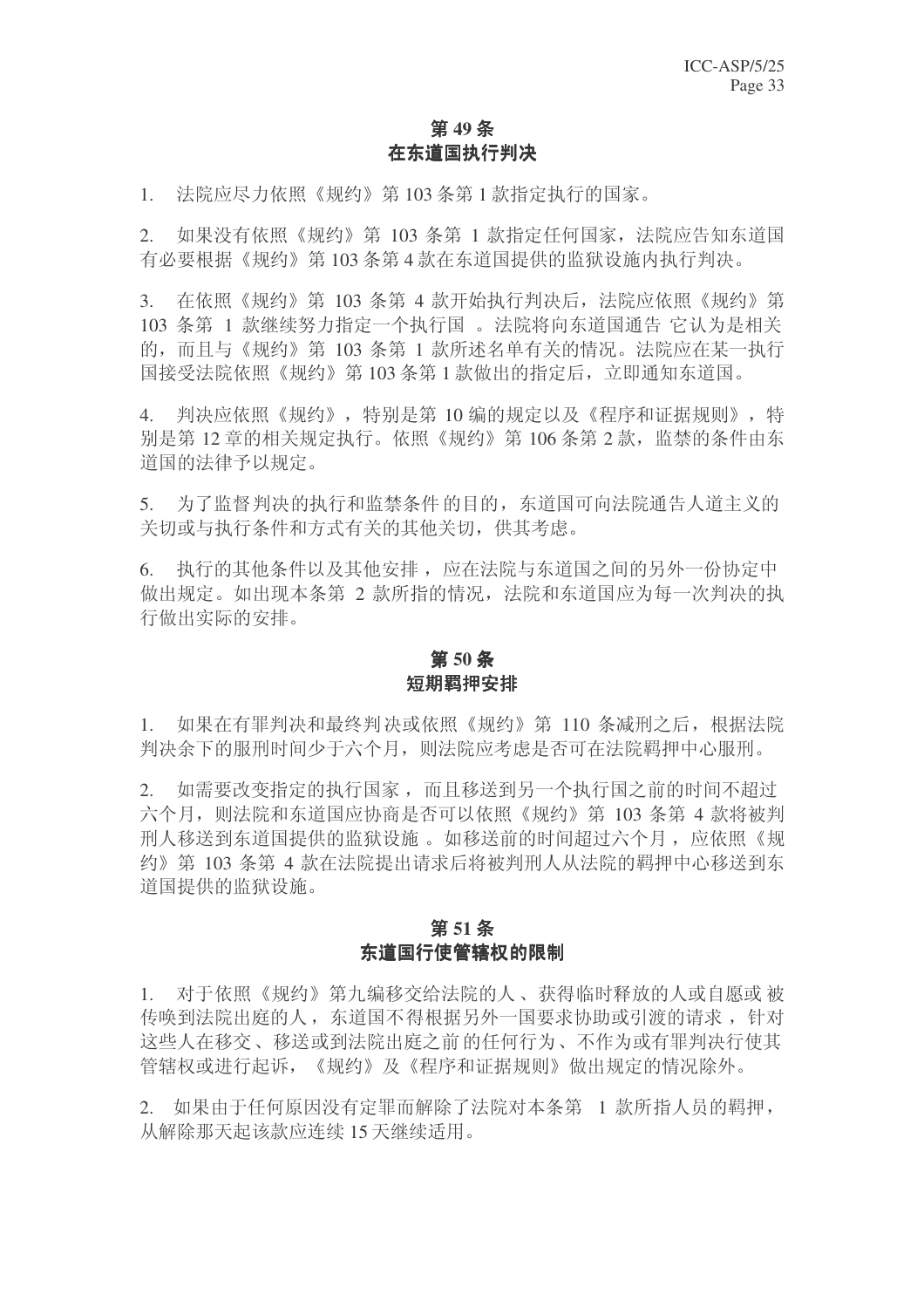ICC-ASP/5/25 Page 34

### 第 VI 章 最后条款

### 第 52 条 补充安排和协议

1. 本《协定》的条款应在签署时 以双方确认对 《协定》的共同解释的换 函作 为补充。

2. 为了执行本《协定》或解决本《协定》未预见的问题, 法院和东道国可酌 情缔结其他补充协议和安排。

### **53** ᴵ 相同的优惠待遇条款

如果以及在东道国现在或将来任何时候给予任何国际组织或法庭的特权。 豁免和待遇比本《协定》中的类似特权、豁免和待遇更加优惠的情况下, 法院 或仟何按照本《协定》享有特权和豁免的人员应享有这些更加优惠的特权、豁 免和待遇。

### 第54条 解决与第三方的争端

法院应在不影响《规约》规定的大会权力和责任的前提下, 规定解决下列 争端的话当方式:

a) 法院为当事人一方的契约性争端和其他私法性争端;

b) 涉及本《协定》所指任何人的争端, 如果他/她因其官方职位或与法院 有关的职责而享有豁免,而这种豁免并未予放弃。

### 第55条 解决对本《协定》或补充安排或协议的解释或话用的分歧

1. 法院与东道国之间对于本《协定》或补充安排或协议的解释或适用所产生 的一切分歧, 应通过协商、谈判或其他议定的解决方式解决。

2. 如果在分歧当事方之一提出书面请求后三个月内, 分歧仍然未按照本条第 1 款解决, 经任一当事方请求, 应按照本条第3款至第5款所定程序将分歧提交 一仲裁庭。

3. 仲裁庭由三名成员组成: 每一当事方各选派一名, 第三名应为庭长, 由其 他两名成员推选。如果任何一方在另一方任命了仲裁庭成员后两个月内未任命 其成员,另一方可请求国际法院院长做出任命。如果前两名成员在被任命后两 个月内未能就庭长的任命达成协议, 则任一当事方可请求国际法院院长选派庭 长。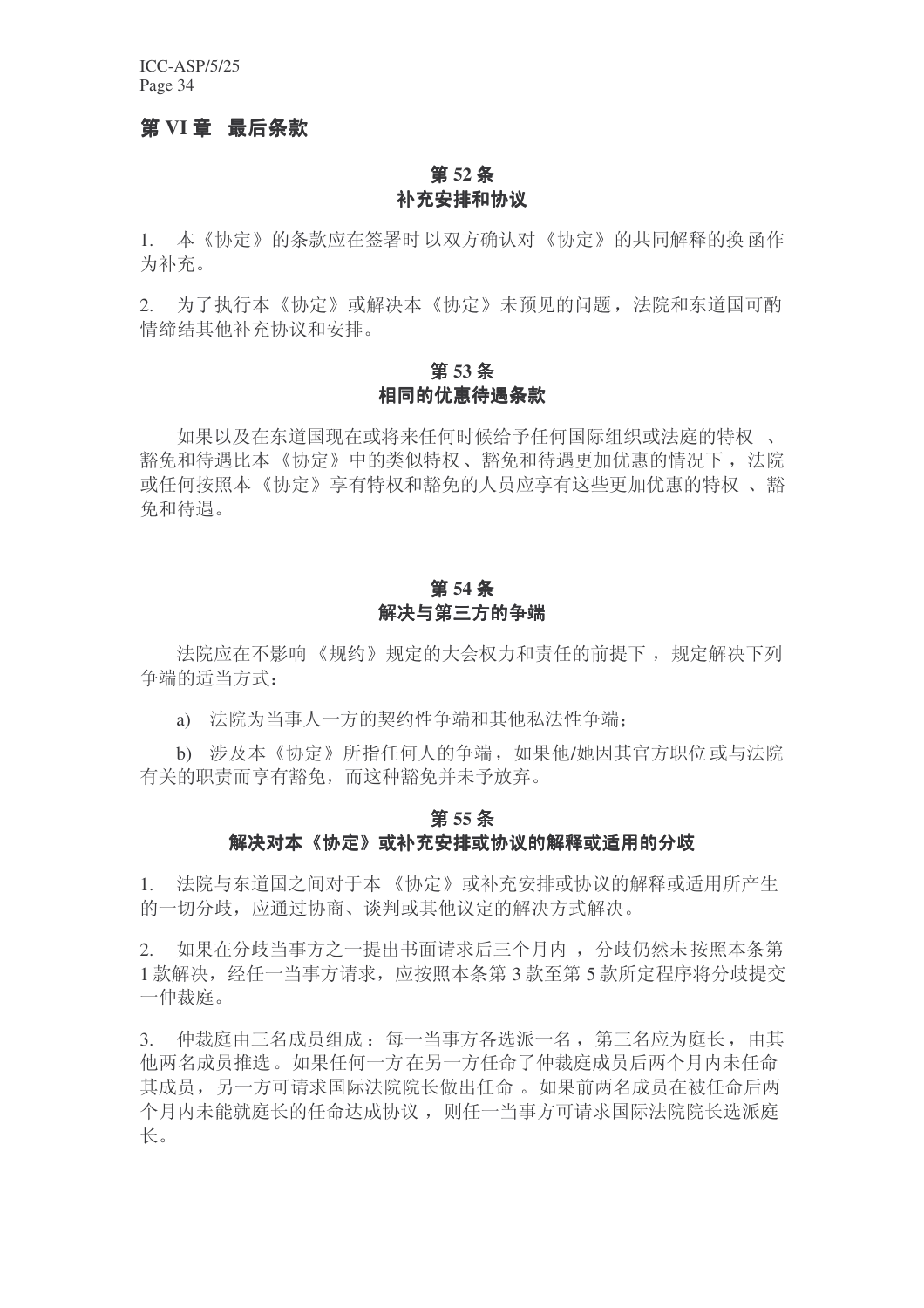4. 除非双方另有决定, 仲裁庭应自订程序, 费用按仲裁庭所定数额由双方承 相。

5. 仲裁庭以多数做出决定,应按照本《协定》及后来的安排或协议的规定和 适用的国际法规则对分歧做出 裁决。仲裁庭的裁决是最终裁决, 对双方具有约 束力。

### 第56条 适用

对于荷兰王国,本《协定》仅适用于其在欧洲的部分。

### 第57条 修正和终止

1. 经双方共同同意,可修正或终止本《协定》。

2. 本《协定》应在双方共同同意后停止生效。

### **58** ᴵ 生效

本《协定》应于双方以书面通知对方已依据法律完成生效手续后的第二个 月的第一天生效。

本《协定》一式两份,于... 以英文订于海牙。

荷兰王国代表

外交部(签名)

国际刑事法院代表

院长(签名)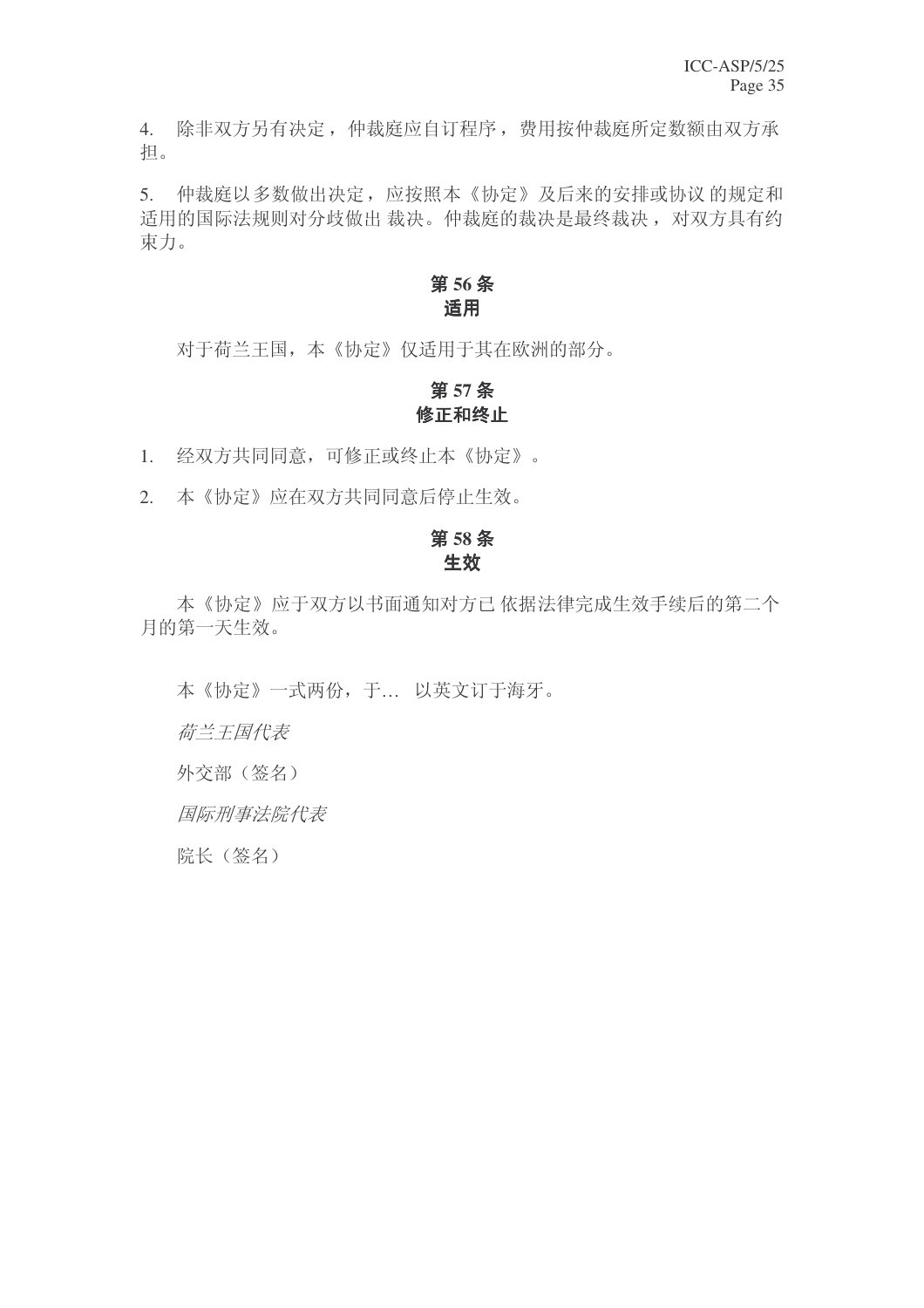### 附件 **II**

### 换函草案

2006 ᑈ

外交大臣  $\ldots$ . 阁下: Bezuidenhoutseweg 67 2594 AC The Hague

阁下:

值此签署国际刑事法院 和荷兰王国间总部协定之际, 谨请注意与法院代 表举行的谈判。通过谈判, 就以下解释性说明达成了一致, 从而形成了双方对 说明所涉及的总部协定条款的共同解释。

### 第1条(i) "附属机构"的含义

总部协定经常提到"大会, 包括其主席团和附属机构"。双方的共同理 解是, "附属机构"一词包括可由大会或主席团设立的 小组。达成的谅解是, 这些"小组"的成员将有权享有给予各自上一级机构的成员 的相同特权、豁免 和便利,而且东道国将相应地将这些特权、豁免和便利扩大到小组成员。主席 团 2004年12月1日成立的海牙和纽约工作组即是这种小组的实例。

### 第17条 法官、检察官、副检察官和书记官长的特权、豁免和便利

#### 第18条

### 法院副书记官长及其工作人员的特权、豁免和便利

根据第 17 条第 1 款和第 2 款以及第 18 条第 1、2 和 3 款, 法院的法官、 检察官、副检察官、书记官长、副书记官长及工作人员在其任职期间豁免 在东 道国纳税。第17 条第 3 款和第 18 条第 4 款规定, 这些人员因履行职责而留在 东道国期间, "不应视为居留期间"。设计这两款的目的不是为了在第17条的 第1款和第2款以及第18条第1、2和3款的豁免之外规定新的免税情况。这 两款说明法院法官、检察官、副检察官、书记官长、副书记官长或工作人员结 束任职后如继续居住在东道国, 将不征收他们在任期间豁免的各种课税。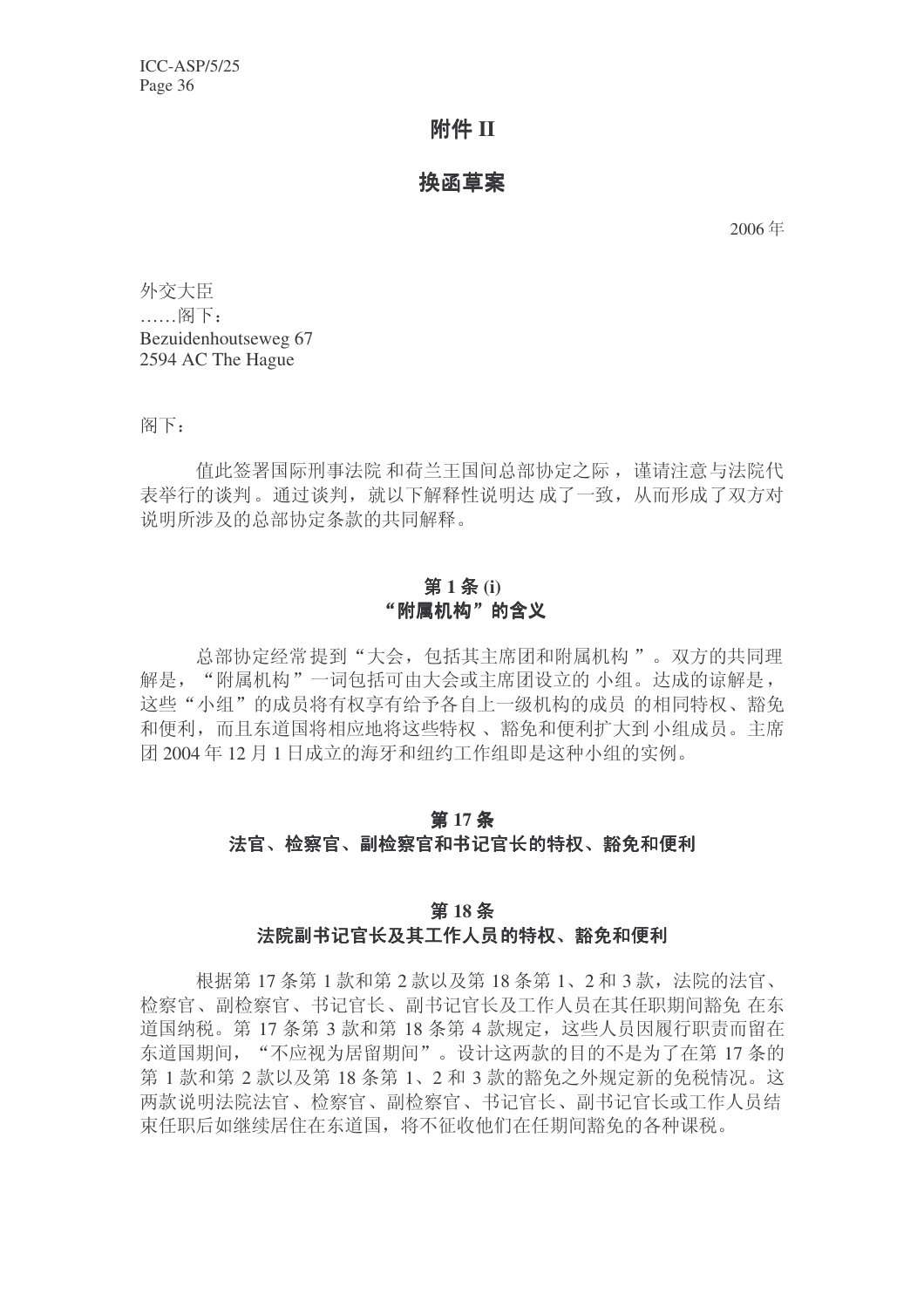根据第17条第6款, "对于前法官、检察官、副检察官和书记官长及其 受扶养人领取的养恤金或年金, 东道国没有义务给予免除所得税的待遇", 这 一款是以《国际刑事法院特权和豁免协定》第15 条第 7 款的措辞为根据的。双 方的理解是,前法官、检察官、副检察官和书记官长及其受扶养人只有在各自 任期结束后在东道国领土上居住, 或为东道国公民时, 才由东道国进行征税。 这一解释也比照适用于涉及到法院前副书记官长、工作人员及其受扶养人的第 18 条第5款, 该条款包含与第 16 条第 2 款类似的规定。

### 第 27 条 被害人

双方的理解是, 这一条款也适用于参与赔偿诉讼程序的被害人。

### 第39条 被法院羁押人员的探望者的签证

双方的理解是, 将根据东道国本国的法律发放签证。双方还理解在特殊 情况下, 如申请人无力支付, 作为被羁押人家属的探访者的签证应由东道国国 家当局自行决定是否减免费用发放。

#### 第40条

### 独立的律师机构或法律协会、记者和非政府组织

独立的律师机构或法律协会、记者和非政府组织 的代表在东道国的存 在, 对于第40条第1款所述这些机构、协会或组织完成与法院有关的工作来说 至关重要。因此,决定在本协定中处理独立的律师机构或法律协会、记者和非 政府组织代表进入、留在东道国并在东道国工作的问题。这一程序将使得这三 类团体的代表 能够发挥与法院运作有关的作用 而且使其进入东道国 的过程透 明、及时。

这种义务的核心是在东道国、法院和独立的律师机构或法律协会、记者 和非政府组织的专门联系点之间建立起合作和对话渠道的磋商机制, 建立这些 渠道是为了确定是否可以认为某个人就是第40条第1款所指的机构或组织的代 表。这种对话将有助于所有 有关方面得到可靠的保证, 说明该人是否与履行涉 及到法院工作的职责的机构、协会或组织有联系。

磋商的结果将使东道国的有关当局以一种能正确反映出第40 条第 1 款所 述机构、协会或组织在东道国的存在对于法院行使职能的重要性的方法, 处理 这些代表讲入、留在东道国并在东道国工作的请求。

与这些人员以个人身份来东道国时适用的一般程序相比,这种程序有几 点好处。第40条第2款指出,东道国对于协助第40条第1款所述机构、协会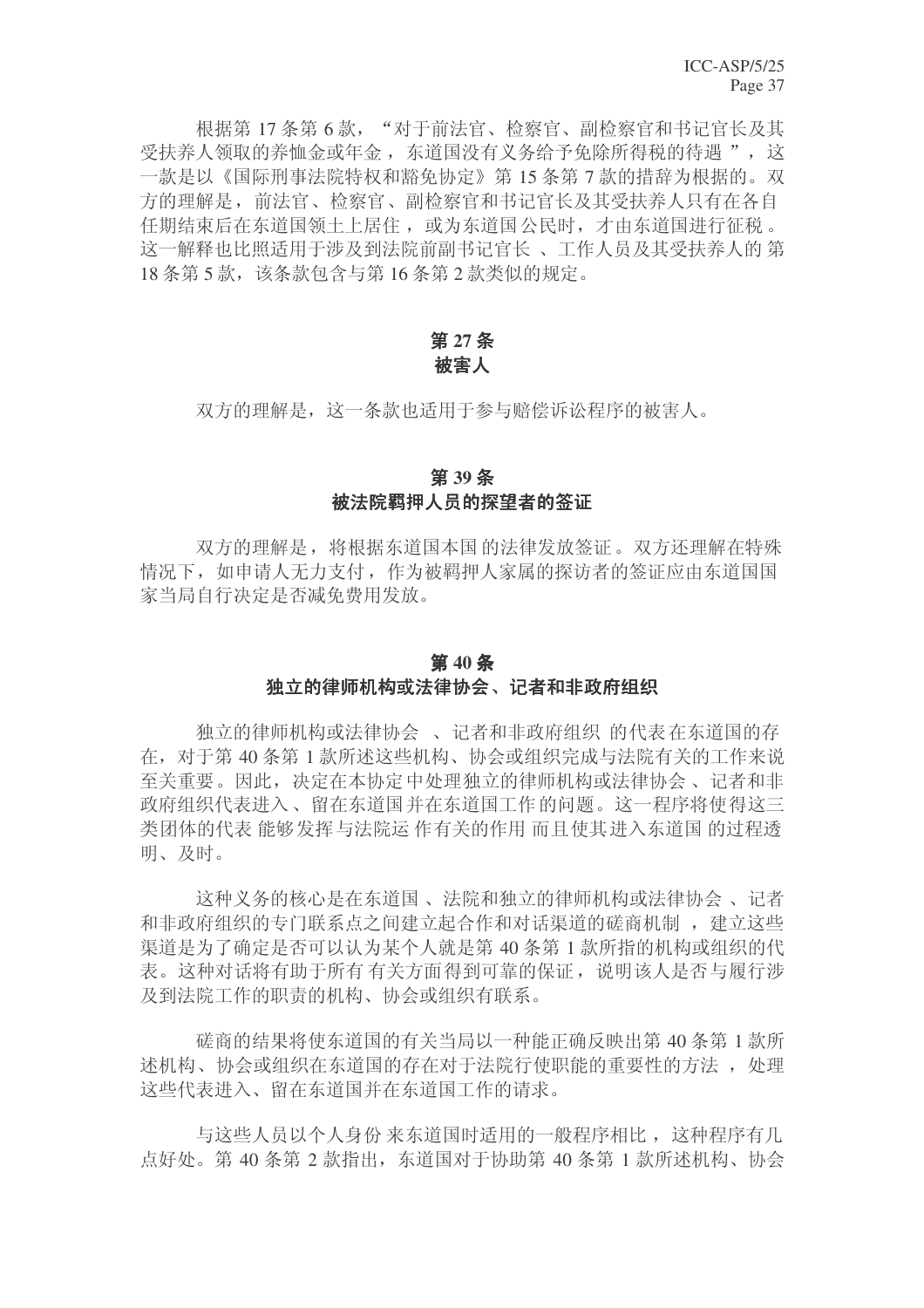ICC-ASP/5/25 Page 38

或组织的代表进入、留在东道国并在东道国工作负有特殊的责任。第40条第6 款表明, 东道国在根据其法律和规章就签证和居留证的要求做出决定时, 应考 虑到这一特殊责任。这两款共同为相应的国内做法提供了条约基础。通过第 40 条第 3 款所设想的磋商过程所得到的信息可以有助于解决发放签证和居留证的 实际问题。此外, 必须说明的是, 被认为代表第 40 条第 1 款所述机构、协会或 组织的人员不是一定要得到工作许可证。他们由于其第40条第1款所述机构、 协会或组织代表的身份而有资格豁免需要有工作证的 规定, 因此, 他们有权在 东道国履行符合第40条第1款所述机构、协会或组织的作用的职责。

双方的理解是, 东道国将酌情协助法院从东道国以外的其他国家获得信 息, 如果这种信息对于第40条第3款所指磋商是必要的。

正如第 40 条第 3 款所强调的那样, 第 40 条第 1 款 (a)、(b) 和 (c) 项所列的每一类团体必须有一个正式的联系人,以便他们能够参与磋商,这一 点十分重要。双方的理解是,每一类这样的团体原则上只应有一个联络点(例 如, 律师机构或法律协会有一个、媒体有一个、非政府团体有一个), 以便有 助于磋商。

有关实施本条设想的这一程序的 讲一步情况, 将通过以后的实际安排予 以明确。

### 第44条 运送在押人员

第44 条第6款确保为了法院的目的运送被法院羁押的人员将不因任何阻 碍, 如东道国的入境和庇护程序而被延误。东道国的庇护法和程序要求寻求庇 护者在东道国的庇护中心亲自提交一份庇护请求。由于这一程序将妨碍为了法 院的目的而立即运送 有关人员, 因此在这样的情况下实施这一程序将是不可取 的。双方的理解是, 第44 条第 6 款并不否认被法院羁押的人员能够在运送以外 的其他时间根据东道国的法律提出庇护请求或其他法律依据,以便留在荷兰。

本条中"运送"一词是指在东道国的领土上运输人员。

本条中的"移交"一词是指将人员从一国运输到另一国。

### 第47条 临时释放

第47 条处理临时释放的问题。双方同意本协定只规范那些涉及到临时释 放到东道国以外的国家的问题。这反映在第47条第1款的文字中。本协定并不 涉及临时释放 到东道国的条件和方式。这一问题必须通过将来的 实践加以解 决。双方承认,依照《规约》第60条第2款、《程序和证据规则》规则 119 以 及《法院条例》条例 51 所反映的司法裁量权原则, 要由法院决定是否应当尊重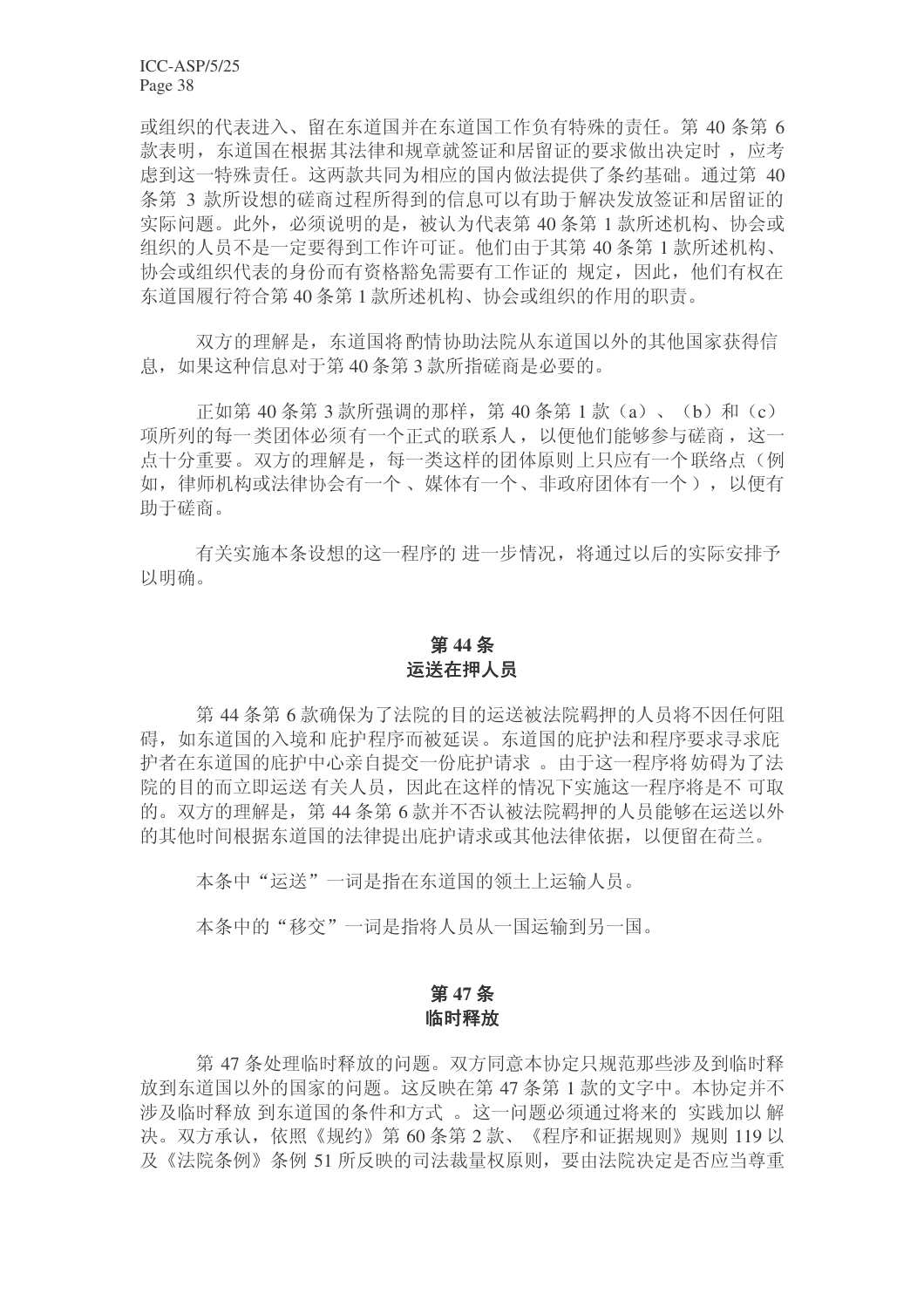临时释放的请求, 如果是的话, 应当符合哪些条件。双方的理解是, 在做出有 关临时释放的决定之前,根据《法院条例》条例 51, 东道国将有机会就这一问 题向法院表达它的意见,而且法院在行使司法裁量权时将充分注意到东道国的 意见。

第47 条第2款是对获得临时释放的人员重新进入东道国的规定。前南斯 拉夫问题国际刑事法庭的做法表明,可能会出现获得临时释放的人员为了到法 院参加诉讼的目的而可能需要返回东道国的情况。第47条第2款表明,东道国 应协助移送这样的人员。为此, 东道国 2003 年 12 月通过换函的方式与前南斯 拉夫问题国际刑事法庭做出了一项安排, 对前南斯拉夫问题国际刑事法庭临时 释放的人员"在荷兰领土上短期逗留"做出规定。本条第 3 款提供了一个基 础, 使双方能够就执行第47条做出这种和其他实际安排。

### 第49条 在东道国执行判决

第49条第5款规定, "为了监督判决的执行和监禁条件的目的, 东道国 可向法院通告人道主义的关切或与执行条件和方式有关的其 他关切, 供其考 虑"。相关的关切可以涉及到被羁押人的身心健康或福利等方面。双方的理解 是, 为了监督判决的执行和监禁条件的目的, 法院将考虑根据第 49 条第 5 款而 做出的通告。双方的共同理解是,《规约》第106条第1款和第2款以及《程 序和证据规则》规则 211 将酌情适用于根据第 49 条第 5 款进行的通告。这一条 款的设计也是为了有助于东道国和法院根据《程序和证据规则》规则 216 讲行 对话。

### **17**ǃ**18**ǃ**25**ǃ**26 28** ᴵ 公民和永久居民

根据第 17 条第 7 款 (a) 项、第 18 条第 6 款 (a) 项、第 25 条第 4 款  $(a)$  项、第 26 条第 4 款  $(a)$  项和第 28 条第 4 款  $(a)$  项, 有关人员人身不受 逮捕和羁押或对其自由的任何其他限制。 根据这些条款 有关各项的引言部分, 这些人员在必须独立履行其职责或到法院出庭或作证时, 享有上述豁免。这应 当解释为: 有关人员在其官方职责以外的行为将不享有人身不受逮捕或羁押或 对其自由的任何其他限制等豁免。

阁下如能确认以上也是东道国的理解,我将不胜感激。

顺致崇高敬意。

院长  $[...]$